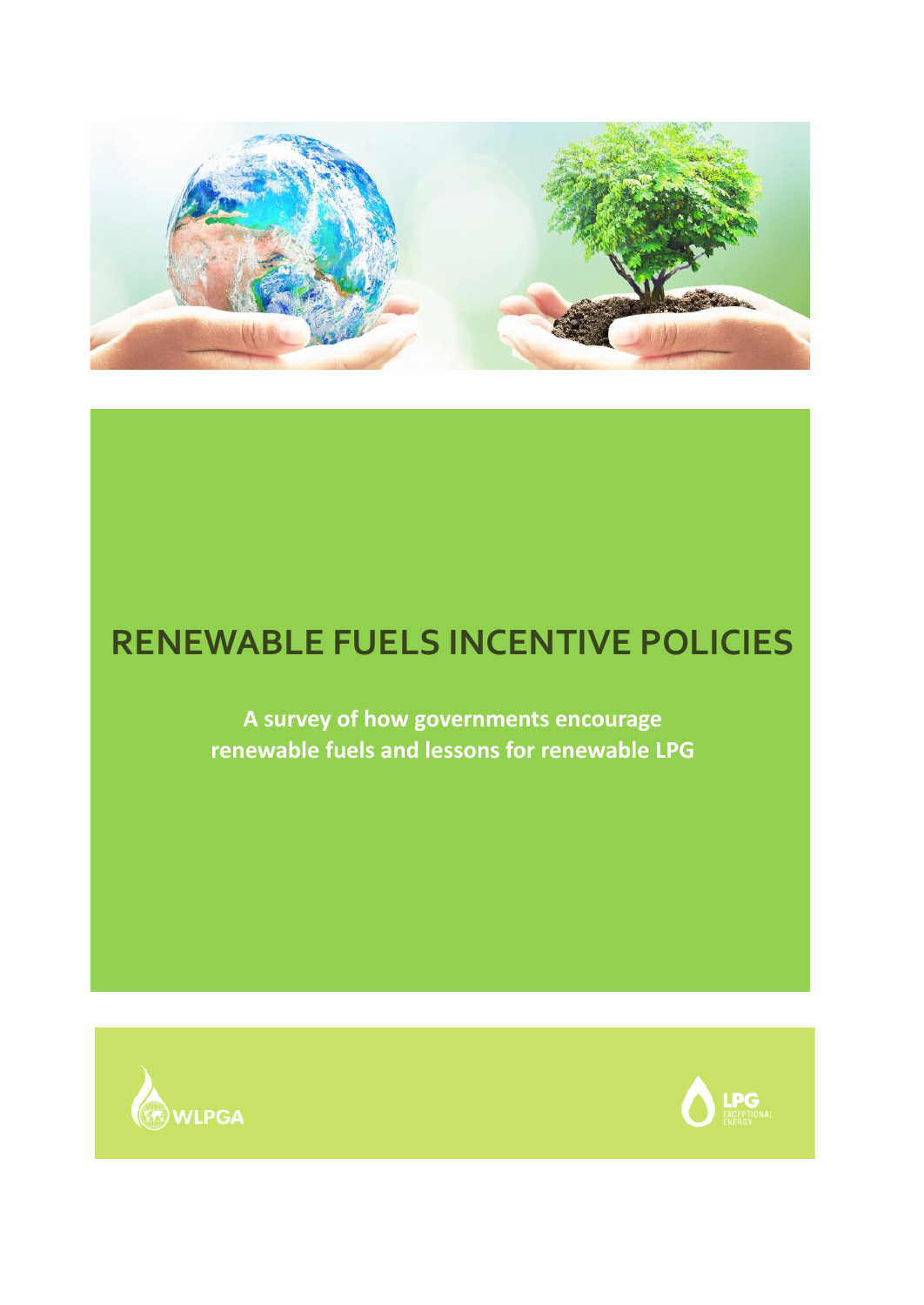#### **The World LPG Association (WLPGA)**

The WLPGA was established in 1987 in Dublin and unites the broad interests of the vast worldwide LPG industry in one organisation. It was granted Category II Consultative Status with the United Nations Economic and Social Council in 1989.

The WLPGA promotes the use of LPG to foster a safer, cleaner, healthier and more prosperous world.

#### **Acknowledgements**

This report was prepared by Mr. Trevor Morgan of Menecon Consulting and reviewed by the WLPGA rLPG and Advocacy Working Groups. Mr. Michael Kelly, Chief Advocacy Officer & Deputy Managing Director at WLPGA, was responsible for co-ordinating the project.

Acknowledgement also goes out to the representatives of the LPG industry and the renewable energy business more widely, including in the countries surveyed in the report, who provided invaluable assistance.

#### **Copyright**

© 2022 World LPG Association (WLPGA).

All rights reserved. Neither this publication nor any part of it may be reproduced, stored in any retrieval system or transmitted in any form or by any means, electronic, mechanical, photocopying, recording or otherwise, without the prior permission of the publishers.

All information in this report is verified to the best of the authors' and publishers' ability. They do not guarantee the accuracy of the data contained in the report and accept no responsibility for any consequence of their use.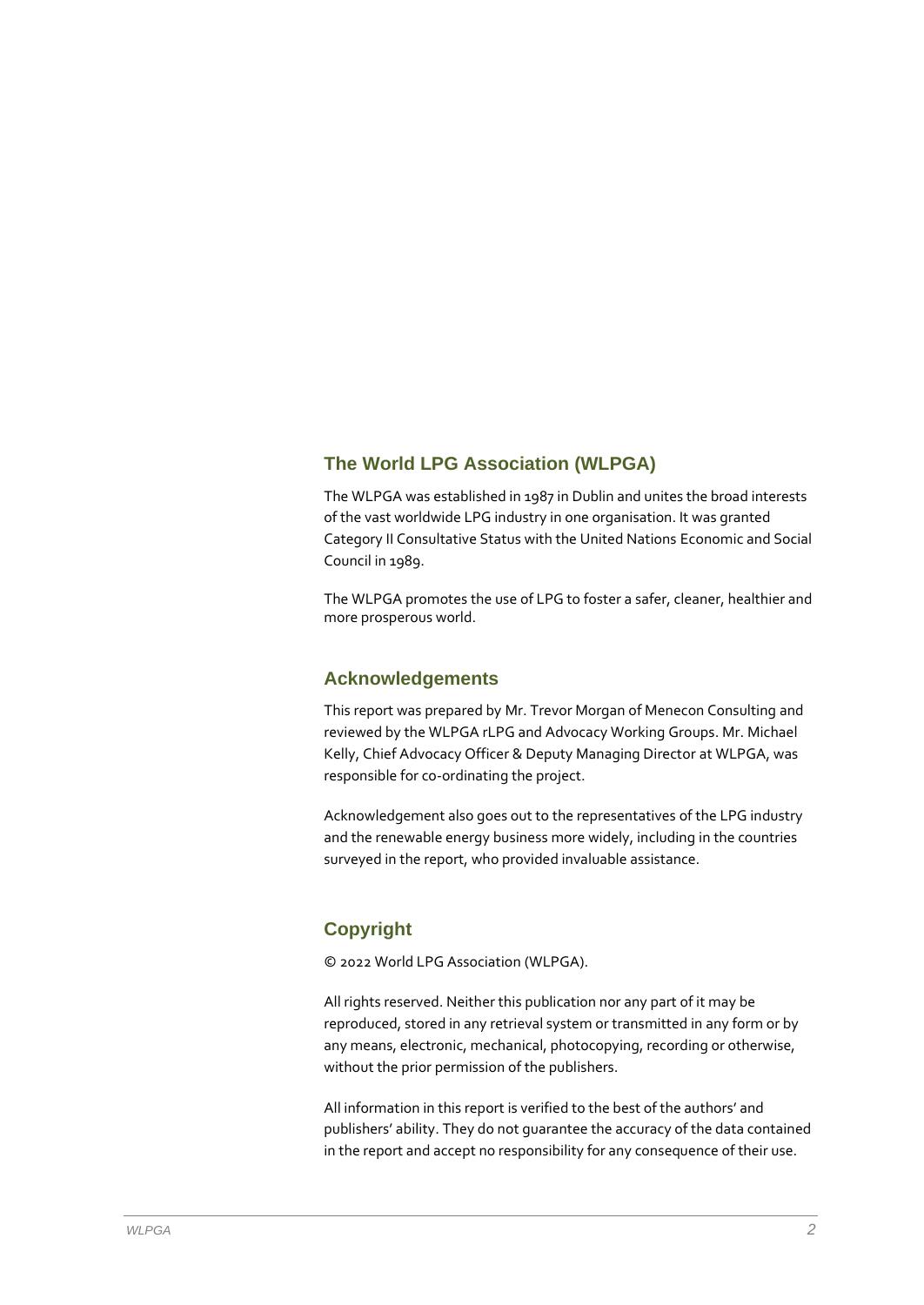## **Contents**

| <b>Introduction</b> | <b>Executive summary</b>                                                           | $6\phantom{a}$<br>10 |
|---------------------|------------------------------------------------------------------------------------|----------------------|
|                     | Objectives and scope of the study                                                  | 10                   |
|                     | Structure of this report                                                           | 10                   |
|                     | <b>PART A: MAIN FINDINGS</b>                                                       | 12                   |
| 1                   | The global renewable fuels market                                                  | 13                   |
| 1.1                 | Market trends                                                                      | 13                   |
| 1.2                 | Drivers of renewable fuels markets                                                 | 18                   |
| 1.3                 | Market prospects                                                                   | 20                   |
| $\overline{2}$      | <b>Renewable LPG</b>                                                               | 22                   |
| 2.1                 | Global market status and trends                                                    | 22                   |
| 2.2                 | Emerging technologies                                                              | 25                   |
| 2.2.1               | Gasification technologies                                                          | 25                   |
| 2.2.2               | Dehydration of glycerine                                                           | 26                   |
| 2.2.3               | Pyrolysis                                                                          | 27                   |
| 2.3                 | Outlook for rLPG supply                                                            | 28                   |
| 2.4                 | Rationale for encouraging rLPG                                                     | 30                   |
| 3.                  | Government policies to promote renewable fuels                                     | 33                   |
| 3.1                 | Policy approaches                                                                  | 33                   |
| 3.2                 | Typology of policy instruments                                                     | 35                   |
| 3.2.1               | <b>Financial incentives</b>                                                        | 35                   |
| 3.2.2<br>3.2.3      | Regulatory measures<br>Other measures                                              | 36<br>38             |
| 3.3                 |                                                                                    | 38                   |
| 4.                  | Comparison of policies in surveyed countries<br><b>Incentivising renewable LPG</b> | 41                   |
| 1                   | <b>PART B: COUNTRY SURVEYS</b><br><b>Brazil</b>                                    | 45<br>46             |
| 1.1                 | Market overview                                                                    | 46                   |
| 1.2                 | Incentive policies                                                                 | 47                   |
| 1.3                 | Renewable LPG                                                                      | 49                   |
| $\overline{2}$      | <b>France</b>                                                                      | 51                   |
| 2.1                 | Market overview                                                                    | 51                   |
| 2.2                 | Incentive policies                                                                 | 52                   |
| 2.2.1               | Liquid biofuels                                                                    | 52                   |
| 2.2.2               | <b>Biogas</b>                                                                      | 54<br>55             |
| 2.3                 | Renewable LPG                                                                      |                      |
| 3                   | <b>Germany</b>                                                                     | 56                   |
| 3.1<br>3.2          | Market overview<br>Incentive policies                                              | 56<br>57             |
| 3.3                 | Renewable LPG                                                                      | 59                   |
| 4                   | <b>Thailand</b>                                                                    | 61                   |
| 4.1                 | Market overview                                                                    | 61                   |
| 4.2                 | Incentive policies                                                                 | 62                   |
| 4.3                 | Renewable LPG                                                                      | 64                   |
| 5                   | <b>United States</b>                                                               | 65                   |
| 5.1                 | Market overview                                                                    | 65                   |
| 5.2                 | Incentive policies                                                                 | 66                   |
| 5.2.1               | <b>Biofuels</b>                                                                    | 66                   |
| 5.2.2               | <b>Biogas</b>                                                                      | 70                   |
| 5.3                 | Renewable LPG                                                                      | 71                   |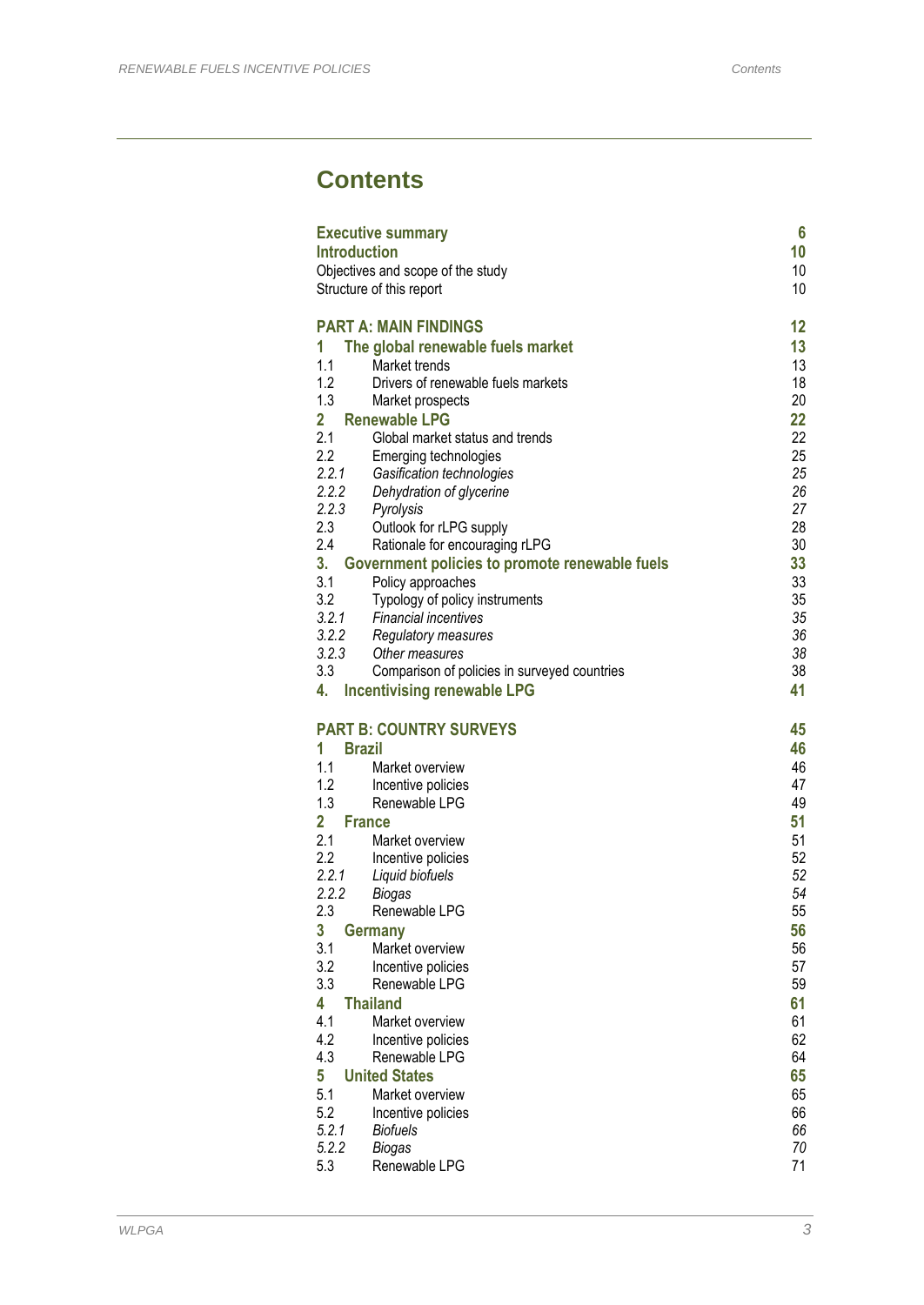| <b>Annex 1: References</b>    |  |
|-------------------------------|--|
| Annex 2: Note on data sources |  |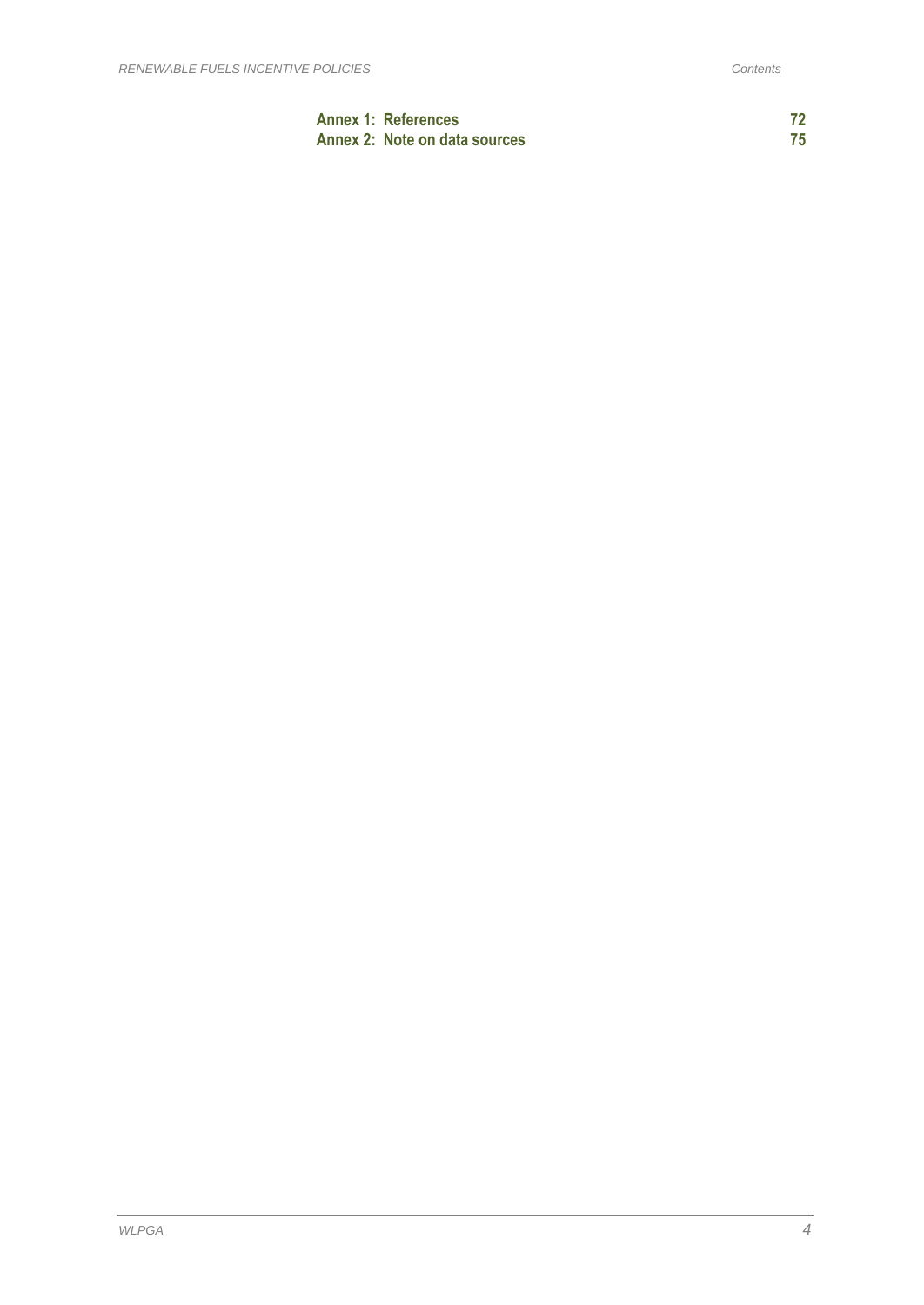## **Glossary**

| CHP             | Combined heat and power                               |
|-----------------|-------------------------------------------------------|
| CO              | Carbon monoxide                                       |
| CO <sub>2</sub> | Carbon dioxide                                        |
| DME             | Dimethyl ether                                        |
| EU              | European Union                                        |
| <b>FAME</b>     | Fatty acid methyl esters                              |
| GHG             | Greenhouse gas                                        |
| Gt              | Gigatonne                                             |
| <b>HEFA</b>     | Hydroprocessed esters and fatty acids                 |
| HVO             | Hydrogenated vegetable oil                            |
| <b>IEA</b>      | <b>International Energy Agency</b>                    |
| <b>IPCC</b>     | Intergovernmental Panel on Climate Change             |
| <b>IRENA</b>    | International Renewable Energy Agency                 |
| Kg              | Kilogramme                                            |
| kt              | Thousand tonnes                                       |
| kWh             | Kilowatt hour                                         |
| LGE             | Liquid Gas Europe                                     |
| <b>LPG</b>      | Liquefied petroleum gas                               |
| <b>MSW</b>      | Municipal solid waste                                 |
| Mt              | Million tonnes                                        |
| Mtoe            | Million tonnes of oil equivalent                      |
| <b>MW</b>       | Megawatt                                              |
| <b>NDC</b>      | Nationally determined contribution                    |
| <b>NOx</b>      | Nitrous oxides                                        |
| R&D             | Research and development                              |
| RED             | Renewable Energy Directive (European Union)           |
| RFS             | Renewable fuel standard                               |
| RPS             | Renewable portfolio standard                          |
| PV              | Photovoltaic                                          |
| rDME            | Renewable dimethyl ether                              |
| rLPG            | Renewable LPG                                         |
| <b>SAF</b>      | Sustainable aviation fuel                             |
| <b>UNFCCC</b>   | United Nations Framework Convention on Climate Change |
| VAT             | Value-added tax                                       |
| WLPGA           | World LPG Association                                 |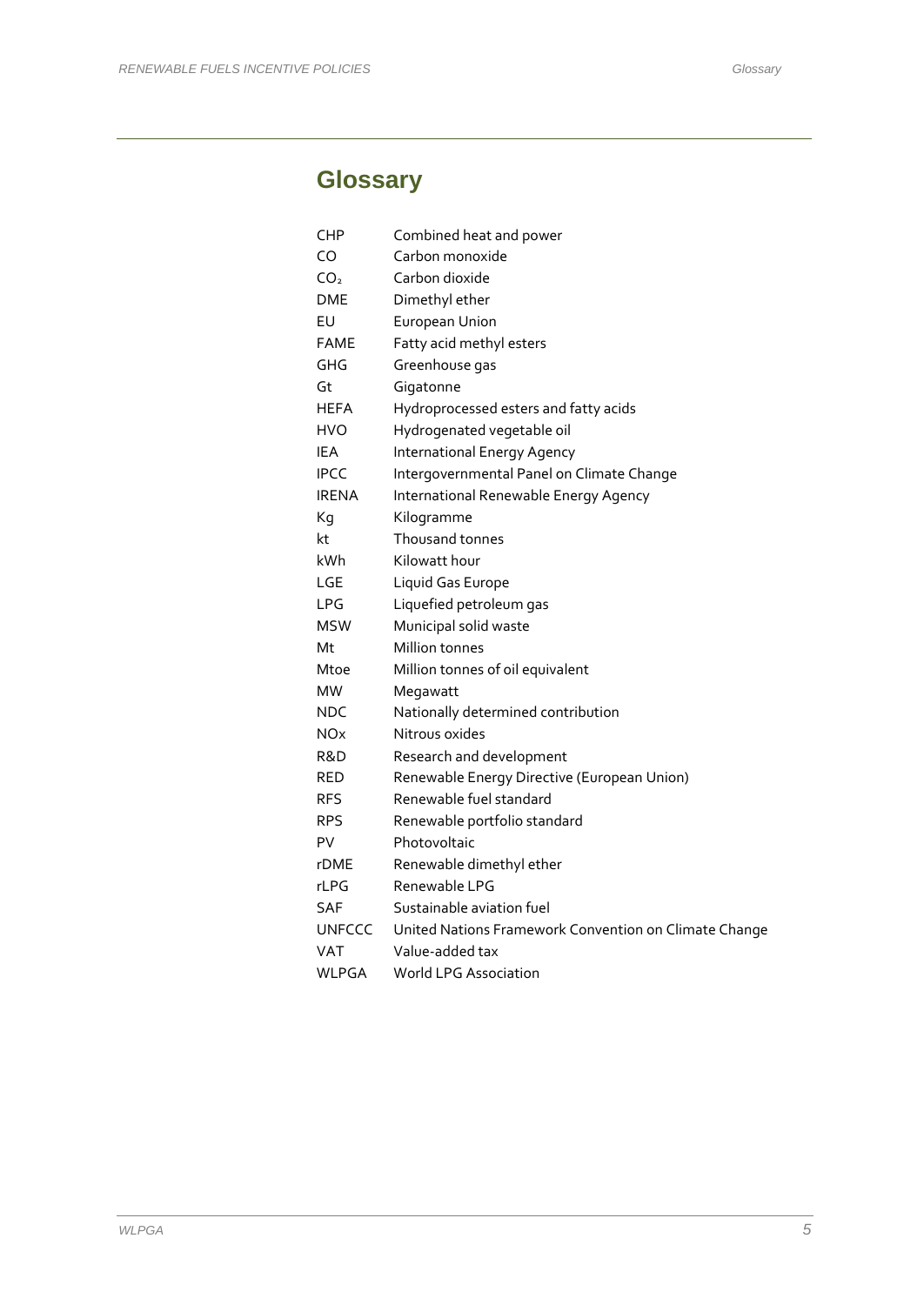### **Executive summary**

**Renewable fuels are set to play a vital role in the global energy transition.**  Their importance has been growing rapidly in recent years. Global production of biogasoline and biodiesel – based mainly on agricultural crops – has expanded more than tenfold since 2000. Output of renewable diesel using second-generation hydrogenated vegetable oil (HVO) technology has also started to take off. Supply of biogas – the other main type of renewable fuel available today – grew briskly through to the early 2010s, but growth has slowed since. Renewable fuels are currently made almost entirely by processing biomass, but new synthetic fuels based on hydrogen are also expected to contribute to decarbonising sectors that are hard to electrify in the long term, notably long-distance transport and heavy industry.

**Rising supply of and demand for renewable fuels, centred on the United States, Europe and Brazil, has been driven mainly by government incentive policies.** In most cases, strong policy support has been necessary to compensate for the higher cost of making biofuels compared with conventional petroleum-based alternatives. The case for supporting these fuels rests largely on their environmental benefits, as well as their ability to enhance energy security and bring broader economic and social benefits. Tailpipe emissions of nitrogen oxides, sulphur dioxide, carbon monoxide and particulates from biofuels are generally low compared with gasoline and diesel, while burning biogas pollutes far less than oil or coal. Greenhouse-gas (GHG) emissions from using renewable fuels can also be significantly lower depending on the type of fuel, production route and location.

**Renewable liquefied petroleum gas (LPG), or rLPG – LPG derived from production processes that use biomass or other renewable energy sources as feedstock – is an emerging renewable fuel.** RLPG can, in principle, be produced in many different ways, using different types of thermal and chemical processes, but only one of these technologies – HVO – is in full commercial use today. The HVO process involves the hydrogenation of vegetable oil or animal fat to produce renewable diesel or jet kerosene, yielding small volumes of rLPG – typically 5-7% by weight of the renewable diesel. Some plants separate out and commercialise the rLPG as a premium product. Output of rLPG from HVO plants, which amounts to around 450 000 tonnes per year at present, is set to continue to grow in the near term. New production pathways being developed today will be needed to expand supply substantially in the longer term given limitations on sustainable supplies of vegetable oil and animal fat feedstocks.

**As with other renewable fuels, the main attraction of rLPG is that, as it is derived from renewable biomass, it can help reduce greenhouse-gas emissions if it is substituted for fossil LPG.** Depending on the type of feedstock used and how it is produced, the carbon footprint of rLPG can be up to 80-90% smaller than that of petroleum-derived LPG. A major advantage of rLPG is that it is chemically identical to conventional LPG, making it a genuine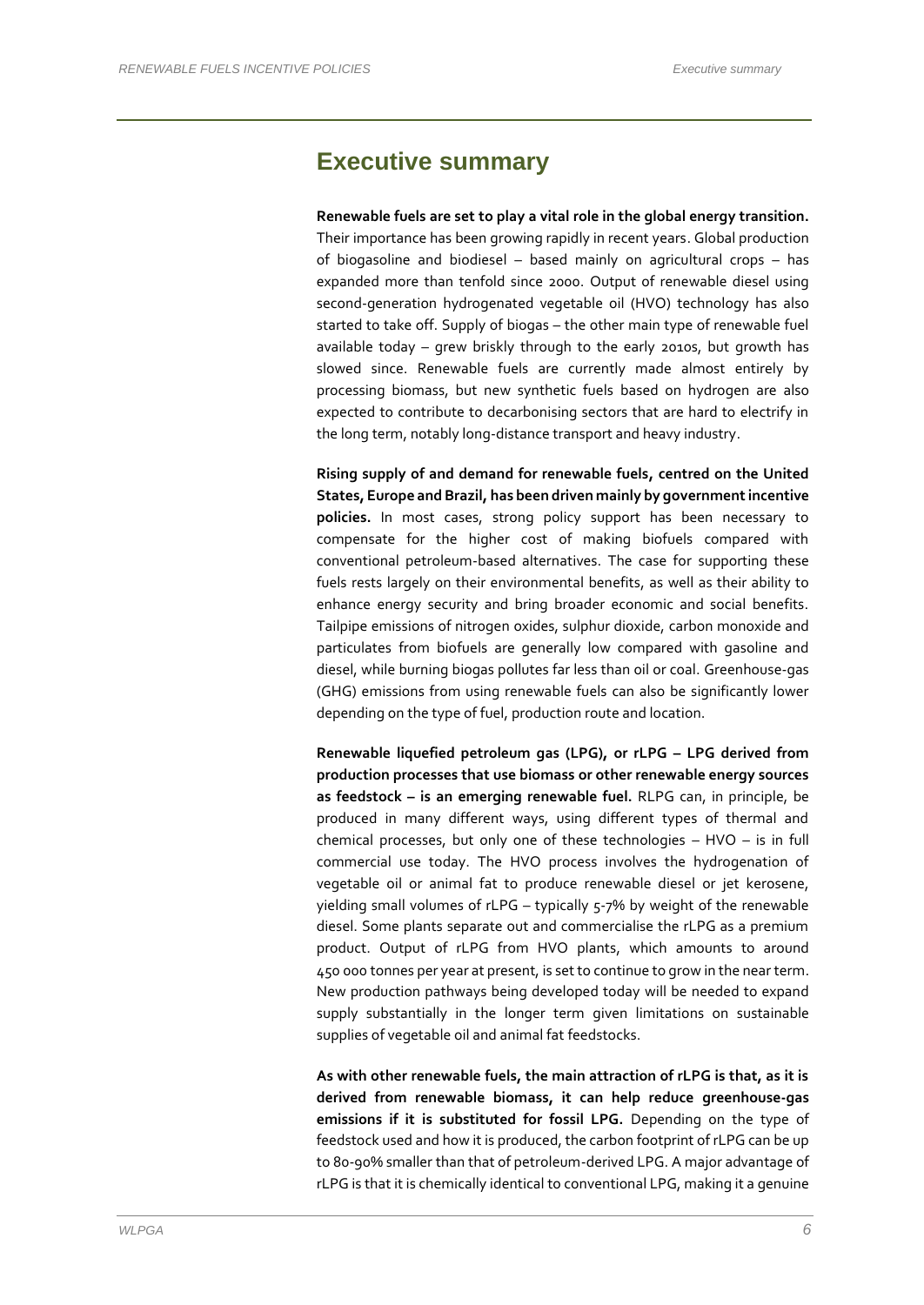"drop-in" fuel that can be used in its pure form or blended into conventional LPG in all applications, ranging from vehicles to boilers, without any need for modifications to supply infrastructure or end-use equipment. RLPG offers all the other benefits that conventional petroleum-based LPG already provides as an efficient, portable, clean, versatile and accessible energy source.

**There are several ways in which governments can and do encourage the production and use of renewable fuels.** Financial incentives are the main type of instrument. Such incentives can be directed at the fuels themselves or at the technologies that use them. Supply-side incentives can take the form of capital grants, soft loans or rapid depreciation for investment in production facilities. Demand-side incentives can take the form of a lower rate of excise duty, carbon tax (reflecting the smaller carbon footprint of renewable fuels) and/or sales or value-added tax (VAT), or a complete exemption. They also include cost-based feed-in tariffs or regulated prices guaranteed under longterm contracts for power and heat generated at plants fuelled with biogas or for biomethane injected into the gas grid to make them competitive with other fuels. Feed-in tariffs have been a major driver of the deployment of renewable energy generally around the world.

**Regulatory measures have also proved extremely effective in promoting renewable fuels.** The most direct type of regulatory intervention, and one used in a growing number of countries, is formal mandates on the use of renewable fuels, such as minimum blending requirements for biofuels and renewable portfolio standards (RPSs). Such mandates are sometimes accompanied by tradeable certificate schemes, whereby the obligation to meet a blending requirement or portfolio standard can be met by buying a certificate for a given volume in an organised marketplace, with certificate supplies by companies that exceed their mandate. Restrictions on the sale or installation of technologies that use fossil fuels, such as bans on the sale of conventional cars or oil- and gas-fired boilers, are also being used to expand opportunities for renewable-fuel technologies, such as biomethane-fired boilers or low-carbon hydrogen fuel cell cars.

**Governments can support the research and development (R&D), demonstration and deployment of renewable fuel technology.** Information dissemination and education can also form a key element of governmentincentive programmes for clean technologies, including renewable fuels. And the deployment of renewable fuel related equipment and vehicles by the government itself through procurement programmes can be a powerful tool to build critical market mass for increasing the deployment of renewables more generally.

**There is a large degree of convergence in the types of policies and policy instruments used to incentivise the production and use of renewable fuels across the countries surveyed in this report: Brazil, France, Germany, Thailand and the United States.** This reflects to a large extent the policy lessons learned in countries that were early movers in promoting biofuels countries and the transfer of that experience to other countries. Financial incentives are the most commonly used instrument, having been proven to be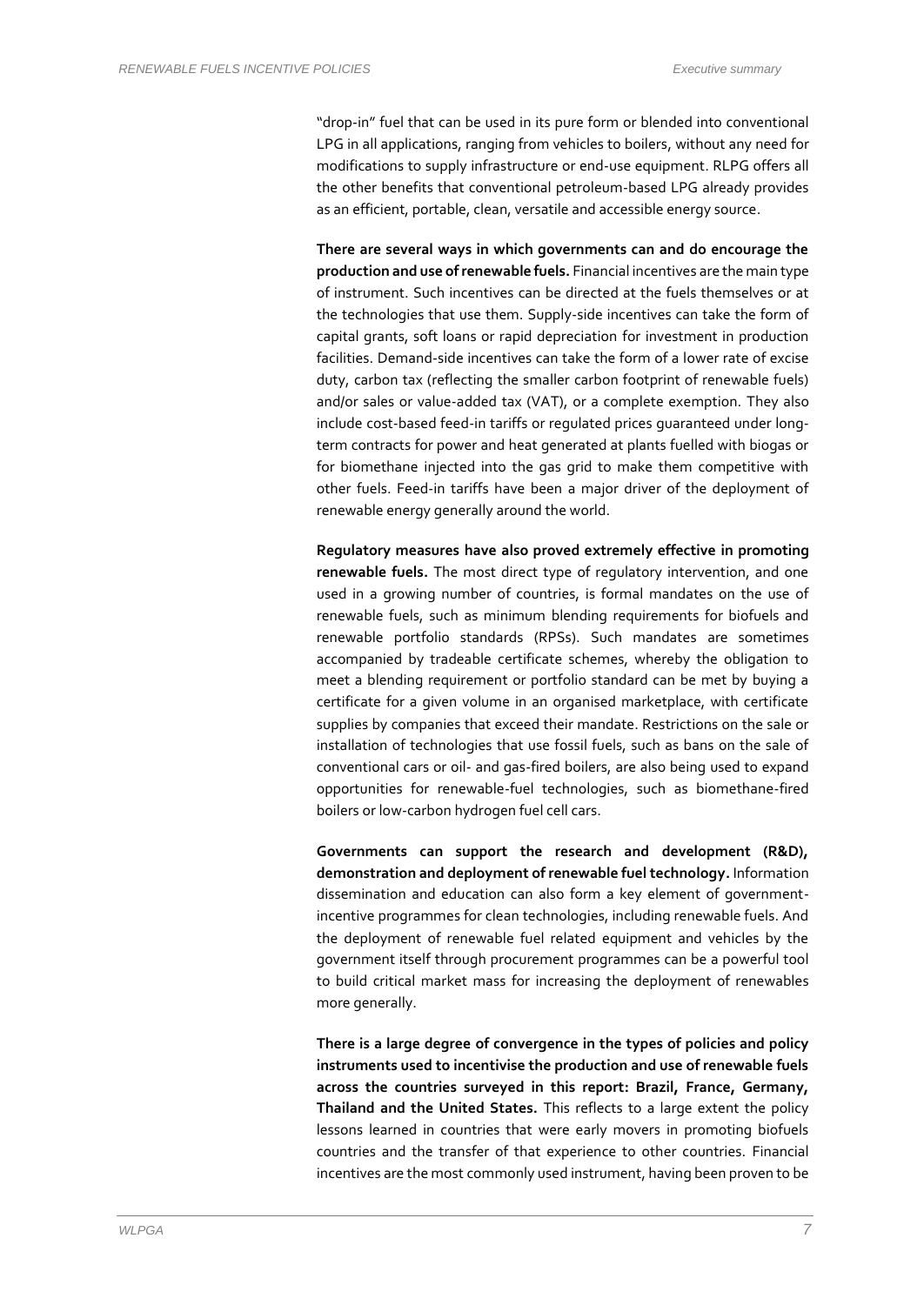highly effective in stimulating their use. Most countries combine those incentives with mandates or standards such as biofuel blending obligations and RPSs for biogas/biomethane. The other main type of policy support for renewable fuels in those countries is public funding of R&D and demonstrations of emerging technologies.

**Reaping the benefits of rLPG calls for supportive, clear and predictable policy, regulatory and legal frameworks to encourage investment in developing and producing rLPG and other bioenergy technologies that yield rLPG as a co-product.** Energy and climate policies everywhere need to be strengthened to promote all types of renewable fuel to meet global climate goals and enhance energy security. The case for providing policy incentives for low-carbon energy has never been stronger. The latest assessment report of the Intergovernmental panel on Climate Change on the science of climate change (IPCC), released in late 2021, highlights the urgency of the need for action to avoid the worst consequences of climate change. And the Russian invasion of Ukraine in February 2022 demonstrates the need to reduce our reliance on imported oil and gas, including by boosting the production of domestic bioenergy resources.

**The starting point for government policymaking specifically aimed at rLPG is to formally recognise it as a renewable fuel so that its production and use are supported within existing national policy and regulatory frameworks.** The additional benefits of rLPG on top of those associated with renewable diesel need to be explicitly taken into account explicitly when designing overall biofuel incentive polices and measures. That is because the near- to mediumterm prospects for rLPG are likely to hinge to a large degree on incentives to encourage the production and use of renewable diesel, since rLPG is at present a by-product of renewable diesel production. That is also the case for some emerging technologies, though dedicated rLPG production pathways could become viable in the longer term. Policy incentives that encourage rLPG as well as other co-produced fuels will further boost the attractiveness of investing in those technologies, as well as in rLPG separation and purification facilities.

**Regardless of the production pathway, strong financial incentives for rLPG alongside those for co-produced fuels are essential.** Experience in the five countries surveyed in this report, and in many other countries, shows that policies must involve making all types of renewable fuel competitive with other fuels in end uses, power and heat generation and non-energy uses. Incentives should be directed at both production and consumption. Demandside incentives are critical to driving demand for rLPG and making investment financially viable. Much lower taxes – or an exemption – should be applied to rLPG (and conventional LPG) and other renewables than on oil, natural gas and coal to lower the running cost of rLPG relative to fossil fuels and make it more attractive to end users.

**RLPG should also be included explicitly in regulatory schemes to promote renewable fuels, including blending mandates and targets, to effectively guarantee demand for the fuel.** Extending such schemes to rLPG would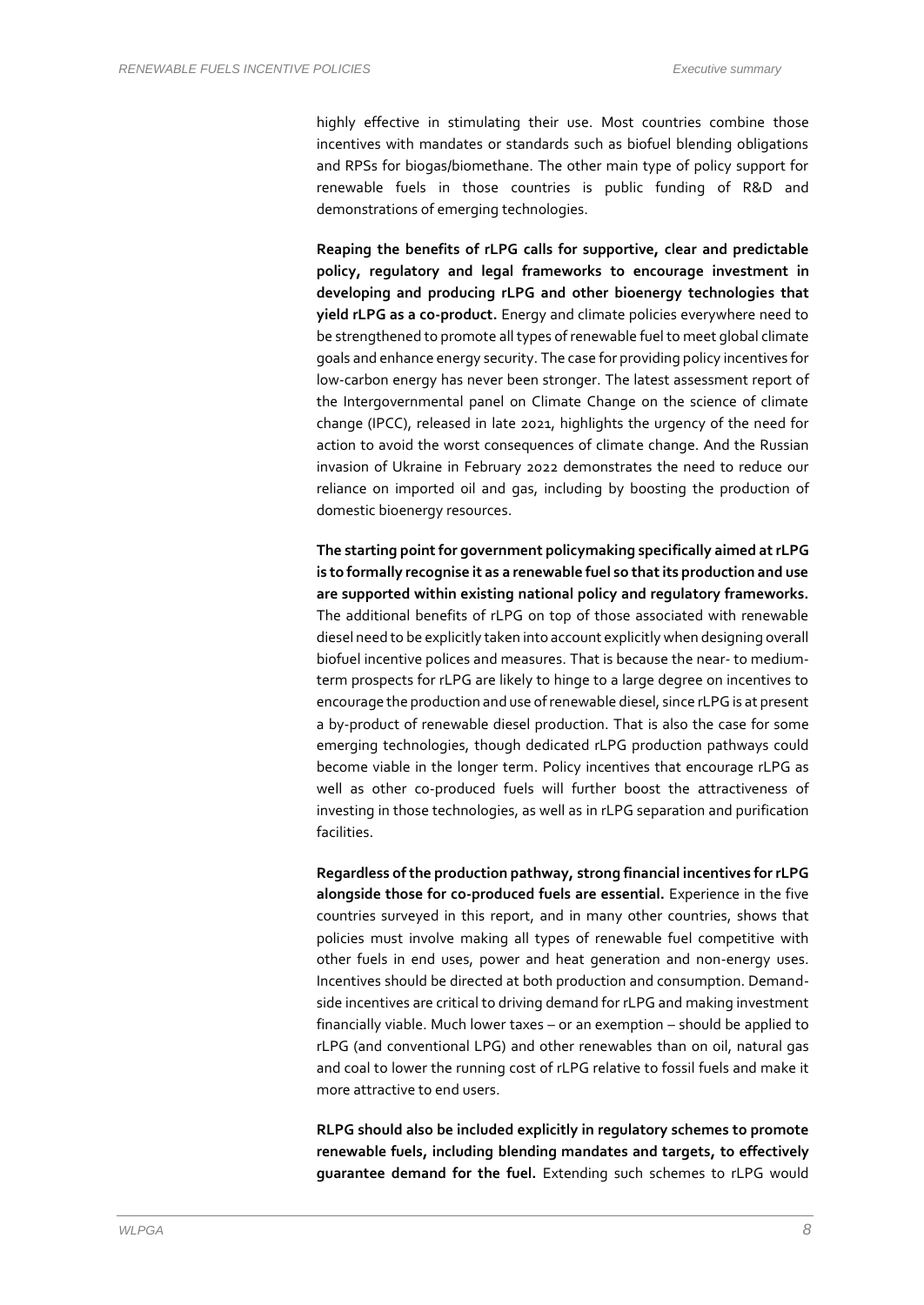increase the overall attractiveness of investments in production pathways that produce that fuel either as the main output or a by-product. Blending mandates need to distinguish between first-generation and advancedgeneration rLPG-related technologies, which generally rely on more sustainable feedstocks. Depending on future availability, blending mandates could be used to increase demand for rLPG for end uses other than transport, such as cylinders for household heating and cooking, and bulk use in industry. National authorities and public agencies also have a role to play in raising awareness about rLPG and encouraging investors and end users to take advantage of incentives on offer.

**Government support for innovation will be crucial to the development and commercialisation of dedicated rLPG technologies in the longer term.** The urgency of the need to expand the supply of renewable fuels justifies a step increase in public funding of R&D in this area, either through direct public institutions or financial support for private sector research activities. The productivity of corporate research is increasingly dependent on ideas arising from publicly funded R&D, which tends to leverage more private sector spending.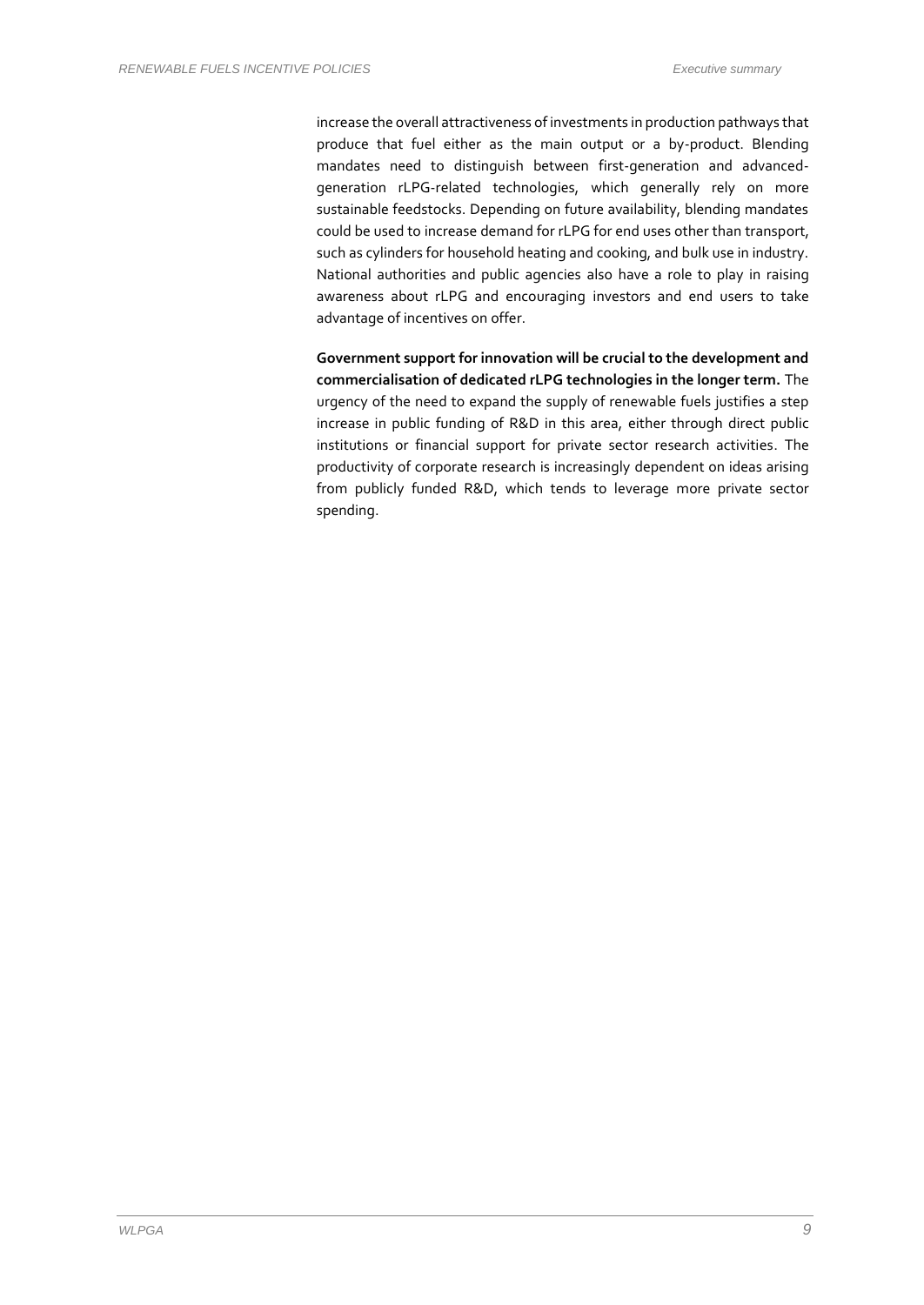## **Introduction**

#### **Objectives and scope of the study**

The World LPG Association (WLPGA) engaged Menecon Consulting to conduct a study of government policies to incentivise the production, supply and use of renewable energy fuels. The aim of the report is to provide useful information and data on how governments around the world go about promoting the production, supply and use of renewable fuels, including renewable LPG, and why and how those policies that not currently applicable to renewable LPG can and should be applied to it.

Renewable fuels in both liquid and gaseous form are currently used mainly in the transport sector, for heating buildings and for generating power and heat (used locally in household, industry or farming). Limited volumes of renewable LPG (also known as bioLPG, biopropane or renewable propane) have started to come onto the market, mainly in Europe and the United States, in recent years, but supply is expected to grow significantly in the coming years and decades.

Renewable LPG, henceforth referred to as rLPG, represents an important opportunity for the LPG industry to contribute to and hasten the long-term transition to a sustainable global energy system. A clear understanding of how government policies can best encourage the development of rLPG is crucial to the success of efforts by the industry to persuade policy makers to make in place the required incentives to make that happen. This report is designed to assist in that endeavour.

The work involved a detailed survey of the market for renewable fuels and government policies aimed at promoting them in five countries: Brazil, France, Germany, Thailand and the United States. This involved gathering detailed information on the production and supply of renewable fuels, including the contribution of rLPG, and policies with respect to renewables, as well as identifying differences in the way rLPG is treated to other renewable fuels.

#### **Structure of this report**

Part A of this report presents the main findings of the study:

- Section 1 provides an overview of the global renewable fuels market, including data on global and regional trends by fuel and an assessment of the principal drivers of production and demand, including the policy rationale and technological and economic factors.
- Section 2 reviews the market status of and prospects for rLPG, including major projects in operation or in the pipeline, technological developments and long-term projections, as well as the rationale for promoting rLPG.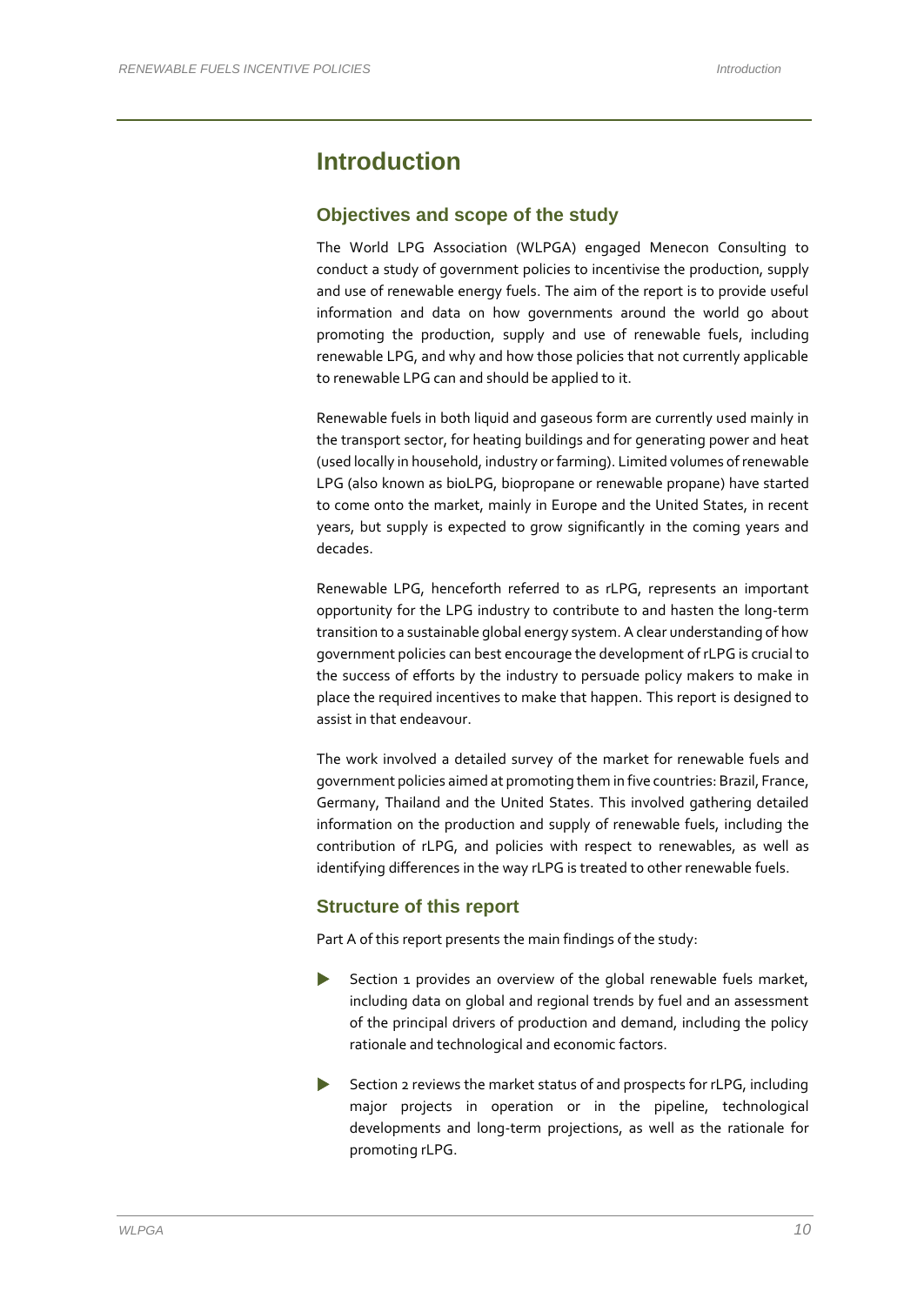- Section 3 looks at overall policy approaches and specific measures at the disposal of policy makers (including financial and regulatory instruments) to promote renewable fuels and a comparison of current policies in place in surveyed countries.
- Section 4 presents a broad set of generic recommendations for policy makers with respect to incentives for rLPG, drawing on the policy toolkit and results of the country surveys.

Part B presents the detailed results of the five surveys of incentive policies for renewable fuels, country by country. References and a note on data sources are included in the annexes.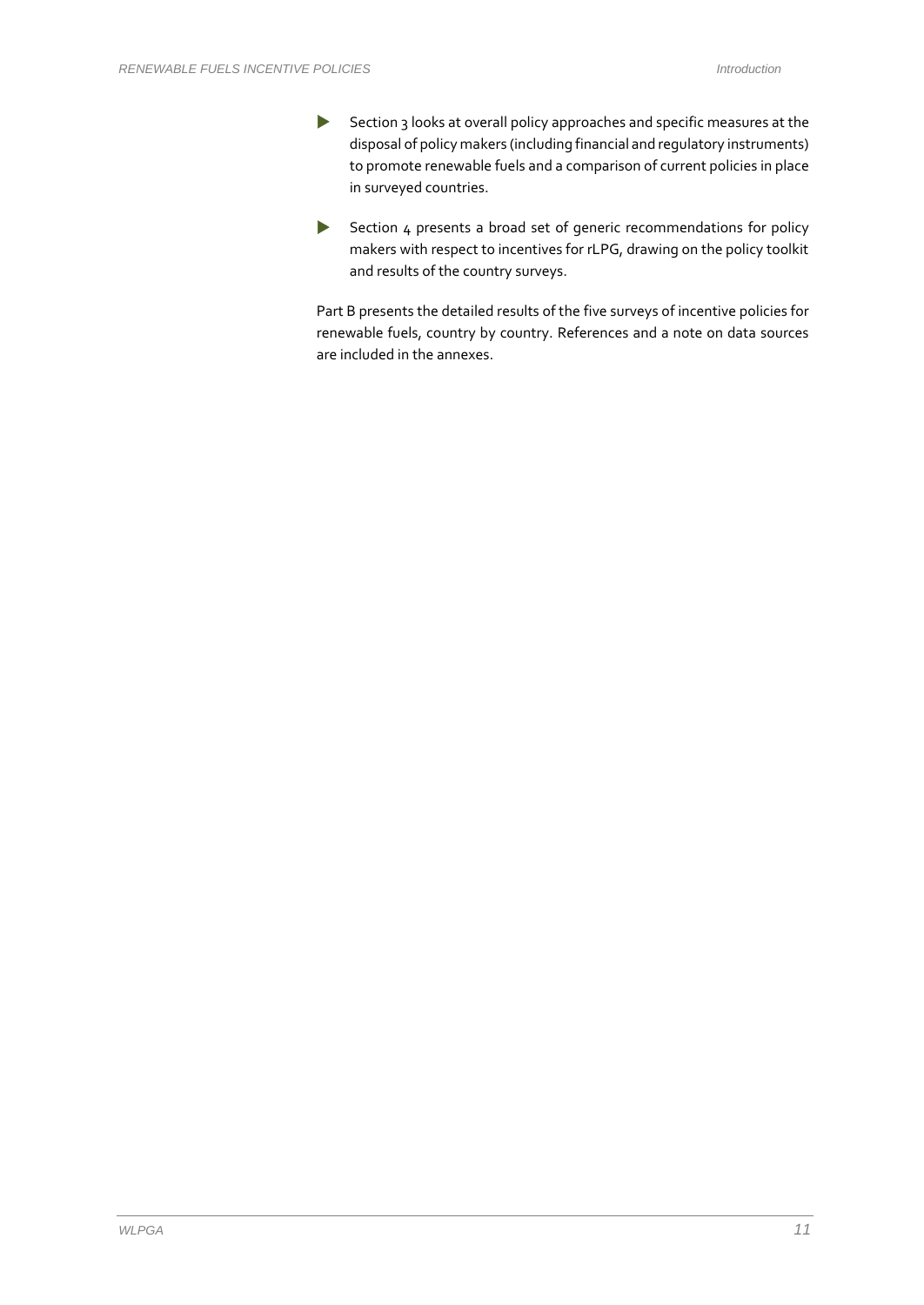## **PART A: MAIN FINDINGS**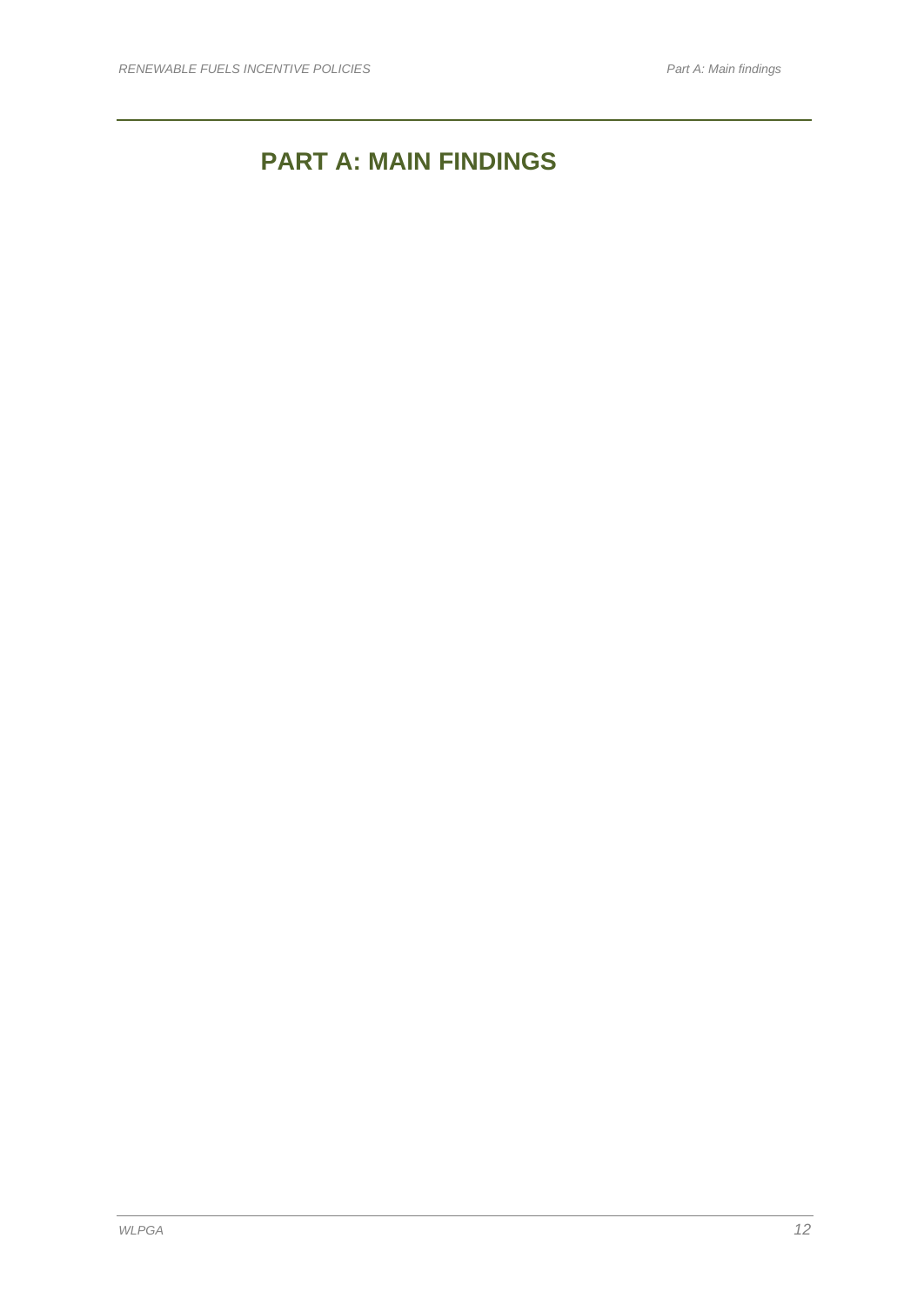## **1 The global renewable fuels market**

*Renewable fuels are a central pillar of the global energy transition. Today, they are made almost entirely by processing biomass, though new synthetic fuels are also expected to contribute to decarbonising sectors – notably longdistance transport and heavy industry – that are hard to electrify in the long term. The case for renewable fuels rests not just on the need to curb and eventually eradicate greenhouse emissions, and tackle air pollution; they can also enhance energy security and bring broader economic and social benefits. Government policies will remain pivotal to the development and deployment of new renewable fuel technologies.* 

#### **1.1 Market trends**

**Renewable sources of energy will need to play a leading role in the global transition to clean non-fossil energy.** The primary consumption of renewables, including their transformation into electricity and heat and their direct use in end uses, has been growing steadily over the last two decades, with all types of renewables seeing significant increases [\(Figure A1.1\)](#page-13-0). In total, the supply of renewables grew by 59% between 2000 and 2019.<sup>1</sup> Bioenergy, various forms of biomass used in traditional ways for cooking and heating, for generating electricity or for making modern fuels, remains by far the most important source of renewable energy, though solar photovoltaics (PV) and wind power have seen the fastest growth. Yet despite the impressive expansion of renewable energy, their share of world primary energy use remains small relative to that of fossil fuels, which continue to provide over 80% of total supply. Worldwide, the share of renewables in primary energy reached just 13.8% in 2019, compared with 12.1% in 2010 and 12.5% in 2000.

**Only a small proportion of the total amount of bioenergy used around the world is transformed into renewable fuels** – defined for the purposes of this report as modern, gaseous or liquid fuels obtained from renewable energy sources through some form of transformation or production process (Box A1.1). In 2019, renewable fuels made up almost 7% of total world renewable primary energy supply with biomass accounting for around 60% [\(Figure A1.2\)](#page-14-0). Liquid biofuels – mainly biogasoline (anhydrous bioethanol)<sup>2</sup> and biodiesel – account for close to two-thirds of the total supply of renewable fuels and biogas/biomethane for most of the rest (the supply of synthetic hydrogenbased fuels derived from renewable electricity is tiny as yet). In total, renewable fuels meet less than 1% of the world's total primary energy needs.

<sup>&</sup>lt;sup>1</sup> The latest year for which comprehensive world data are available. In any case, trends in 2020 were distorted by the impact of the Covid-19 pandemic.

<sup>2</sup> Anhydrous and hydrous ethanol differ according to their water content. The water content of anhydrous ethanol is approximately 0.5%, compared with 5% for hydrous ethanol. Anhydrous ethanol is used as an additive in gasoline, whereas hydrous ethanol is used in its pure form, in vehicles that have been adapted to use this fuel.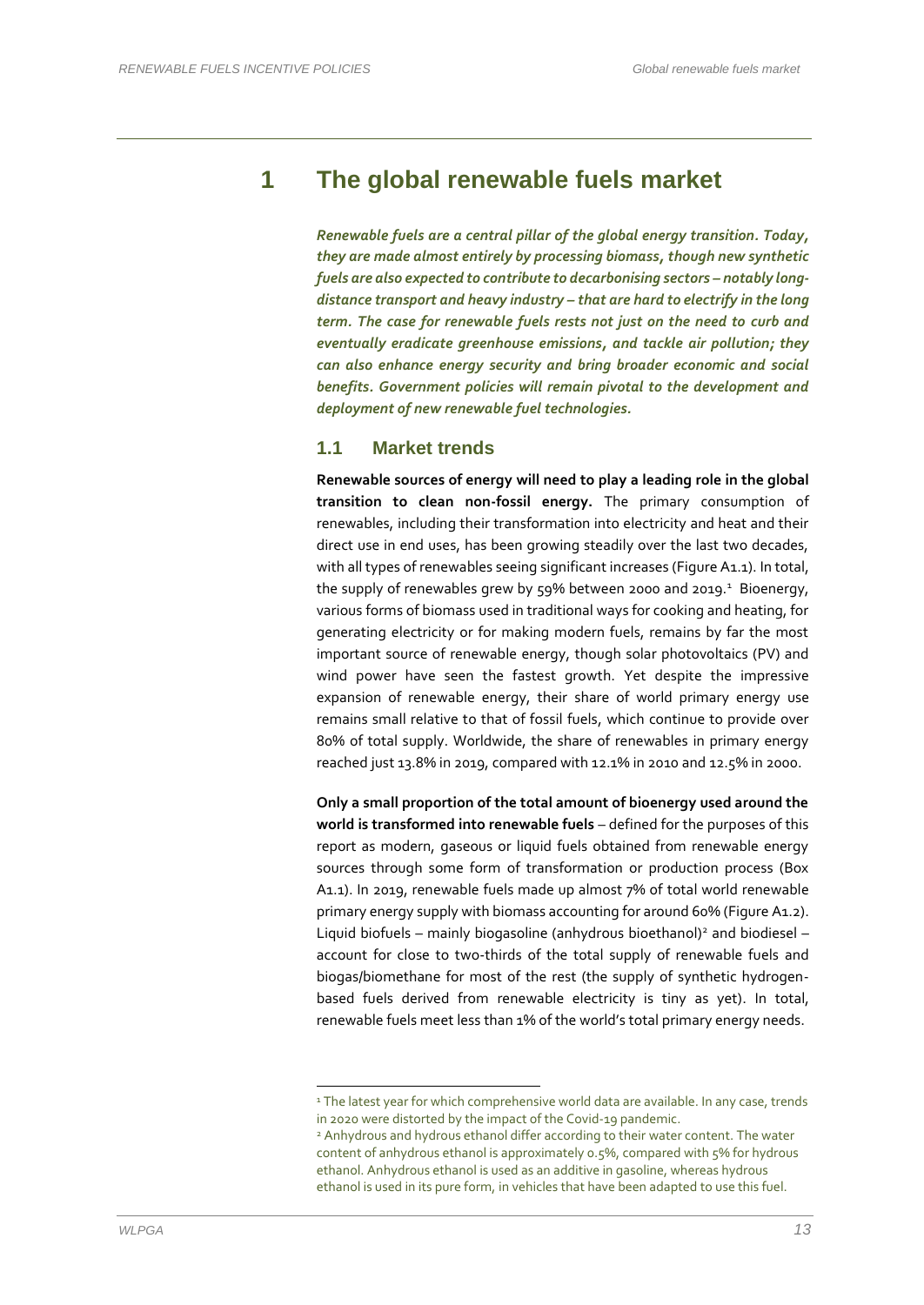#### <span id="page-13-0"></span>Figure A1.1*:* World primary renewable energy supply by source



#### *Box A1.1:* What we mean by renewable fuels

The term renewable refers to energy that is obtained from renewable resources that are naturally replenished over a human lifetime. Renewable energy sources include sunlight, wind, rain, tides, waves, geothermal heat and biomass. By contrast, fossil fuels are non-renewable as their consumption far exceeds the rate at which they are being replenished. Not all biomass is genuinely renewable as some sources are being produced in an unsustainable way, i.e. they are not being replenished as quickly as they are being exploited.

Renewable fuels are liquid and gaseous forms of energy obtained from renewable energy sources through some form of transformation or production process. They include biogas (including landfill gas) and biomethane derived from processes that use biomass as the primary feedstock, and biofuels used primarily for transport, as well as hydrogen derived from electrolysis using renewable electricity (such as wind or solar power). Biogas is a mixture of gases produced by anaerobic digestion of agricultural waste, manure, municipal solid waste (MSW), plant material, sewage, green waste and food waste, as well as dedicated energy crops such as corn. Raw biogas is roughly 60% methane, with carbon dioxide (CO<sub>2</sub>) making up most of the rest. Biogas can be used for generating electricity in a combined heat and power (CHP) plant, in which the waste heat is generally used as a fuel input to the anaerobic digester, or in direct end-use applications, such as cooking, space and heating, and process heat. To be injected into a gas grid and for certain direct uses, it usually needs to be upgraded to pure biomethane (CH4).

Biofuels are transport fuels, usually in liquid form, produced from dedicated energy crops and agricultural, commercial, domestic and/or industrial biological waste. The two most common types of biofuel are bioethanol and biodiesel. Bioethanol is an alcohol made by fermentation, mostly from carbohydrates produced in sugar or starch crops such as corn, sugarcane or sweet sorghum. Cellulosic biomass, derived from non-food sources, such as trees and grasses, is also being developed as a feedstock for ethanol production. Ethanol can be used as a fuel for vehicles in its pure form (E100), but it is usually blended into petroleum gasoline to increase octane and improve vehicle emissions. Bioethanol is widely used in the United States, Brazil, Europe and some other parts of the world. Biodiesel, used widely in Europe, is produced mainly from oils or fats using transesterification to produce fatty acid methyl esters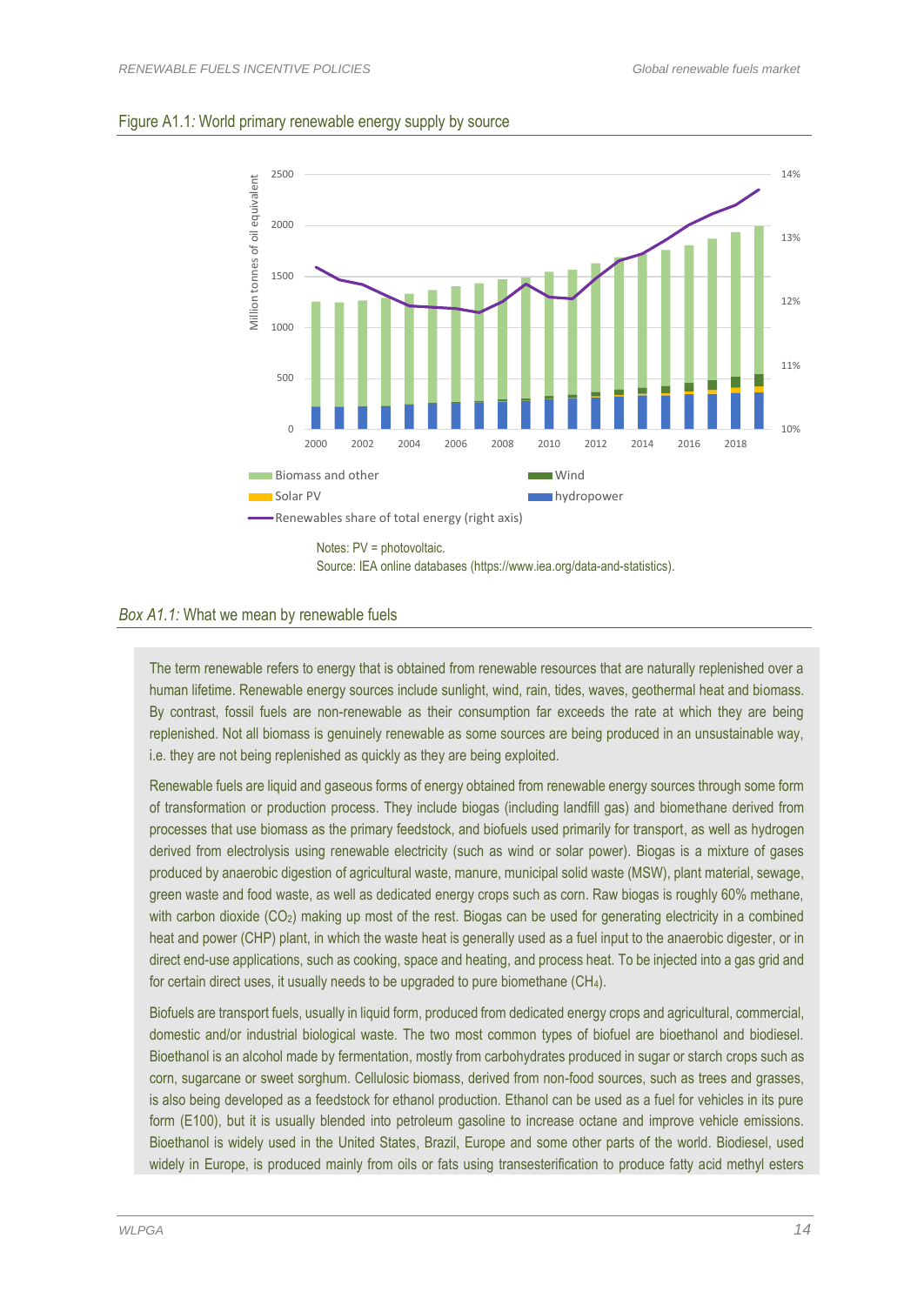(FAME). Diesel can also be produced by hydrogenation of vegetable oils (HVO) or esters and fatty acids (HEFA), with the primary output normally referred to as renewable diesel to differentiate it from FAME biodiesel. Biodiesel and renewable diesel can be used in pure form (B100) or blended into non-renewable petroleum diesel.

For the purposes of this report, renewable fuels exclude other renewable sources or forms of primary energy used to produce electricity, such solar, wind, hydroelectric power, geothermal energy and unprocessed biomass used as feedstock or consumed directly for heating (in both modern and traditional ways).



#### <span id="page-14-0"></span>Figure A1.2*:* World primary supply of renewable energy by fuel, 2019



**Although renewable fuels play a small role in the global energy system today, their importance has been growing rapidly in recent years in response to policy incentives.** Production of biogasoline and biodiesel have grown most in absolute terms over the last two decades, their combined output expanding more than tenfold since 2000 [\(Figure A1.3\)](#page-15-0). Biodiesel has seen particularly spectacular growth in output since the mid-2000s, driven mainly by Europe. Most biofuels today use agricultural crops as feedstocks. These "first generation" biofuels use well-established conventional technologies to convert sugar or starch to ethanol (fermentation) and lipids to diesel fuel (transesterification). The main second-generation technology already in widespread use today is renewable diesel produced by hydrogenating vegetable oil (HVO). Globally, 102.8 billion litres of bioethanol, 43.2 billion litres of biodiesel and 7.1 billion litres of renewable diesel were produced in 2020. Together, these fuels accounted for about 5% of all liquid fuel used for transport (IEA, 2021). Global output of biogas grew steadily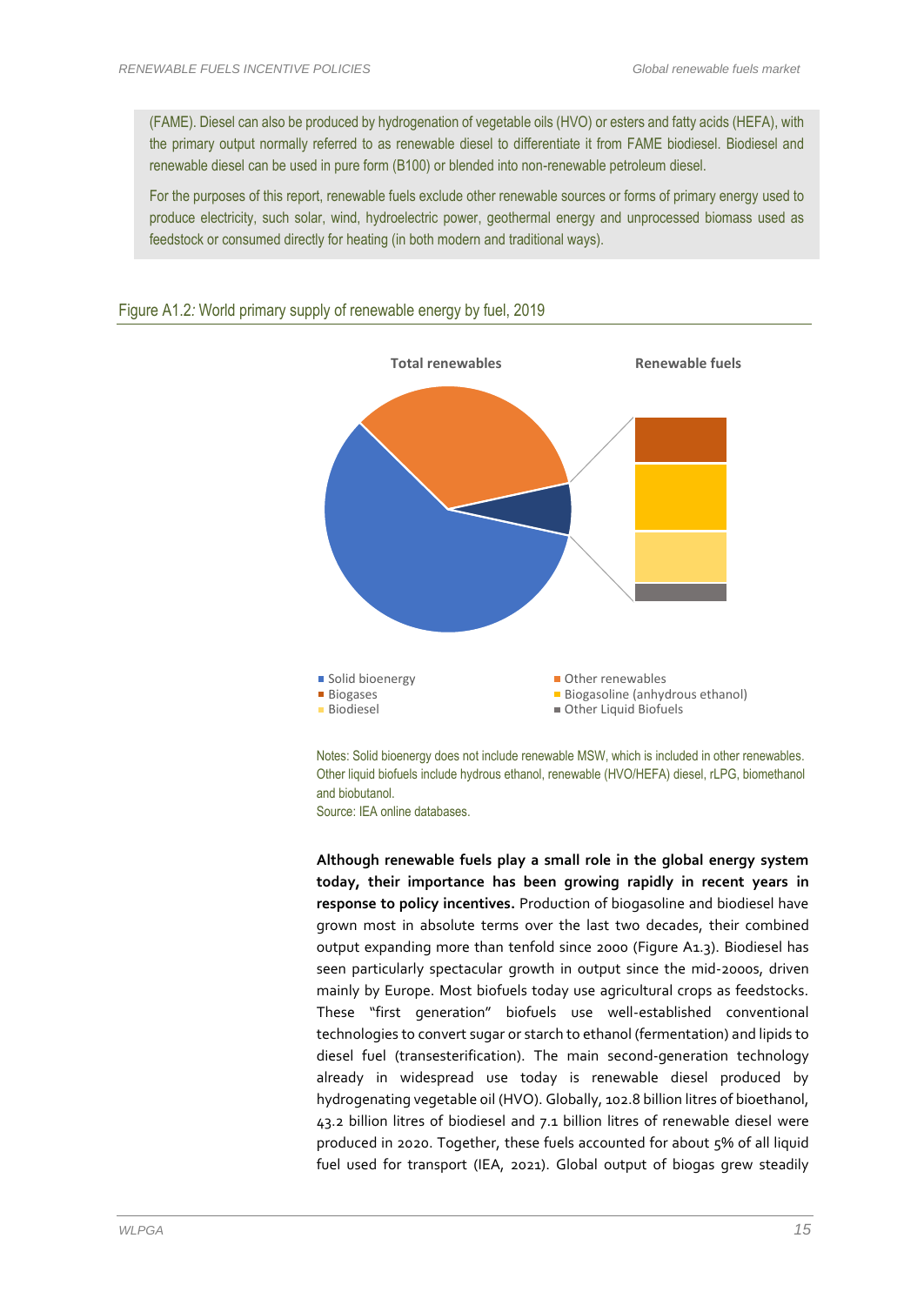through to the early 2010s, but has since slowed, their share of total renewable fuels output dropping from over one-third in 2000 to around one-quarter at present. Biogas production reached 34 million tonnes of oil equivalent (Mtoe) in 2019, equal to just 1% of natural gas supply.

<span id="page-15-0"></span>



Notes: Other liquid biofuels include rLPG, hydrous ethanol, renewable (HVO/HEFA) diesel, biokerosene, biomethanol and biobutanol. Source: IEA online databases.

**The recent expansion in output of biofuels has been geographically highly concentrated.** The United States and Brazil are the leading producers of bioethanol, together accounting for well over 80% of global output (see Part B); Europe accounts for much of the rest [\(Figure A1.4\)](#page-16-0). Ethanol accounts for around 10% of the gasoline consumed in the United States, with most cars able to run on blends of up to 10% ethanol and some flexible-fuel vehicles able to use up to 100% ethanol. US ethanol is made mainly from corn (see Section B5). The shares are even higher in Brazil, where blending of ethanol – made by fermenting sugar cane – into gasoline has been mandatory since 1976 (see Section B1). Europe is the leading producer of biodiesel, though output has been growing rapidly in recent years in Asia, notably Indonesia.

**The development of the biogas industry has also been very uneven across the world, due to differences in the availability of feedstocks and policies that encourage its production and use.** Europe accounts for well over half of world biogas production, and China and the United States for most of the rest [\(Figure A1.5\)](#page-16-1). Germany has by far the largest market with two-thirds of Europe's biogas plant capacity, based mainly on energy crops, though the use of crop residues, sequential crops, livestock waste and the capture of methane from landfill sites is growing. Denmark, France, Italy and the Netherlands are the other main producers in Europe. In China, policies have supported the installation of household-scale digesters in rural areas with the aim of increasing access to modern energy and clean cooking fuels, as well as – more recently – its use as an industrial fuel and upgrading to biomethane for use as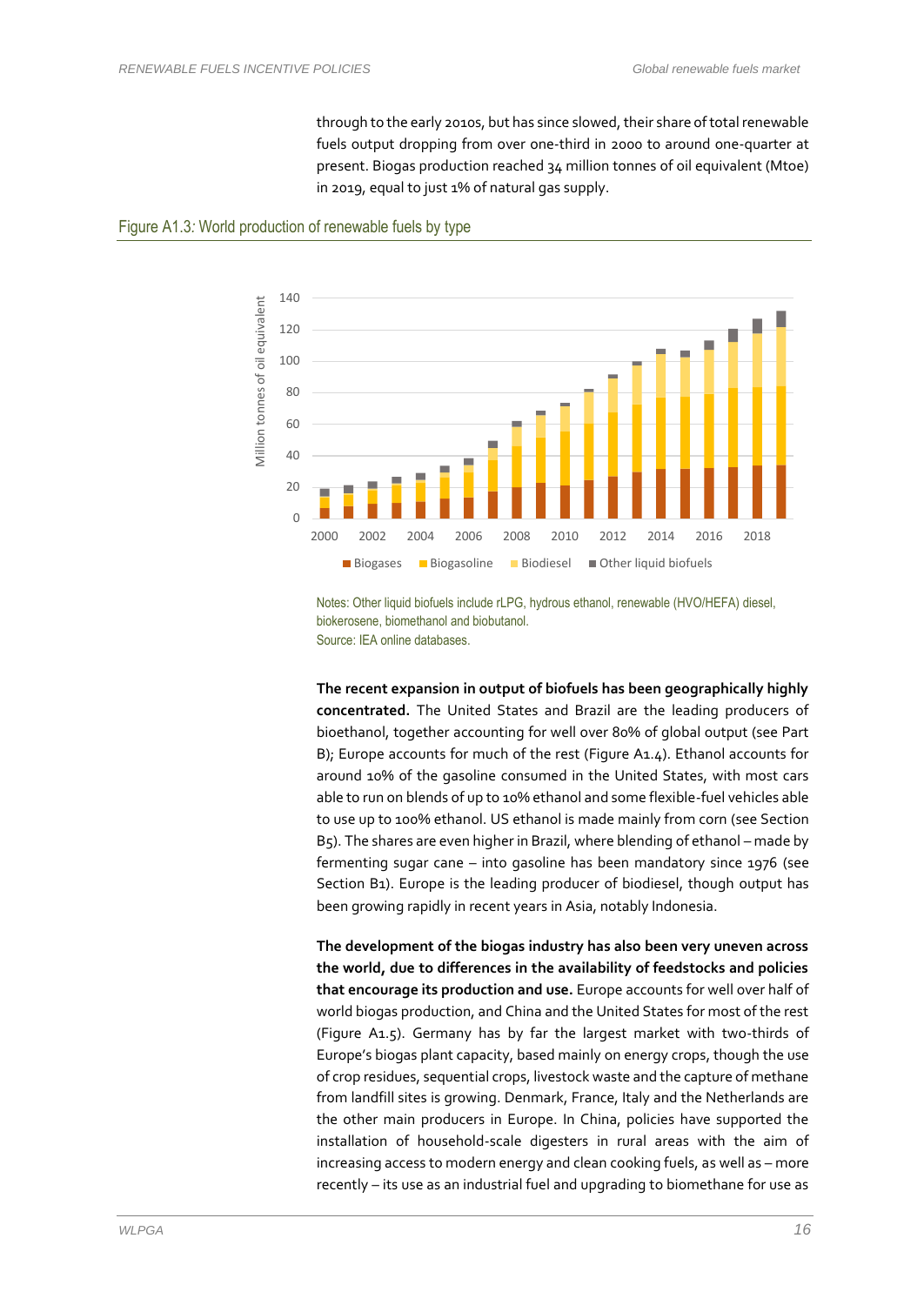a transport fuel. In the United States, the primary pathway for biogas has been through landfill gas collection, which today accounts for nearly 90% of its biogas production. Around half of the remaining production comes from developing countries in Asia, notably Thailand and India.



<span id="page-16-0"></span>

**All biogas and the bulk of biofuels produced around the world are consumed domestically.** Biofuels are generally produced in countries that rely on imports of oil to meet domestic needs, so it makes economic sense to consume them locally. Globally, trade in biofuels amounted to less than 17 million tonnes of oil equivalent (Mtoe) in 2019 – equal to less than one-fifth of total output. Most of this trade is local cross-border trade in Europe; interregional trade in biofuels is very small.

<span id="page-16-1"></span>



Source: IEA (2020a).

Source: IEA (2021a).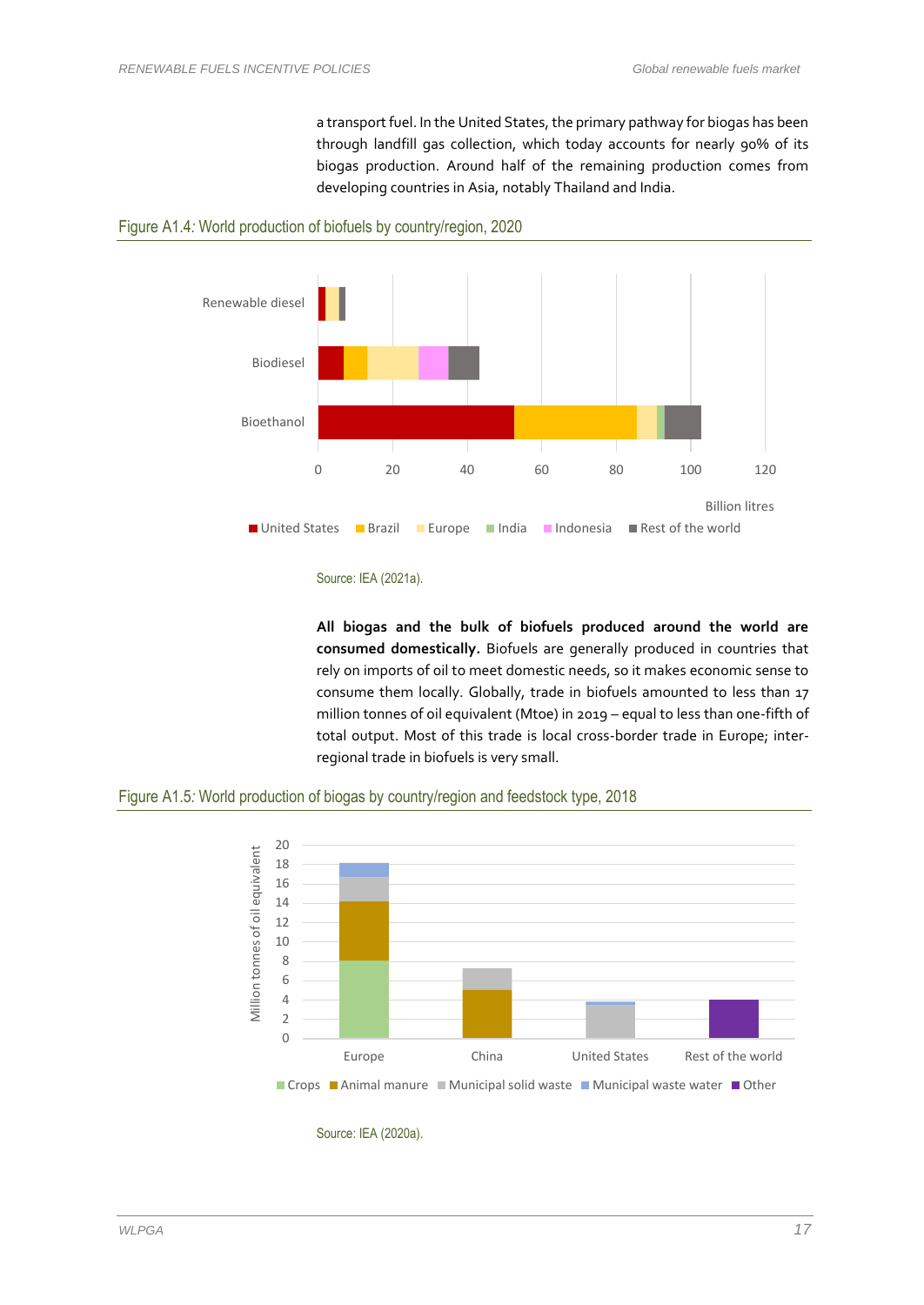#### **1.2 Drivers of renewable fuels markets**

**The growth in the supply of renewable fuels over the last two decades has been driven by a combination of economic and policy factors.** The cost of making renewable fuels varies considerably according to the type of fuel, local market factors and technologies. In some cases, such as bioethanol derived from sugar cane in Brazil, biofuels have been commercially competitive during periods of high oil prices without the need for policy support, though direct subsidies and other forms of policy support have been required at certain times when oil prices have fallen. But in other parts of the world, especially the United States and Europe, strong policy support has always been necessary to compensate for the higher cost of making biofuels compared with conventional petroleum-based alternatives.

**The case for policy support to encourage the production and use of renewable fuels rests on several economic and environmental pillars.** Reducing reliance on imports, thereby enhancing energy security, is an important rationale – highlighted by the war in Ukraine. Domestically produced biofuels can reduce the need to import oil products, rendering the country less vulnerable economically to the adverse impacts of supply disruptions. Similarly, developing a domestic biogas industry can reduce reliance on natural gas imports, as well as provide a way of expanding access to clean cooking and heating in remote areas in developing countries. Reducing domestic demand for oil products or natural gas can also reduce their prices on international markets, boosting economic growth in oil- and gas-importing countries. Developing a domestic biofuels or biogas industry, to the extent that it displaces imported energy, also adds economic value and creates jobs – the main rationale behind the Brazilian government's decision to develop a large-scale ethanol industry in the mid-1970s, and one still used to justify subsidies to biofuels worldwide.

**The environmental benefits of renewable fuels provide an increasingly important rationale.** Tailpipe emissions of nitrogen oxides (NOx), sulphur dioxide, carbon monoxide (CO) and particulate matter (soot) are generally low compared with conventional gasoline and diesel (Menecon Consulting and Atlantic Consulting, 2014). Ethanol, in particular, can ensure complete combustion, reducing CO emissions.

**Renewable fuels may also reduce greenhouse-gas (GHG) emissions depending on their carbon footprint (or carbon intensity) and that of the fuel that the biofuel displaces.** Bioenergy is by definition a renewable energy source, insofar as the carbon emissions (in the form of carbon-dioxide, or CO2) that result from its combustion are fully offset by the CO2 that is initially removed from the atmosphere by the biomass feedstock. But CO2 is usually emitted during the process of transforming the biomass, as well as in producing any fertilizer used to grow the biomass and in irrigating the land and harvesting the biomass. Changes in land-use patterns, such as growing soybeans or oil palm trees in tropical forests, may also increase GHG emissions by releasing carbon stored in the land to the atmosphere. In addition, the use of fertilizer releases NOx – a potent GHG. Most biorefineries run on oil and gas,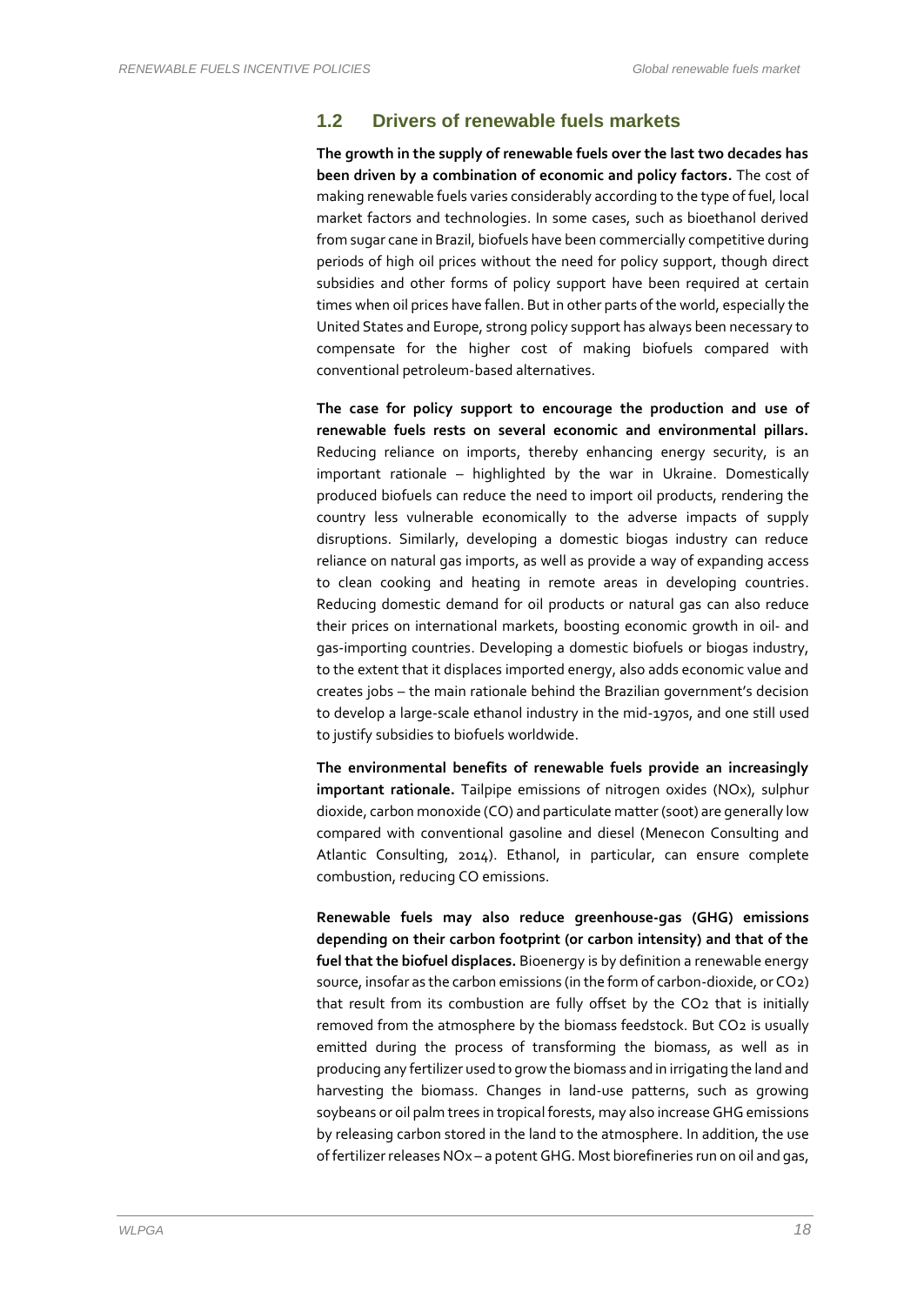emitting CO2 and other pollutants. Emissions from these activities offset at least part of the savings from using renewable feedstock.

**The net GHG emissions reductions that can be achieved with different types of biofuels vary considerably by type of fuel, production route and location.** The findings of the many life-cycle assessment studies of the potential of biofuels to achieve reductions in GHG emissions are often conflicting, with a wide variation in estimates. In general, first-generation biofuels on average emit less GHGs than fossil fuels when land-use changes are not taken into account, though the savings are not always very big. Second-generation biofuels have a greater potential than first generation to reduce GHG emissions (Jeswani et al., 2020). For example, a recent study found that renewable diesel performed better than first-generation bioethanol or biodiesel and waste biomass feedstock better than cellulosic biomass or bio-oils (Cabrera-Jimenez, 2022).

**Assessing the benefits of renewable fuels also needs to take account of other factors**, such as the impact of growing energy crops that would otherwise be used directly for human consumption directly or indirectly as animal feed. Diverting these crops to biofuels may lead to more land area devoted to agriculture, increased use of polluting inputs and higher food prices. Cellulosic feedstocks, such as forest or farm residues, can also compete for land and water that might otherwise be devoted to food production. Production of biofuel feedstocks, particularly food crops like corn and soybeans, can cause water pollution from nutrients, pesticides and sediment. These drawbacks are generally less problematic with second- and thirdgeneration advanced biofuels (such as algae-based processes), which are not based on food crops and generally need less water and farm land.

**The potential overall environmental benefits of renewable fuels need to be weighed against various disadvantages, foremost among which is production cost.** In many cases, biofuels and biogas are significantly more expensive to produce than equivalent conventional forms of energy. This is particularly true for first-generation biofuels in the northern hemisphere, where climatic conditions are less well-suited than in countries with a tropical climate, like Brazil. As a result, large subsidies or financial incentives are often necessary to make some types of bioenergy commercially viable. The competitiveness of renewable fuels increases at times of high oil prices.

**A major advantage of most renewable fuels is that they can usually be blended into conventional petroleum fuels, avoiding the need for dedicated supply infrastructure.** In practice, the ease of blending varies by fuel and technology: biomethane derived from biogas is chemically identical to natural gas, so can be injected directly into gas grids as a genuine "drop-in" fuel without any technical modifications. The same is true of rLPG (see Section 2). Other renewable fuels, such as bioethanol, usually require some adjustments. Most cars are able to run on ethanol blends of up to 10%, though higher shares require some adjustments to the fuel system. Hydrogen produced from renewable sources is less easily blended into other gases such as natural gas.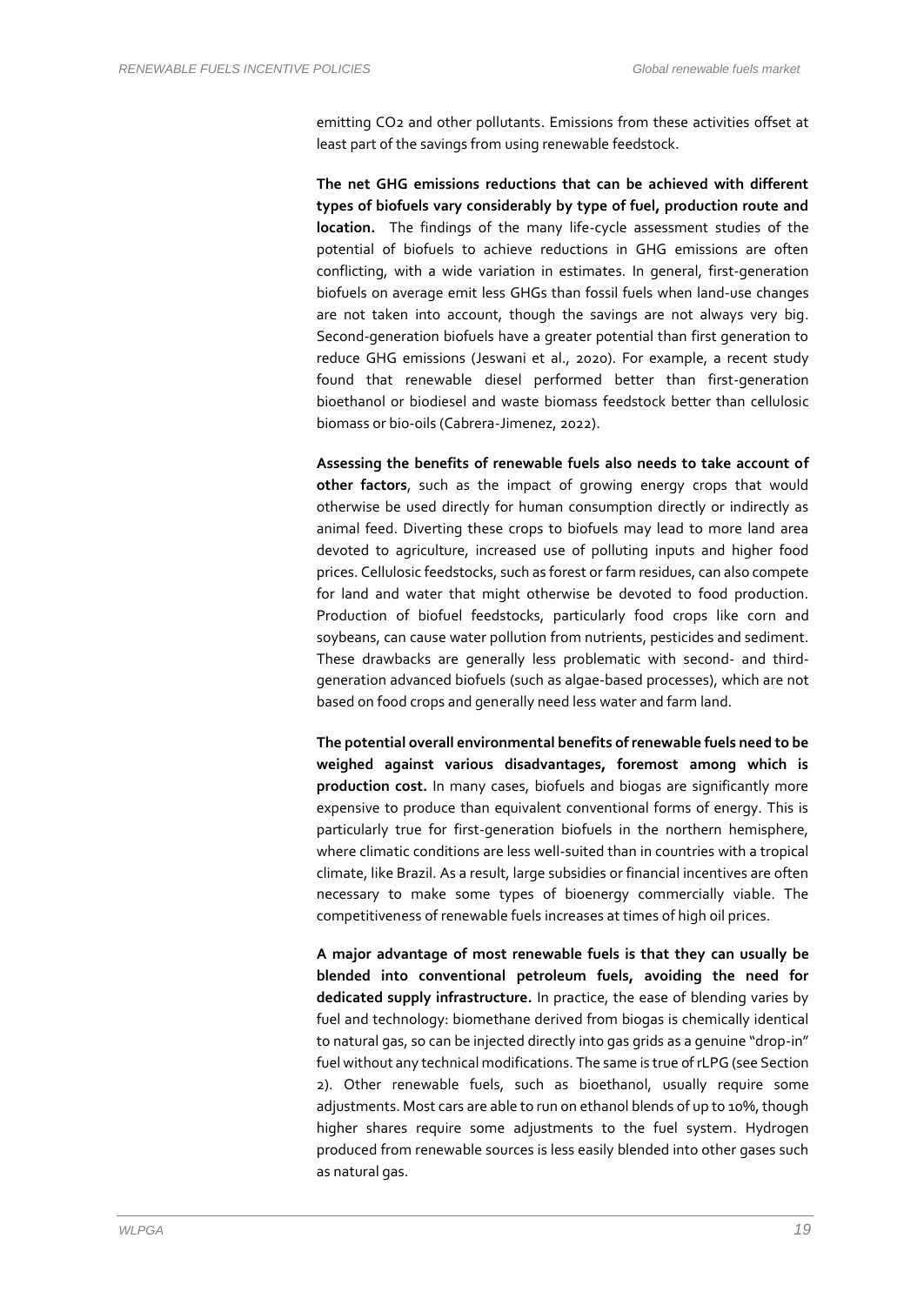#### **1.3 Market prospects**

**Renewable fuels are expected to play an important role in the clean energy transition.** In particular, sustainable biofuels, low-carbon hydrogen (derived from renewable electricity or from natural gas in steam reforming plants equipped with carbon capture and storage facilities) and hydrogen-based synthetic fuels will be needed to decarbonise certain transport modes, notably aviation, long-distance shipping and road freight, where switching to electricity is difficult. Hydrogen is also expected to make a growing contribution to energy needs in industry, especially in supplying hightemperature heat for the production of steel, cement and chemicals. Biogas could provide a bridge to decarbonising gas supplies through existing distribution networks, as well as power generation in some locations.

**How quickly the production and use of these fuels grow hinges critically on policy action by governments around the world to accelerate the decarbonisation of the energy system.** In the IEA's Sustainable Development Scenario, which describes an energy pathway to global net-zero emissions in 2070, renewable fuels in the form of liquid biofuels, biogas/biomethane, lowcarbon hydrogen and other hydrogen-based fuels make a significant contribution to decarbonising energy use in transport, buildings and industry, driven by strong policies [\(Figure A1.6\)](#page-19-0). Those fuels meet 20% of global final energy demand in 2070, with hydrogen fuels alone accounting for 13% and liquid biofuels for 5%. Biomethane and biogas are responsible for just 2% of total final energy use, but biomethane blended with natural gas in existing gas grids accounts on average for over 15% of global grid gas consumption in 2070. Both biomethane and biogas are used for cooking in emerging economies as well as for power generation.



#### <span id="page-19-0"></span>Figure A1.6*:* Role of renewable fuels in the IEA Sustainable Development Scenario

IEA 2020. All rights reserved.

Notes: TFC = total final energy consumption. Hydrogen-based fuels refer to the fuel use of synthetic hydrocarbon fuels produced from hydrogen and CO<sub>2</sub>, and ammonia. Final energy demand of hydrogen includes in addition to the final energy demand of hydrogen, ammonia and synthetic hydrocarbon fuels, the onsite hydrogen production in the industry sector and the final electricity produced from hydrogen.

Source: IEA (2020b).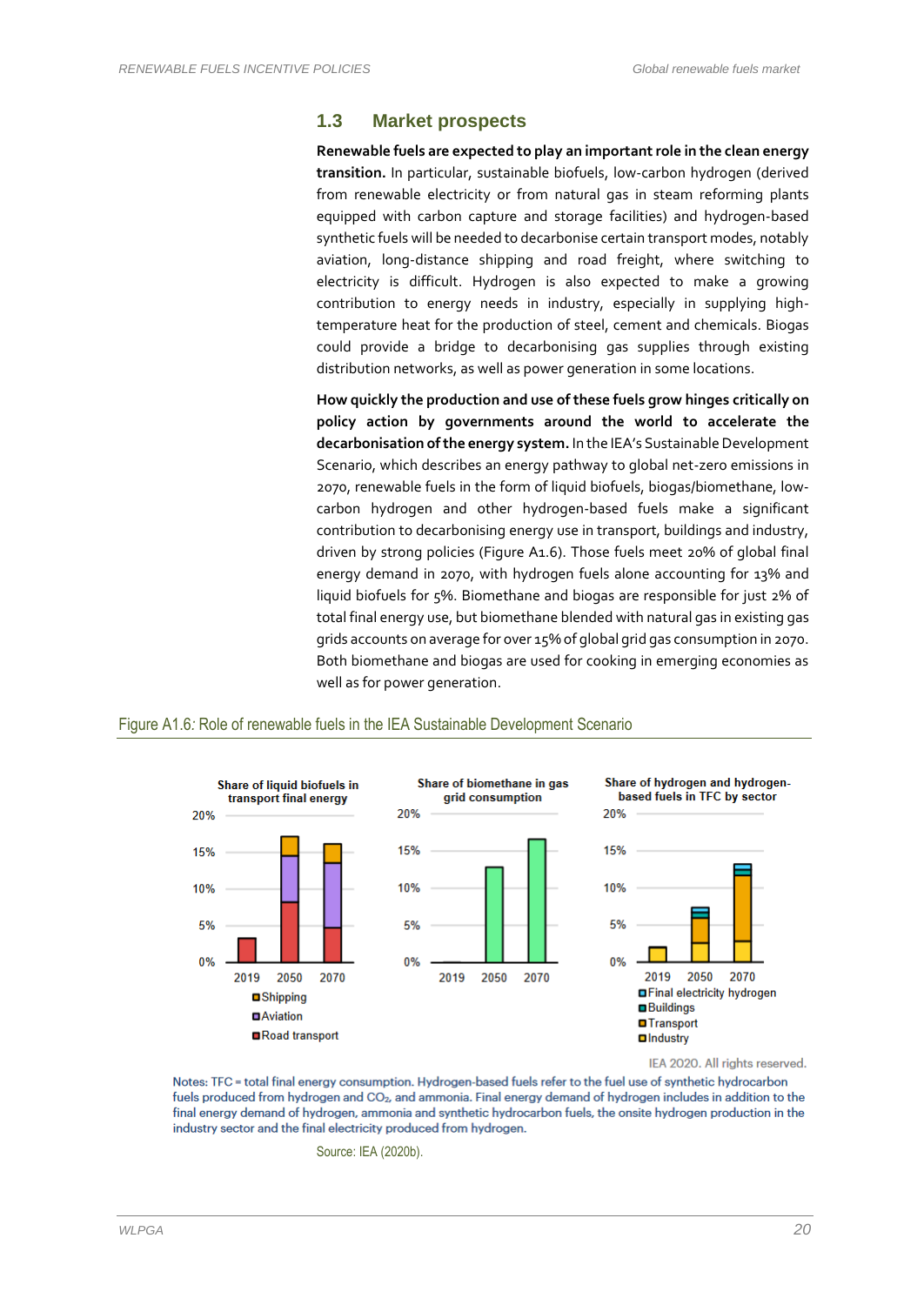**The amount of biomass feedstock supply needed in this scenario is well within the range of most estimates of the availability of sustainable biomass.** But major technological advances will be needed to lower production costs, as well as far-reaching measures to mobilise these resources in a sustainable manner, including by improving crop yields, sequential cropping, reducing waste in food supply, utilising abandoned and degraded lands, and mobilising supply chains for dispersed wastes and residues; improving electrolysis technologies for converting renewables-based electricity into green hydrogen will also be required (IEA, 2020b). Governments will need to play the pivotal role in driving these market and technological changes, through comprehensive clean energy strategies involving measures that are tailored to local infrastructure and technology needs, notably in strengthening markets for technologies at an early stage of adoption, developing and upgrading infrastructure, boosting support for research and development (R&D) and demonstration, and expanding international technology collaboration.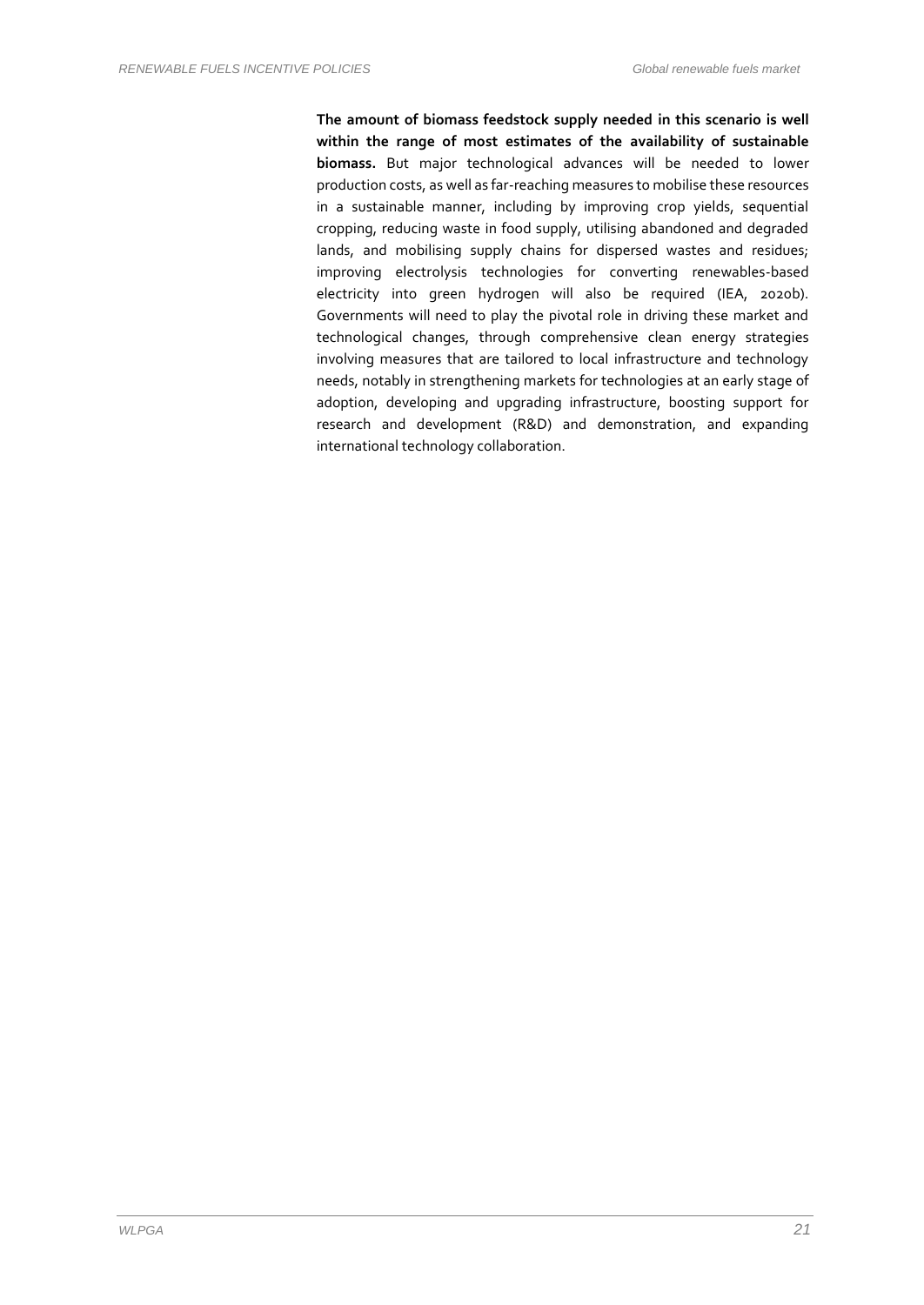## **2 Renewable LPG**

*Renewable LPG, or rLPG, is a cost-effective solution to decarbonising fuel use and reducing air pollution from off-grid heating and cooking, industry and transport. Today, almost all rLPG is a by-product of renewable diesel and jet kerosene production. In many cases today, that output is used in the production process itself, though some plants separate out and commercialise the rLPG as a premium product. Output based on existing technologies is set to continue to grow in the near term, but new production pathways will be needed to expand supply substantially in the longer term.* 

#### **2.1 Global market status and trends**

**RLPG is the term commonly used to describe LPG derived from production processes that use biomass or other renewable energy sources as feedstock (Box A2.1).** The main attraction of rLPG, beyond the economic benefits associated with the value added from production, is that it can bring about significant reductions in GHG emissions if it is substituted for fossil LPG (see below). As a genuine "drop-in" fuel, it can be used in all current LPG market applications, requiring no modifications to supply infrastructure or end-use equipment. Unlike other biofuels, it can be used for other uses than simply as a transport fuel.

#### *Box A2.1:* What is renewable LPG and where does it come from?

R (rLPG is LPG derived from production processes that use sustainable biomass or other renewable energy sources (such as low-carbon electricity and CO2) as the feedstock. LPG is the generic name for mixtures of hydrocarbons that change from a gaseous to liquid state when compressed at moderate pressure or chilled. The chemical composition of LPG can vary, but is usually made up predominantly of propane  $(C_3H_8)$  and butane  $(C_4H_{10})$ . Propane and butane have a high energy content on a per-tonne basis (in a liquid state) compared with most other oil products and they burn readily in the presence of air, giving off a hot flame. These characteristics have made LPG a popular fuel for household and commercial heating and cooking, for industrial processes and as an alternative automotive fuel (where it is called Autogas). It is also used as a feedstock in the petrochemical industry.

Propane and butane are traditionally produced as a by-product of crude oil refining and natural gas processing, but new techniques already being commercialised can produce these gases from biomass feedstock – mainly as a coproduct. In practice, rLPG may contain some butane (normal butane or isobutene, an isomer of butane) and other light hydrocarbons, though most existing and emerging production technologies yield primarily propane. The molecular structure of rLPG is identical to that of conventional pure propane or butane produced from hydrocarbons (in the same way that pure biomethane is identical chemically to fossil methane), so can either be blended or sold in a pure form. As a genuine "drop-in" fuel, it can be used in all current LPG market applications.

RLPG can, in principle, be produced in many different ways, using different types of thermal and chemical processes, either as a co-product in the production of other fuels or as the principal output (see main text). Only one technology – hydrotreated vegetable oil (HVO), which yields significant volumes of rLPG as a by-product – is in full commercial use today, though other advanced biofuel production processes that yield rLPG using a variety of renewable feedstocks are under development.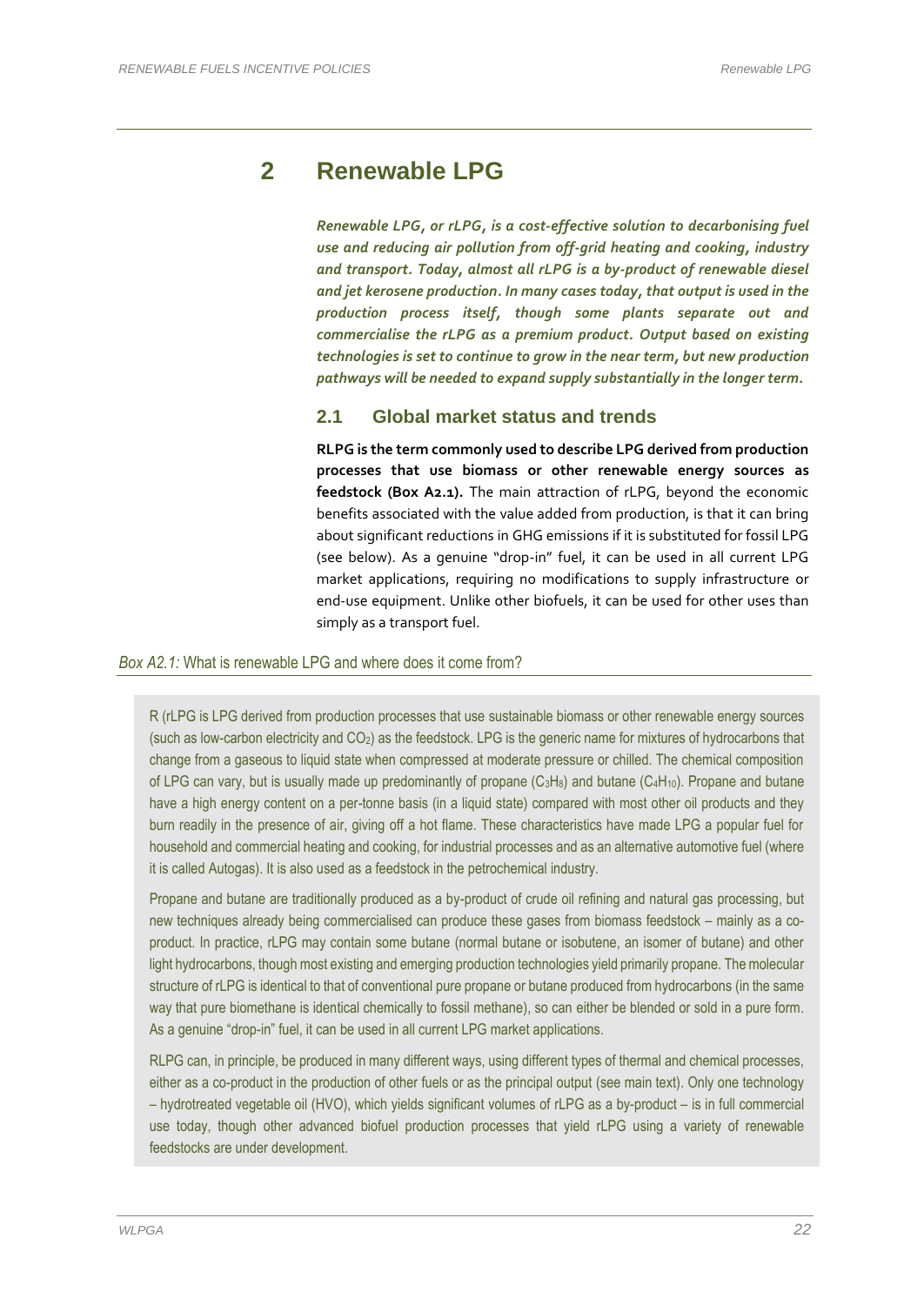**RLPG can, in principle, be produced in many different ways, using different types of thermal and chemical processes, but only one of these technologies – hydrotreated vegetable oil (HVO) – is in full commercial use today and is the source of almost all the rLPG currently available.** The HVO process involves the hydrogenation of vegetable oil or animal fat to produce renewable diesel or jet kerosene, yielding small volumes of rLPG – typically 5- 7% by weight of the renewable diesel. Chemically, it entails direct catalytic hydrogenation of vegetable oil (a triglyceride) into paraffins, while the glycerine chain of the triglyceride is hydrogenated to produce propane (rLPG) [\(Figure A2.1](#page-22-0)). Oxygen is removed from the oil so that the diesel is not an oxygenate, like traditional FAME biodiesel. The technology allows flexible use of any vegetable or waste oil and the diesel produced is of very high quality (better even than conventional diesel), requiring no modifications to diesel engines and can be blended in any proportion with petroleum diesel. The process can be carried out in a conventional refinery, potentially in combination with non-renewable feedstock (in which case the resulting diesel and LPG are only partially renewable), or in a dedicated biorefinery running exclusively on biomass feedstock.

#### <span id="page-22-0"></span>Figure A2.1*:* HVO production process



Source: Menecon Consulting analysis.

**There are 30 commercial HVO plants around the world currently producing rLPG as a by-product of renewable diesel production.** Ten have a capacity of at least 20 thousand tonnes/year (kt/y) and four 40 kt/y or more (Table A2.1). We estimate current global rLPG capacity at around 450 kt/y. Neste Oy, a Finish oil company, was the first company to commercialise HVO rLPG on a significant scale, marketing since 2018 40 kt/y from its Rotterdam plant to various markets in Europe, including France, Scandinavia and the United Kingdom. 1 Its Singapore plant is the largest source, producing up to 60 kt/y. Around 54% of global capacity is in Europe, followed by the Americas (24%) and Asia (23%). Most of this capacity has come on stream in the last five years:

<sup>1</sup> https://www.neste.com/releases-and-news/renewable-solutions/neste-delivers-firstbatch-100-renewable-propane-european-market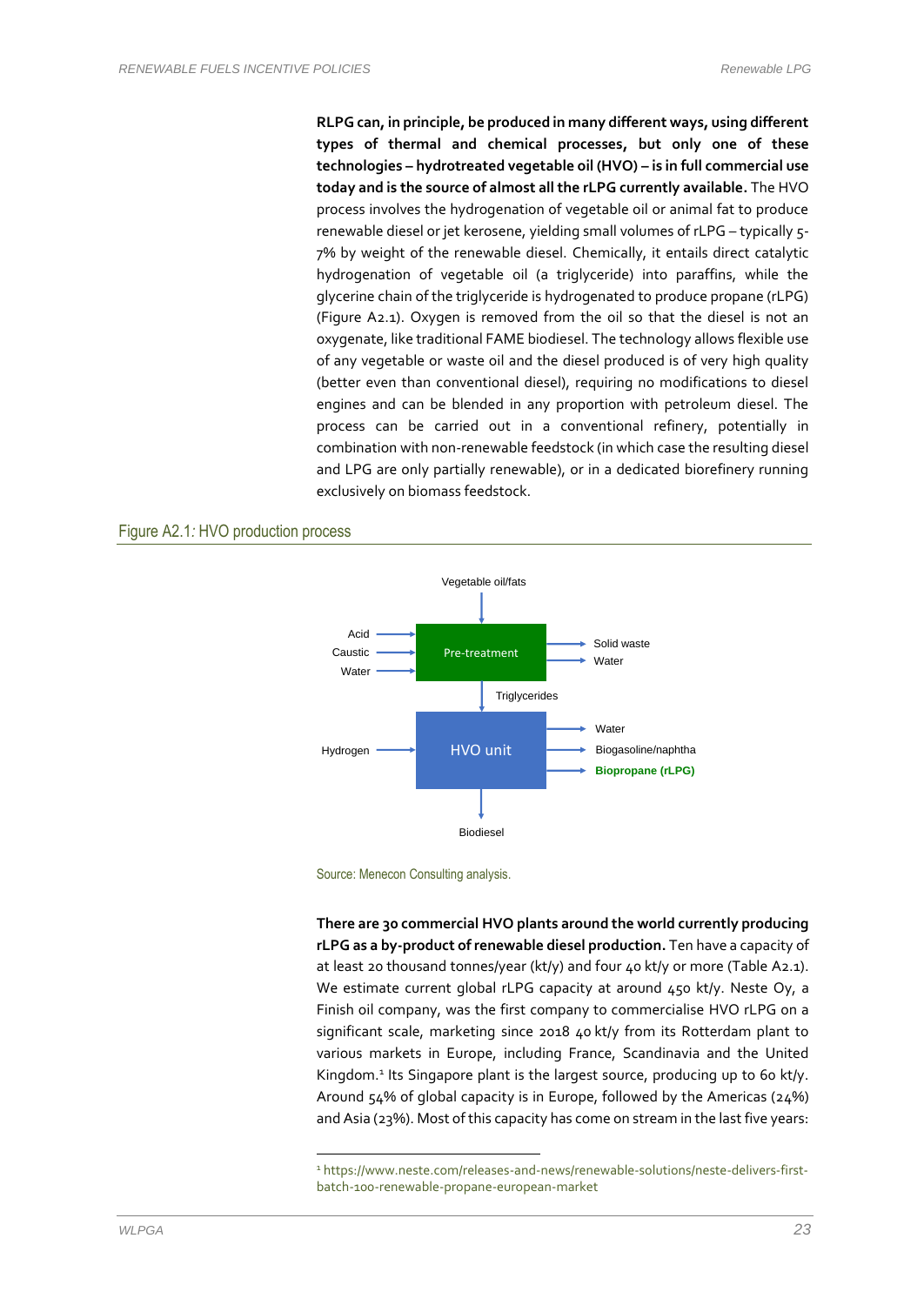total output, including rLPG included in off-gases, was estimated at just 130 kt in 2014 (Menecon Consulting and Atlantic Consulting, 2014). A number of other projects are under construction or planned, notably in the United States (see below and Section B5.1). In many cases, the rLPG produced at these plants is consumed on site as fuel gas or used as feedstock for making the hydrogen needed for the HVO process, though some – including Neste' Rotterdam plant and Total's La Mede biorefinery – have installed separation and purification facilities in order to commercialise the rLPG as a premium "green" product.

| Country               | Owner/operator                                | Location         | Capacity<br>(thousand<br>tonnes/year) |
|-----------------------|-----------------------------------------------|------------------|---------------------------------------|
| <b>Brazil</b>         | <b>Petrobras</b>                              | Repar-Parana     | $<$ 1                                 |
|                       | <b>BP</b>                                     | Cherry Point, WA | 5                                     |
|                       | NextChem-Saola Energy-East Kansas Agri-Energy | Garnett, KA      | $\overline{2}$                        |
|                       | <b>Diamond Green Diesel</b>                   | Norco, LA        | 45                                    |
| <b>United States</b>  | <b>Holly Frontier Sinclair</b>                | Sinclair, WY     | 20                                    |
|                       | <b>Renewable Energy Group</b>                 | Geismar, LA      | 14                                    |
|                       | Tesoro/Marathon                               | Dickinson, ND    | 16                                    |
|                       | <b>World Energy</b>                           | Paramount, CA    | $\overline{5}$                        |
|                       | Beijing Sanju Environmental (BSE)             | <b>Rizhao</b>    | 24                                    |
|                       | <b>BSE/Hebi Huashi</b>                        | Henan            | $\overline{2}$                        |
| China                 | <b>BSE</b>                                    | Hainan           | $\overline{7}$                        |
|                       | Sinopec                                       | <b>NA</b>        | $\mathbf{1}$                          |
|                       | Pertamina                                     | Dumai            | $\overline{2}$                        |
| Indonesia             | Pertamina                                     | Paju Palembang   | $\overline{7}$                        |
| Japan                 | <b>Hitachi Zosen</b>                          | Kyoto            | <1                                    |
| Singapore             | Neste Oy                                      | Singapore        | 60                                    |
| Finland               | Neste Oy                                      | Porvoo           | 30                                    |
| France                | Total                                         | La Mede          | 30                                    |
| Ireland               | <b>Irving Oil</b>                             | Whitegate        | 3                                     |
|                       | <b>ENI</b>                                    | Gela, Sicily     | 45                                    |
| Italy                 | <b>ENI</b>                                    | Porto Maghera    | 30                                    |
| Netherlands           | Neste Oy                                      | Rotterdam        | 40                                    |
| Portugal              | Galp                                          | <b>Sines</b>     | $2$                                   |
| Spain                 | <b>BP</b>                                     | Castellon        | $\overline{4}$                        |
|                       | Cepsa                                         | Huelva           | $\overline{7}$                        |
|                       | Repsol                                        | Bilbao/Cartegna  | 20                                    |
| Sweden                | <b>PREEM</b>                                  | Gothenburg       | 18                                    |
|                       | Sunpine                                       | Pitea            | $5$                                   |
| <b>United Kingdom</b> | Phillips 66                                   | Humberside       | 8                                     |
| <b>Total World</b>    |                                               |                  | c.450                                 |

#### *Table A2.1:* HVO rLPG production capacities, end-2021

Sources: Menecon Consulting research and analysis; Malins and Sanderford (2022) for United States; information provided by Atlantic Consulting.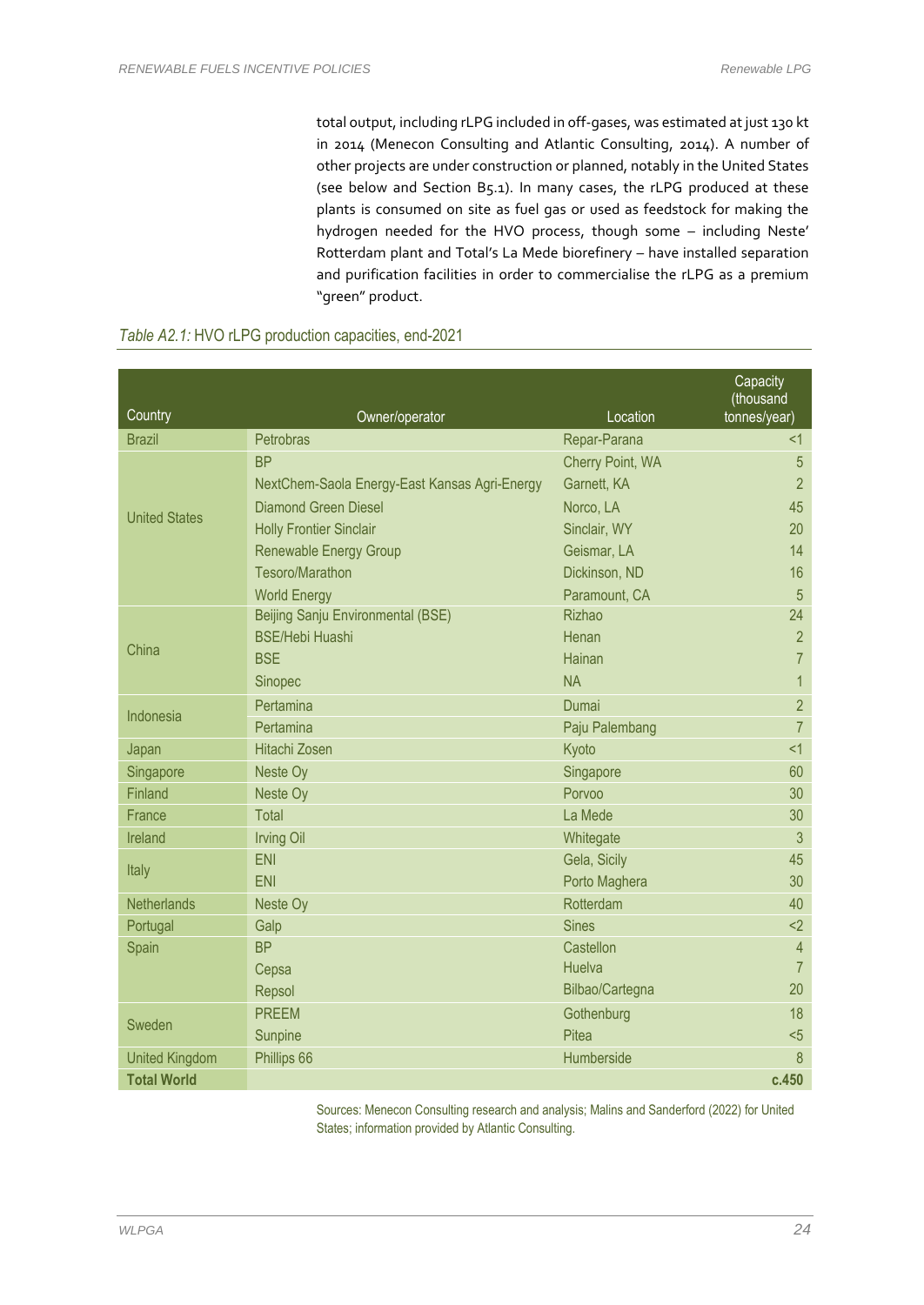#### **2.2 Emerging technologies**

**There are a number of processes other than HVO that can, in principle, produce rLPG either as the main target or as a co-product.** These include gasification, dehydration and pyrolysis technologies. Fermentation to produce rLPG (lipid fermentation) has been proven at laboratory scale, but prospects for its large-scale commercialisation appear to have dimmed due to cost. Hydrothermal liquefaction of lignocellulosic biomass shows some promise, but is at a lower level of technological readiness than the other technologies. Similarly, aqueous phase reforming, involving catalytically transforming soluble plant sugars into gasoline and diesel, with rLPG produced as a by-product, has not progressed beyond the pilot phase as yet. Other technologies, such as power-to-x, involving the methanation of CO2 by electrolytically obtained hydrogen using renewable electricity and, after further synthesis, the processing of the syngas and synthetic methane into rLPG, are much further from technological maturity (Figure A2.2).

Converting biogas to rLPG is another option, but production costs are likely to be a stumbling block to commercialising such technologies.



#### *Figure A2.2:* Principal process technologies that can be used to produce rLPG

Source: Menecon Consulting analysis.

#### *2.2.1 Gasification technologies*

**RLPGcan be produced as a by-product of various gasification technologies.**  They involve the conversion of biomass into a synthetic gas (syngas) before being further processed into different products, including methanol, dimethyl ether (DME, Box A2.2), gasoline and diesel. The product yields depend on the makeup of the syngas, the type of process, the process temperature and the catalyst used. The two main gasification technologies that are under development for use with biomass feedstock are as follows:

 *Methanol-to-gasoline processes:* Methanol-to-gasoline (MTG) technology, an indirect liquefaction process, involves the gasification of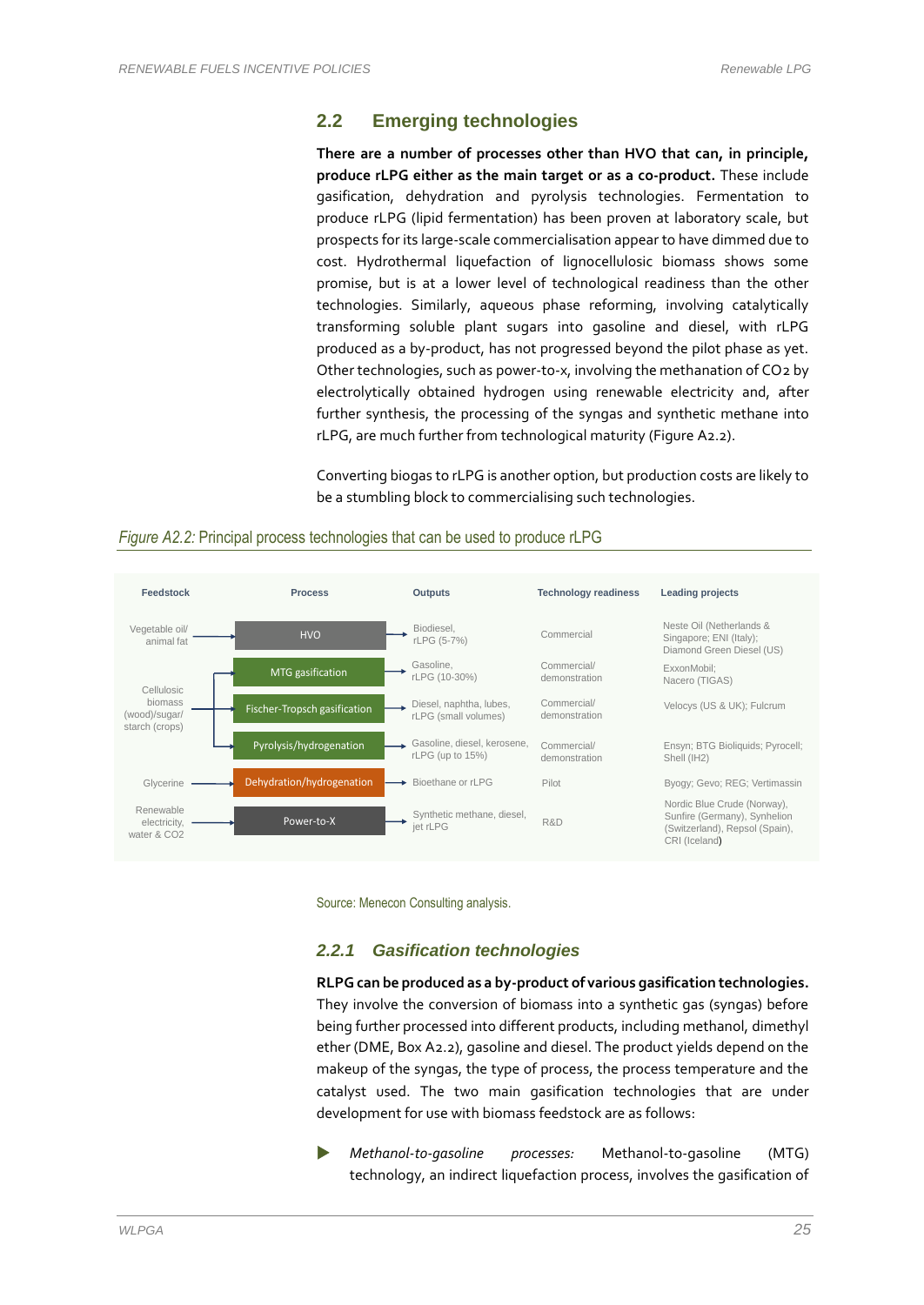any type of fossil fuel or biomass to produce synthetic gas (syngas), which is then converted to crude methanol and low-sulphur, low-benzene biogasoline or biodiesel in separate stages. Methanol has traditionally been produced from coal or natural gas, but research is underway to adapt the process to use different types of biomass or biomass/coal mixtures. Up to 90% of the hydrocarbons in the methanol are converted to gasoline, with propane and butane making up most of the remaining 10%. Depending on the configuration of the plant and the composition of the syngas, LPG output can be as high as 30%. ExxonMobil was the first company to develop a commercial MTG technology in the 1970s, initially using gas and later coal as feedstock. Haldor Topsoe, a Danish company, is also developing a competing process – the TIGAS, or Topsoe Integrated Gasoline Synthesis – to utilise natural gas, coal or biomass for the production of gasoline with LPG as a by-product. A 100 kb/d commercial plant is being built in Pennwell, Texas, by Nacero using the TIGAS process, though the feedstock will be natural gas; CO2 emissions will be reduced by carbon capture and storage.<sup>1</sup>

 *Fischer-Tropsch gasification:* Biomass-based syngas can also be reformed to liquids using the well-established Fischer-Tropsch (FT) technology, which involves synthesising syngas into liquid hydrocarbons by passing it through a reactor containing catalysts. However, the output of LPG from this process is relatively small, at a few per cent of the total hydrocarbons output. The technology using biomass-based syngas is close to commercialisation. The key challenges are securing enough biomass feedstock at low cost and reducing the cost of syngas production and clean-up – high syngas purity is required to protect the catalyst in FT synthesis (NNFCC, 2019). Velocys, a British-American technology firm, is planning to build two integrated FT gasification units using MSW and woody biomass as feedstock, in partnership with Shell in Mississippi in the United States and British Airways in the United Kingdom.<sup>2</sup> In addition, Fulcrum, a US firm, recently brought on line its first FT gasification facility, the Sierra BioFuels Plant in Nevada, which processes 175 kt/y of MSW into various fuels, including small volumes of LPG.<sup>3</sup> In Japan, the New Energy and Industrial Technology Organization and the Japan Gas Synthesis Company have demonstrated FT processes that convert biosyngas directly to propane, but they have not yet been commercially deployed.

#### *2.2.2 Dehydration of glycerine*

**Dehydrating glycerine (sometimes called glycerol) is another potential pathway for making significant volumes of rLPG.** Glycerine, which is has a similar chemical structure to propane, is a residue of conventional firstgeneration biodiesel FAME production processes. The boom in biodiesel production worldwide, particularly in Europe, has led to a huge increase in the

<sup>&</sup>lt;sup>1</sup> https://blog.topsoe.com/nacero-selects-topsoes-tigas-technology-significantlyreducing-lifecycle-carbon-footprint-of-gasoline-production

<sup>2</sup> https://www.velocys.com/projects/

<sup>3</sup> https://www.prnewswire.com/news-releases/fulcrum-bioenergy-completes-

construction-of-the-sierra-biofuels-plant-301326178.html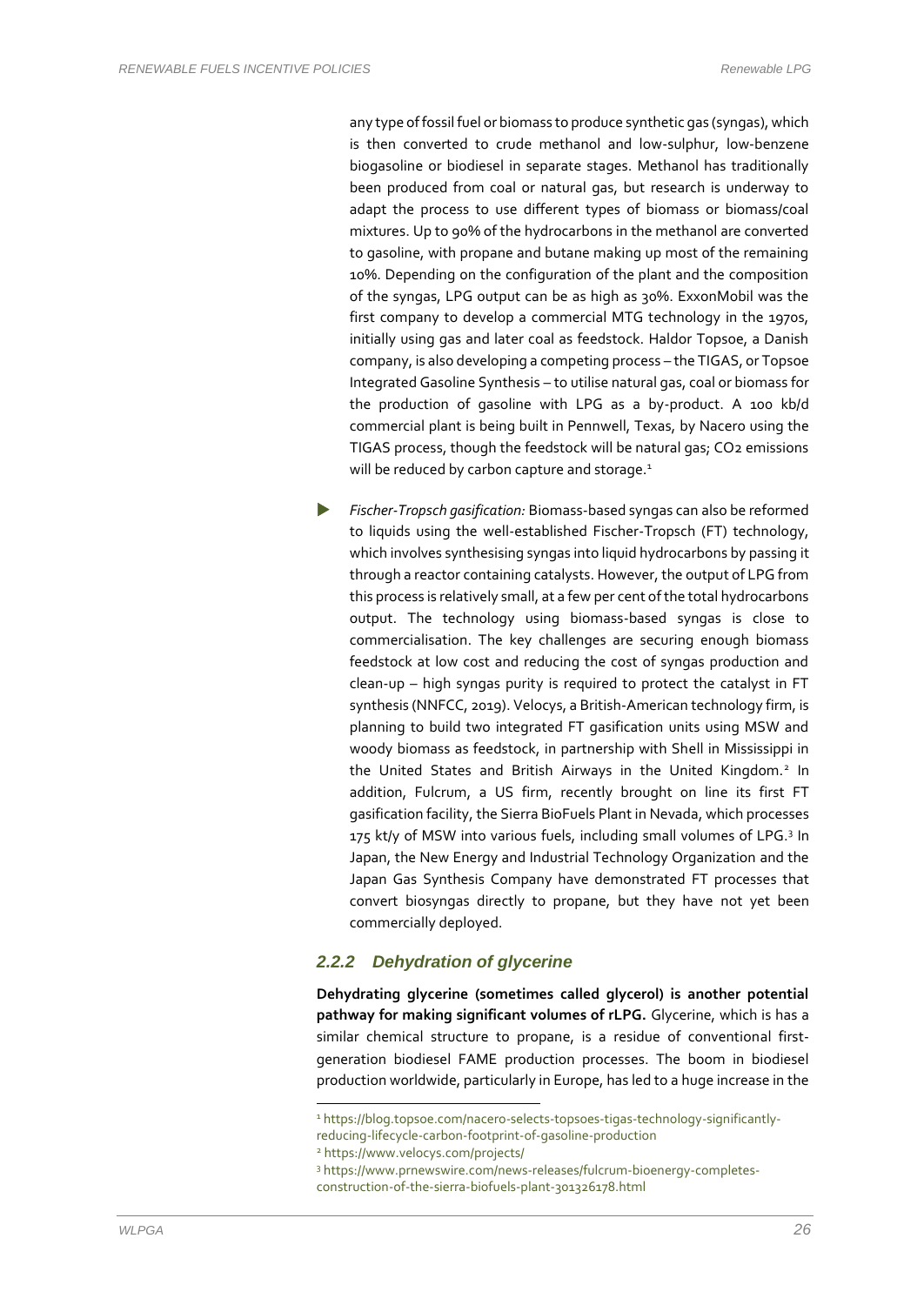supply of glycerine, which has depressed its price. As a result, efforts have been stepped to find alternatives uses for glycerine. In Europe, these efforts have been boosted by the EU Renewable Energy Directive (RED), which allows biofuels produced from glycerine to count double in meeting transport-fuel targets and to be subsidised by member states. Several companies, including Byogy, Gevo, the Renewable Energy Group (a subsidiary of Chevron) and Vertimass in the United States, are active in this area, although production has not yet been commercialised (LGE, 2021).

#### *Box A2.2:* Bio-dimethyl ether and rLPG

Bio-dimethyl ether (or rDME) is both another pathway to making rLPG as well as an alternative. It could be blended with rLPG or used as an intermediate feedstock for rLPG production. DME is chemically very close to propane and butane and displays similar characteristics in use. It is increasingly being used as a source of energy, mainly in China. DME (conventional or bio) can be used as an alternative to diesel (requiring some modifications to the diesel engine) or can be blended into LPG for use in all applications. However, there are limits on how much DME can be blended into LPG, as DME is a solvent so can cause corrosion.

Today, DME is primarily produced by converting natural gas or coal to syngas, which is then converted to DME in a two-step process via methanol. If the syngas were produced from biomass, the final output of this process would be rDME. One-step processes, such as that being developed by Haldor Topsoe, permit both methanol synthesis and dehydration in the same process unit, eliminating the intermediate methanol synthesis stage and promising gains in efficiency and cost. Another potential pathway is to process glycerine into rDME via hydrogenation (see above). It is also technically possible to convert rDME to rLPG using hydrogen and catalysts. In practice, the additional cost would have to be weighed against the benefits of producing rLPG rather than simply blending rDME into rLPG.

Production of rDME from lignocellulosic biomass has been demonstrated by a project undertaken by a consortium of Chemrec, Haldor Topsøe, Volvo, Preem, Total, Delphi and ETC, supported by the Swedish Energy Agency and the EU 7th Framework Programme. A new project, FLEDGED, funded by the EU Horizon 2020 research and innovation programme to demonstrate the technology at industrial scale is underway.<sup>1</sup> In addition, SHV Energy and UGI International have formed a joint venture to advance the production and use of rDME, with up to six plants planned within the next five years, targeting a total production capacity of 300 kt/y by 2027. Total investment could reach US\$1 billion.<sup>2</sup> In the United States, Oberon Fuels started production of rDME using waste methanol as feedstock at a demonstration facility in Brawley, California. The US\$6 million project was funded in part by a grant from the California Energy Commission.<sup>3</sup>

#### *2.2.3 Pyrolysis*

**Pyrolysis involves the thermal decomposition of organic compounds, such as wood and agricultural waste products, to create pyrolysis bio-oil** (or biocrude), which can then be hydro-processed into gasoline, diesel and/or kerosene. RLPG (propane and butane) is produced as a by-product in both steps, amounting to about 10-15 % by weight. Pyrolysis bio-oil is a kind of tar and normally contains high levels of oxygen, resulting in non-volatility,

<sup>1</sup> http://www.fledged.eu/

<sup>2</sup> https://www.businesswire.com/news/home/20211222005527/en/SHV-Energy-and-UGI-Receive-European-Union-Approval-to-Create-Joint-Venture-to-Advance-the-Production-and-Use-of-Renewable-Dimethyl-Ether

<sup>3</sup> https://advancedbiofuelsusa.info/oberon-fuels-starts-commercial-production-ofrenewable-dimethyl-ether-rdme-a-pivotal-step-towards-a-net-zero-future/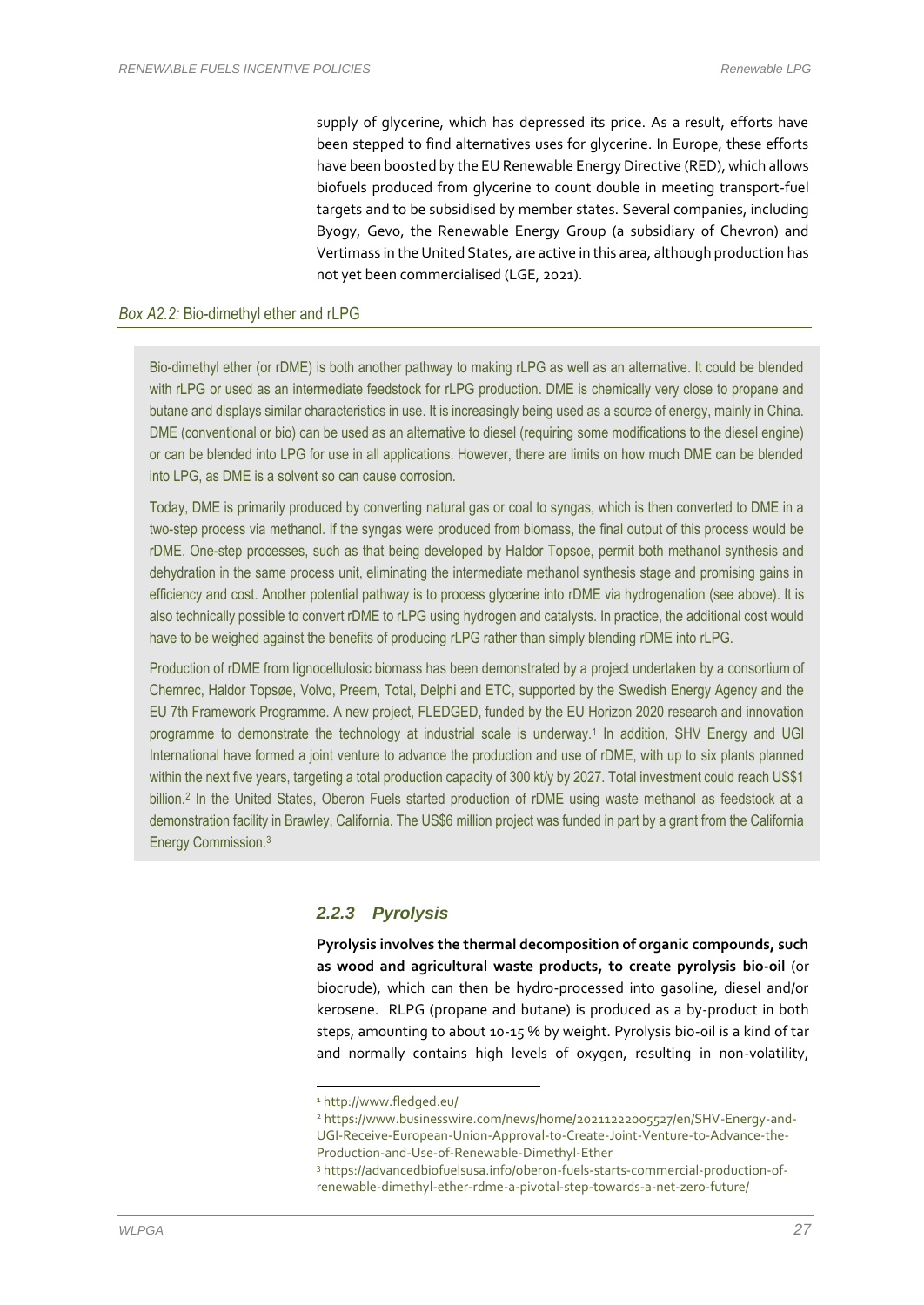corrosiveness, immiscibility with fossil fuels and thermal instability. It typically requires significant additional treatment to render it suitable as a refinery feedstock to replace crude oil.

**The Canadian company, Ensyn, has developed a technology – Rapid Thermal Processing – that uses a fast pyrolysis process that involves the thermal cracking of woody biomass feedstock to gases and vapours.** The yields from processing dry biomass (with 8% moisture) are approximately 65- 80% liquid by weight, with 12-16% each of char and combustible gas, including small amounts of rLPG. Ensyn originally commercialised its RTP technology in the 1980s and currently operates a number of small commercial biomassprocessing plants in the United States and Canada, producing numerous natural chemicals and energy products. It has designed and commissioned a three million gallon per year fast pyrolysis plant in Canada, but it is not upgraded at conventional oil refineries (it is used for the generation of heat and power). Expansion of biocrude production capacity is underway, led by a ten million gallons(g)/y (40 million litres(l)/y) licensed production facility in Port Cartier, Quebec, which has just been completed. Additional production capacity is under development in Aracruz, Brazil, in a joint venture between Ensyn and Suzano – a 20 million  $q/y$  (80 million  $l/y$ ) plant to produce biocrude for refining in Europe and the United States.<sup>1</sup> It is believed that the rLPG contained in the flue gases produced in making the bio-oil is consumed for generating heat.

**Several other companies have also built commercial pyrolysis bio-oil facilities.** BTG Bioliquids, a Dutch company, opened its first commercial fast pyrolysis plant in Netherlands in 2015 with a capacity of 25 kt/y and has since brought two others on line in Sweden and Finland. There are plans to upgrade the bio-oil by using it as a co-feedstock alongside virgin gasoil in fluidised catalytic cracking units. Pyrocell, a joint venture of Setra and PREEM in Sweden, has also brought onstream a 25 kt/y plant in 2021, with the oil processed in PREEM's oil refinery. <sup>2</sup> Shell is also developing an integrated process called IH<sup>2</sup>, originally developed by the US Gas Technology Institute, where pyrolysis oil is upgraded for the production of drop-in hydrocarbons at its own refineries. A 2 kt/y demonstration plant has been built at Bangalore in India, processing local forestry residues.<sup>3</sup>

#### **2.3 Outlook for rLPG supply**

**The supply of rLPG is expected to rise in line with that of renewable fuels generally, in response to rising demand in the face of tightening environmental constraints and technological advances.** In the near to medium term, the vast bulk of the global increase in rLPG supply will come from new HVO plants. A number of plants are currently under construction, notably in the United States. According to one recent study, the global market is expected to register average annual growth of 47% from 2020-2025.<sup>4</sup> The

<sup>1</sup> http://www.ensyn.com/overview.html

<sup>2</sup> https://www.setragroup.com/en/pyrocell/about-pyrocell/

<sup>3</sup> https://www.shell.com/business-customers/catalysts-technologies/licensed-

technologies/benefits-of-biofuels/ih2-technology/demonstration-facility.html

<sup>4</sup> https://www.fairfieldmarketresearch.com/report/bio-lpg-market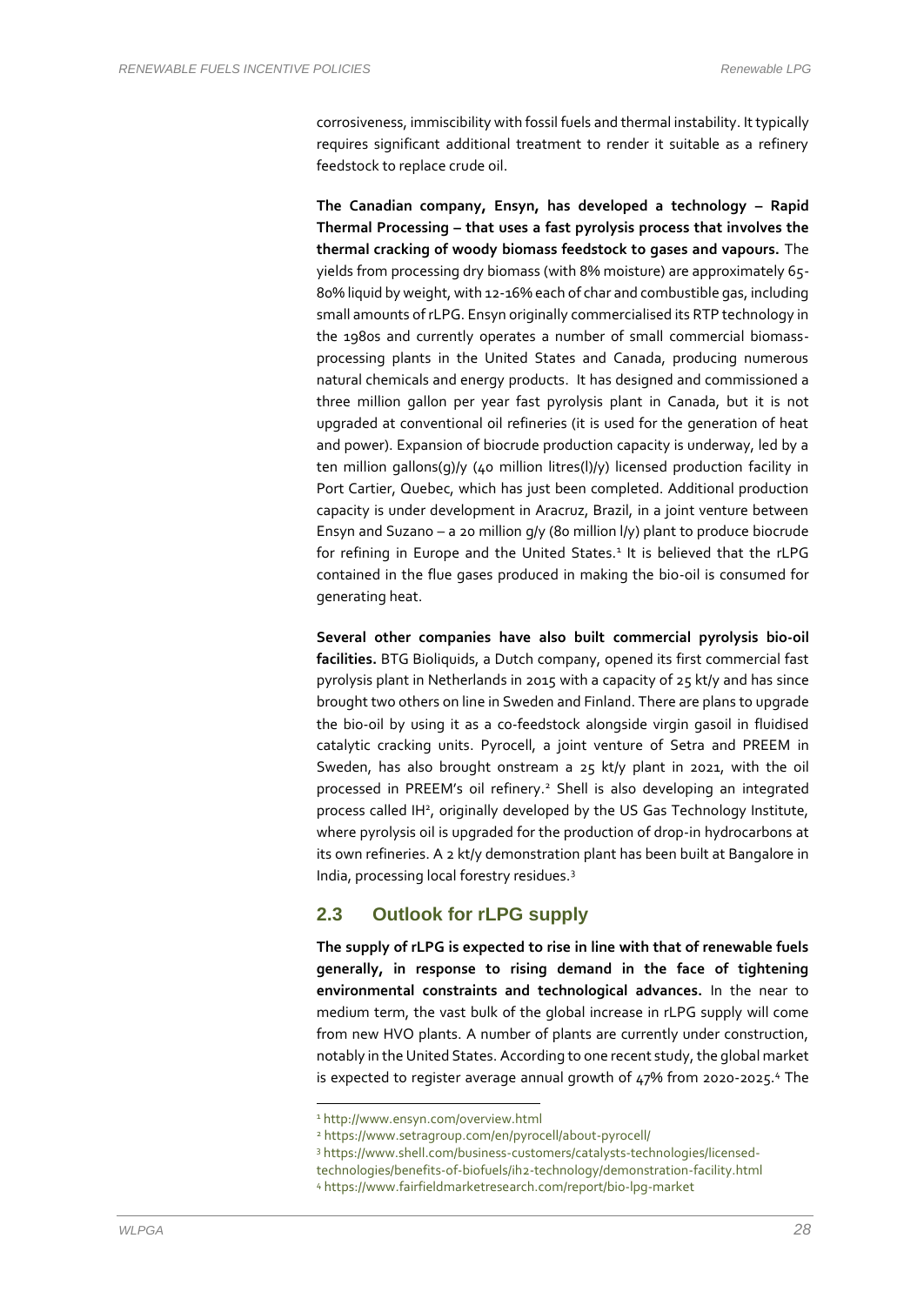#### US Energy Information Administration estimates that current projects of major refiners, including Chevron, Love's, Marathon and Phillips 66, are set to boost renewable diesel production capacity in the United States fivefold by 2024, from around 1 billion g/year at present to more than  $5$  g/y, which could yield up to 500 kt/y of rLPG – more than doubling global capacity (Figure A2.3).<sup>1</sup> There are, however, doubts over whether all of those projects will proceed, given the need to raise soy oil production and imports of feedstocks and to divert feedstocks from biodiesel production.<sup>2</sup> Capacity additions are planned in other countries, including France (with the conversion of Total Grand Put plant to a 290 kt/y biorefinery), Italy (where ENI's Venice plant is due to add 240 kt/y of renewable diesel capacity) and Singapore (at Neste's biorefinery). FutureBridge, a consulting firm, has forecast that production of renewable diesel could reach 13 billion litres by 2024, implying rLPG output of 550-750 kt - a 20-60% increase on current levels.<sup>3</sup>





Source: US Energy Information Administration (EIA) based on data from company announcements in trade press (https://www.eia.gov/todayinenergy/detail.php?id=48916).

**Other emerging technologies are expected to contribute increasingly to the growth in rLPG production in the longer term.** This is because of limits to the supply of sustainable vegetable oil and animal fat feedstock, given that they compete to a large degree with food supply. There are few forecasts available of production of rLPG reflecting the enormous uncertainty over future policy and technological developments. Recent analysis by Atlantic Consulting on behalf of WLPGA finds that rLPG supply could, in principle, meet at least 50% of non-chemical LPG consumption by 2050. The precise fraction of rLPG in total LPG supply depends on government policy, mainly with respect to fossil fuels, as well as underlying trends in overall demand for LPG. In a base-case scenario, rLPG production and use reaches 226 Mt in 2050,

<sup>1</sup> https://www.eia.gov/todayinenergy/detail.php?id=48916

<sup>2</sup> https://www.reuters.com/business/energy/less-than-half-projected-us-renewablediesel-output-likely-by-2025-study-2022-01-18/

<sup>3</sup> https://www.futurebridge.com/industry/perspectives-energy/renewable-diesel-thefuel-of-the-future/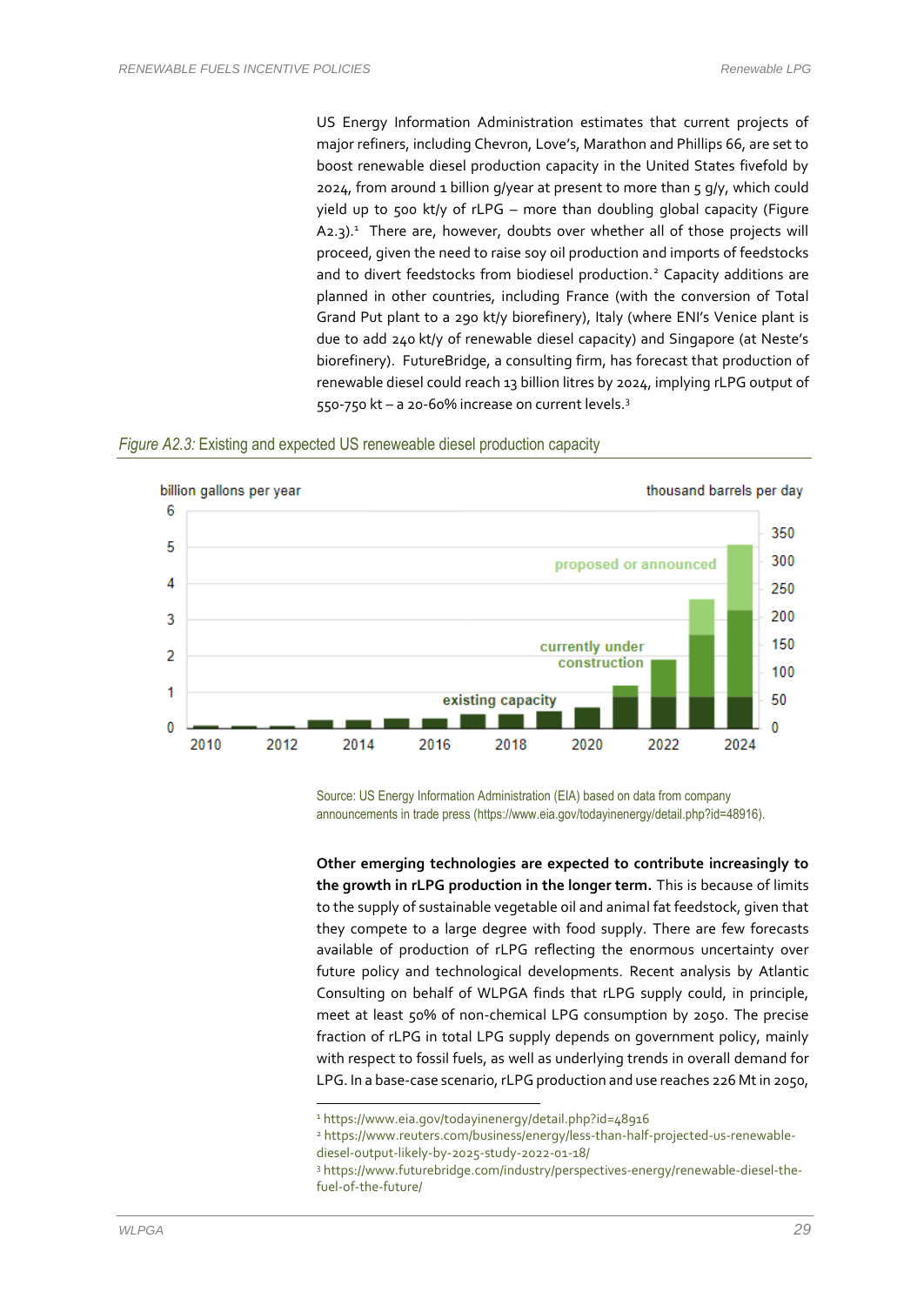





**In another study prepared by Atlantic Consulting on behalf of Liquid Gas Europe covering European supply, future European demand for LPG, which drops by around one-third to 8-12 Mt in 2050 compared with current levels, is met entirely by domestically produced rLPG** (Figure A2.5). Around 2.5 Mt comes from biorefining (fermentation), another 3.5 Mt from pyrolysis and gasification, and 3.2 Mt from power-to-x technologies. Another 3.5 Mt comes from the conversion of biogas. In the medium term, increased rLPG output comes mainly from the biorefining of lipids, biogas conversion and gasification of biomass. Power-to-x technology is expected to start penetrating the European market only after 2030. Sufficient feedstocks are expected to become available to meet this growth.

#### **2.4 Rationale for encouraging rLPG**

**As with other renewable fuels, the main attraction of rLPG is that, as it is derived from renewable biomass, it can potentially bring about significant reductions in greenhouse-gas emissions if it is substituted for fossil LPG.**  The current carbon footprint of HVO rLPG varies markedly in practice, mainly according to the type of feedstock used and how it is produced, the extent to which methane is captured at the mill producing the oil, land-use changes associated with feedstock production and whether the feedstock is classified as a residue. Emissions range from  $5-102$  g of  $CO<sub>2</sub>$  equivalent per megajoule (CO2eq/MJ), representing a saving of 43-88% relative to the benchmark petroleum-derived LPG it displaces, the 'fossil fuel comparator' (Johnson,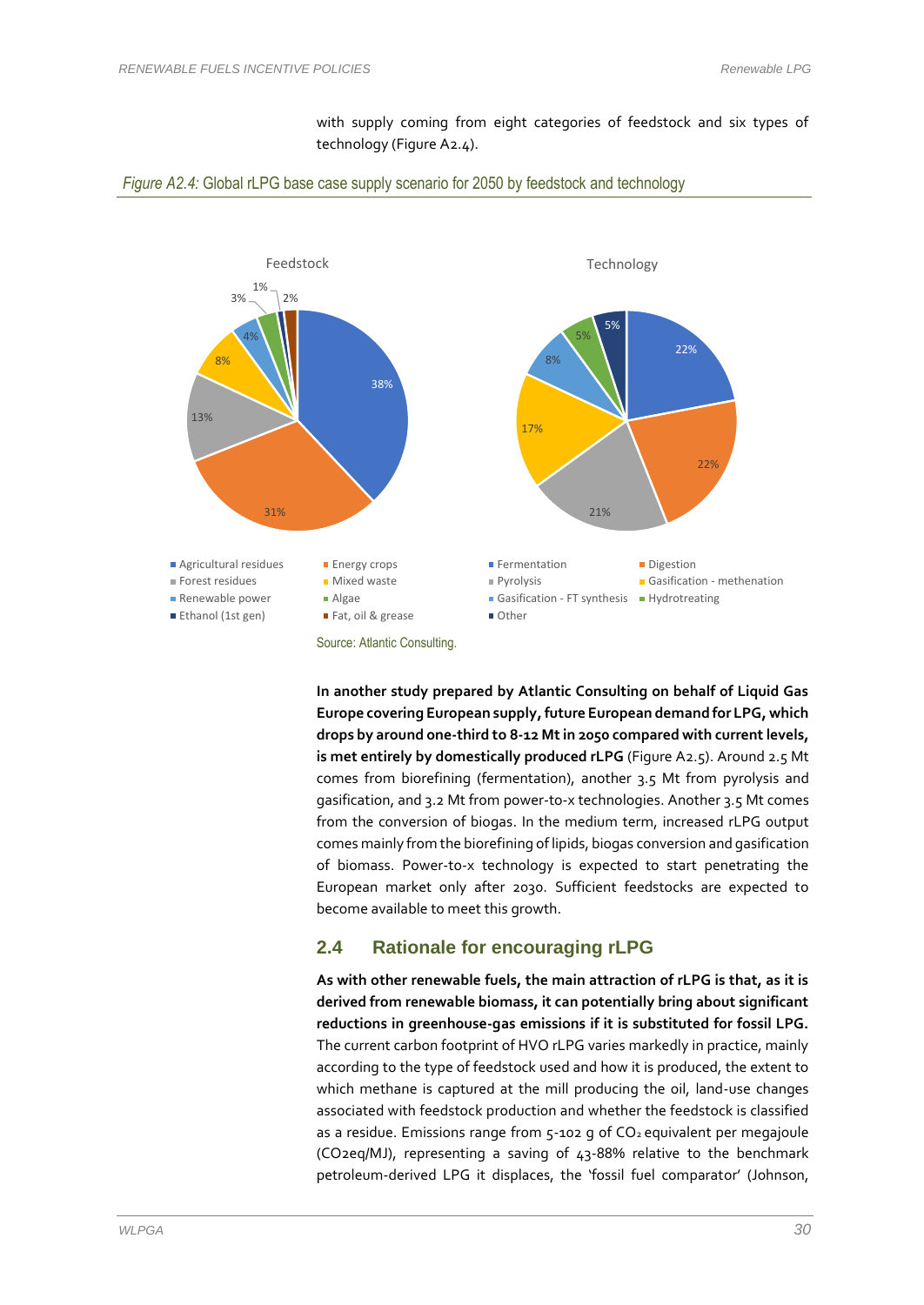2019).<sup>1</sup> If the feedstock is treated as residue, which is normally the case, the emissions are at the low end of the range, implying emissions savings of 80- 90%. In most cases, HVO rLPG qualifies for government support in the European Union, i.e. financial credits and biofuel mandates enacted by member states under the RED.





Source: Atlantic Consulting/LGE (2021).

**The carbon footprint of rLPG is likely to decline significantly in the long run.** The emissions intensity of HVO production should decline with the increased use or low-carbon energy in processing and a move towards the use of waste or cellulosic materials as feedstocks. In addition, new technologies could result in even lower CO2 emissions depending on the feedstock and energy inputs.

**A major advantage of rLPG over some other renewable fuels is that is a direct renewable replacement for conventional LPG, making it a drop-in gaseous, liquified fuel.** As such, it can be used in pure form or blended into conventional LPG in all applications ranging from vehicles to boilers without any need to change or modify end-use appliances and equipment. Existing

<sup>&</sup>lt;sup>I</sup> Under the EU Renewable Energy Directive (RED), the fossil-fuel comparator has a footprint of 87 g CO2eq/MJ.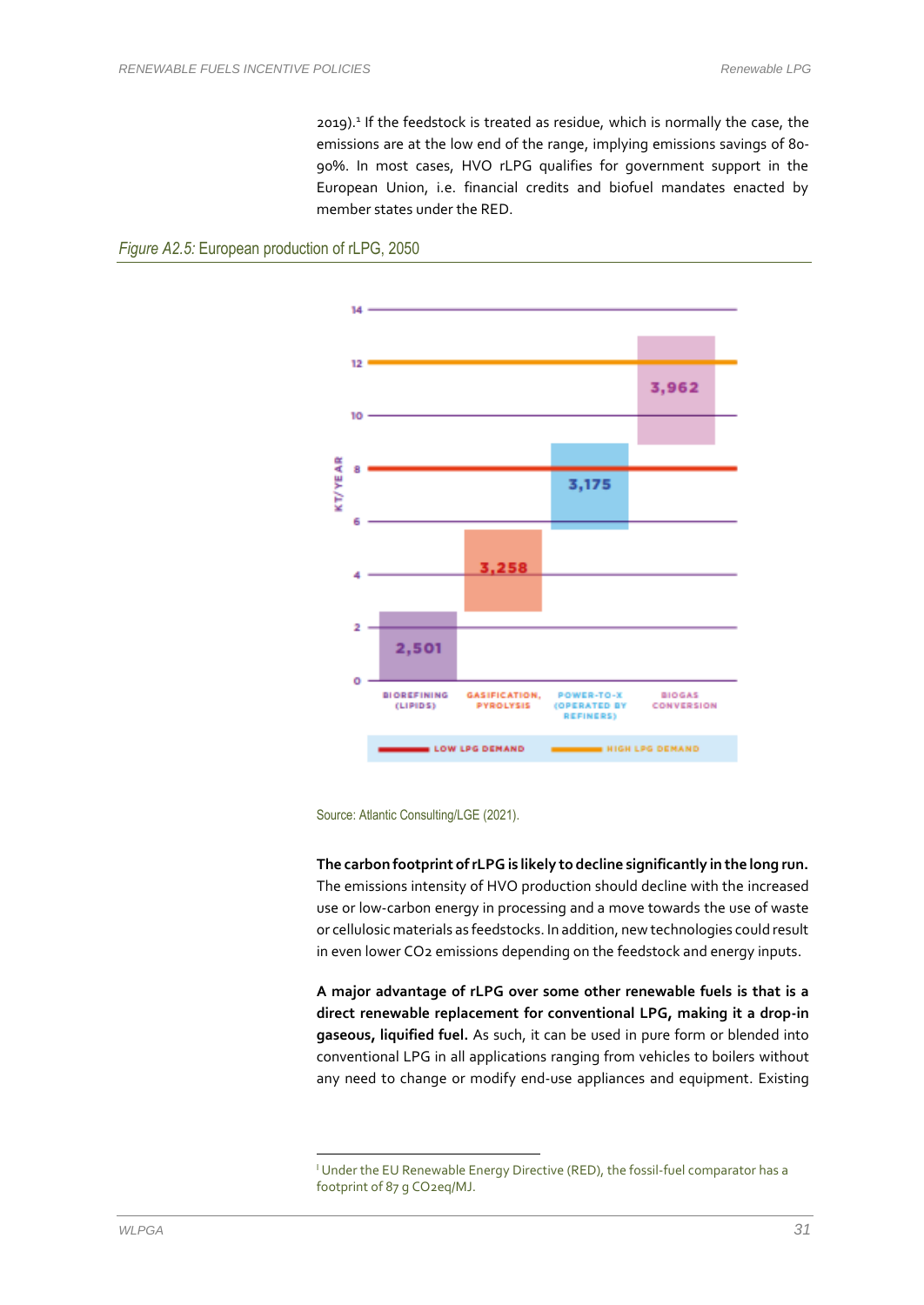LPG supply chains and distribution infrastructure are also able to function with rLPG without any need for modifications or additional investment.

**RLPG offers all the other benefits that conventional petroleum-based LPG already provides.** Because LPG is made up of chemically simple and pure hydrocarbons, it mixes easily with air allowing almost complete combustion. As a result, it emits roughly 84% less NOx – the principal precursors of ozone, which produces smog – than oil products and emits almost no particulate matter, or soot – the leading causes of poor air quality in most towns and cities around the world. LPG also emits much less unburned hydrocarbons, CO, toxics and heavy metals than heating oil and coal. LPG gives rise to negligible emissions of toxic gases that can cause serious health problems if breathed in close to the point of combustion. LPG is also non-toxic, so it cannot contaminate soils or aquifers.

**LPG/rLPG – like natural gas – has several practical as well as environmental advantages over liquid and solid fuels that can also be used for cooking, heating and as a transport.** LPG has been used for more than a century around the world, so suppliers and consumers are well-educated in how to handle the fuel safely and effectively. The physical properties of LP Gas enable significant amounts of energy to be transported easily as a liquid under moderate pressure in specially designed bottles or in tanker cars and trucks. This portability makes it particularly suitable for applications in remote locations that cannot economically be supplied with natural gas via a pipeline network. LPG is also a widely available and secure fuel. It is traded freely on international markets and widely distributed throughout the world through well-established supply chains.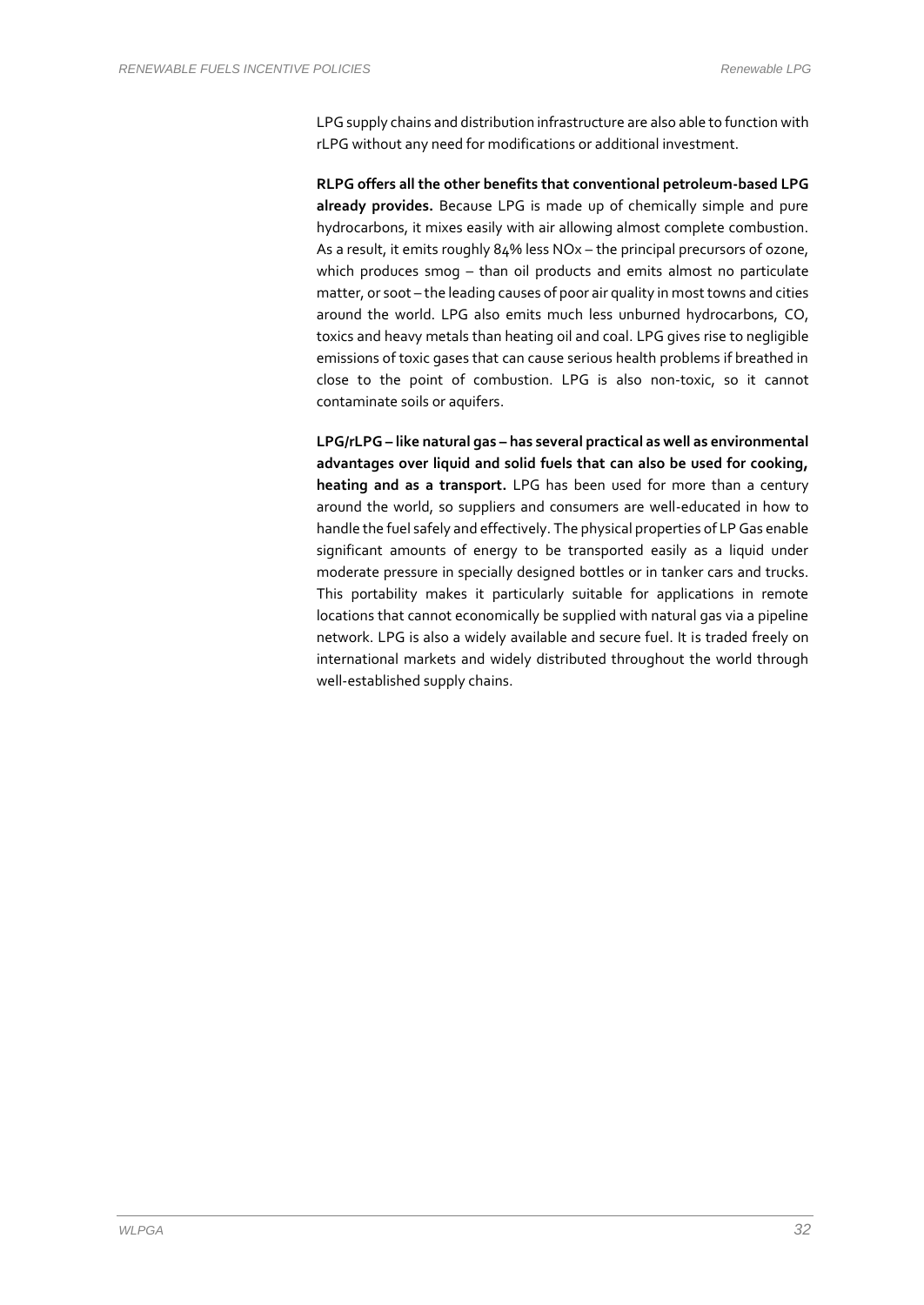## **3. Government policies to promote renewable fuels**

*There are several ways in which governments can and do encourage the production and use of renewable fuels. Financial incentives are the most common, involving subsidies to producers and/or consumers, including tax rebates or exemptions and feed-in tariffs to make them competitive with other fuels. Regulatory measures, notably blending mandates or targets and renewable portfolio standards, have also proved extremely effective. Public supportfor innovation, including funding of R&D, has also been an essential foundation of the renewable fuel industry.*

#### **3.1 Policy approaches**

**Government policies are a critical driver of the development and deployment of renewable fuel technologies.** Policy support across a growing number of countries has spurred innovation, increased competition and driven down costs, leading to the rapid market take-up of a range of different fuels and processes for making them, especially since the turn of the century. In most countries, renewable energy policies have focused on electricity-based technologies, especially solar PV, wind and hydropower, but there is growing support for biofuels, biogas and other renewable fuels across the world, spurred by the need to accelerate the clean energy transition and drive down GHG emissions (IRENA/IEA/REN21, 2018).

**As in other energy sectors, there is a range of different policy strategies and approaches at the disposal of governments to encourage the production and supply of renewable fuels alongside other renewable and clean forms of energy.** In practice, the overall approach adopted and the chosen mix of instruments reflects both ideological and practical considerations. Given that main justification for governments to promote renewable fuels is environmental, intervention should in principle be aimed at correcting the market failure that gives rise to environmental damage in the form of climate-destabilising greenhouse gases and air pollution.

**Environmental damage caused by the use of fossil energy is a type of market failure**, since the market fails to put a financial value or penalty on the cost of emissions generated by individuals or organisations. Air quality and the climate are, in economists' parlance, public or common goods, from which everyone benefits. Damage done to the environment is known as an external cost or externality. It follows that governments have a responsibility to correct these failures, to discourage activities that emit noxious or greenhouse gases and to make sure that each polluter pays for the harm he causes to public goods (WLPGA, 2020). Levying charges on polluting activities is effectively a way of internalising these environmental externalities. However, placing an exact financial value on them is extremely difficult and inevitably involves a large degree of judgment.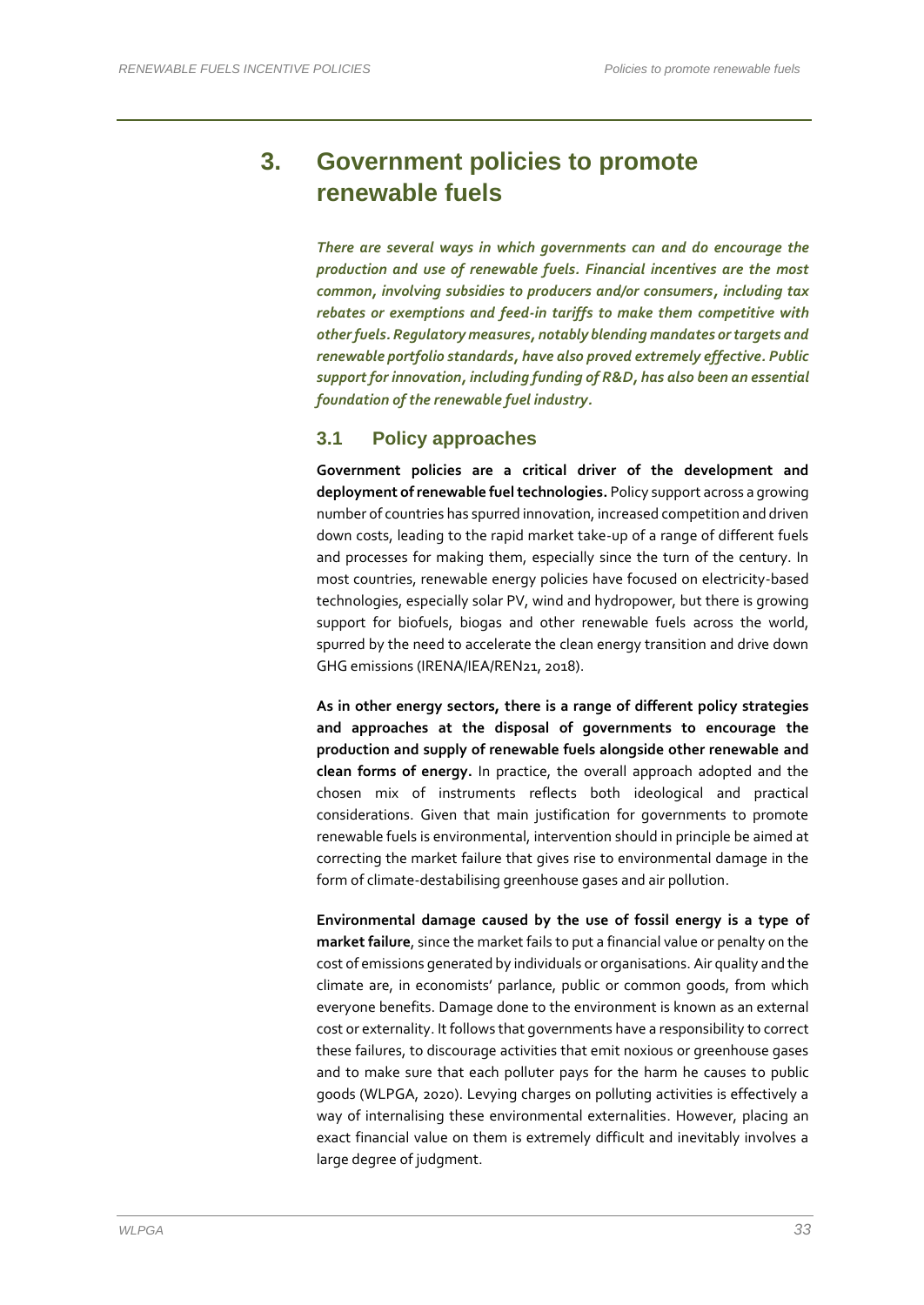**Other barriers to the uptake of renewable fuels provide additional justification for policy intervention.** They include:

- *Awareness and capacity barriers*, such as a lack of sufficient information and knowledge about renewable fuels and their performance, as well as a lack of skilled personnel in that sector.
- *Financial barriers*, including a lack of adequate funding opportunities and financing products tailored for renewable fuels.
- *Administrative barriers*, such as a lack of effective institutions and agencies focused on renewables, an absence of clearly defined responsibilities, complicated licensing procedures, planning restrictions and complex, slow or opaque permitting processes.
- *Market barriers*, including inconsistent pricing structures that disadvantage renewable fuels, distortions in market power and subsidies to fossil fuel and nuclear power.
- *Public acceptance* of renewable fuel projects at specific locations, leading to higher costs, delays and even cancellation of projects.

**In principle, the most economically efficient approach to internalising external costs is one that relies mainly on financial incentives, i.e., a market-based approach.** In other words, the effective market price of the activity that gives rise to an environmental externality should be adjusted through the application of taxes and/or subsidies large enough to reflect the value or cost of that externality. That can involve taxing or subsidising fuels or the equipment used to heat buildings in such a way that the financial costs to end users of the different fuel and technology options reflect their associated environmental costs. In practice, however, it is very is complex to apply taxes and subsidies exactly according to the actual emissions produced during use even if reliable quantitative estimates of external costs can be obtained. Emission-trading schemes are similarly impractical for certain end uses, like for transport or heating buildings, given the large number of users. Social considerations also complicate matters: raising the price of fossil fuels tends to hurt the poor most, as they are least able to afford to pay more and the cost of fuel for heating usually represents a large share of household spending. Vested interests and broader social impacts can also play a role: for example, discouraging coal use can undermine employment in local mines.

**In practice, governments usually deploy a mix of complementary approaches to address all these market failures and barriers.** By influencing the choice of fuel and technology, those policies effectively seek to internalise in an implicit manner the external environmental costs of fuel use while taking account of social costs and benefits and addressing specific barriers to the deployment of renewable fuels. Policies focused on renewable fuels often include specific targets for deployment, such as a share of total energy use, which can provide a clear direction of travel for all stakeholders, but need to be supported by specific measures to ensure that the targets are achieved.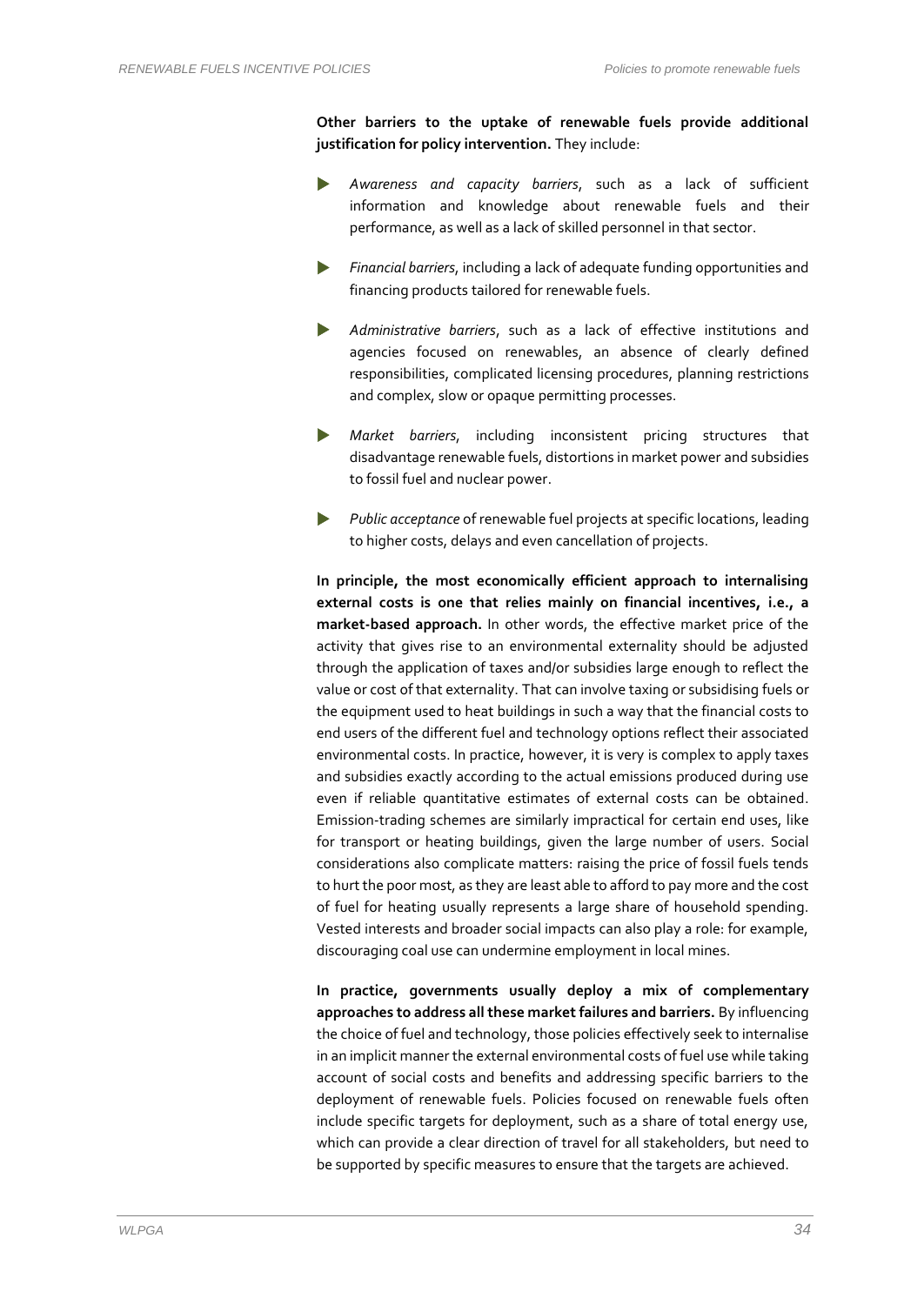### **3.2 Typology of policy instruments**

**The main types of policy tools at the disposal of governments to promote the development and deployment of renewable fuels across all sectors are financial and regulatory instruments.** As discussed above, financial measures seek to internalise the external environmental costs associated with the use or other, more polluting fuels. Regulatory measures, including mandates regarding the share of renewable fuels in particular sectors, are the other main category. Other measures include support for technology development and public awareness programmes. These are summarised in Table A3.1 and are discussed below.

#### *Table A3.1:* Typology of government policies and measures to promote renewable fuels

| Mandates on the use of renewable<br>Excise-duty exemption or rebate on                                                                                                                                                                                                                                                                                                                                                                                                                                                                                                                                                                                                                                                                                                                                                                                                                                                                   | Fiscal/financial                                                                               | Regulatory                      | Other                                                                                                          |
|------------------------------------------------------------------------------------------------------------------------------------------------------------------------------------------------------------------------------------------------------------------------------------------------------------------------------------------------------------------------------------------------------------------------------------------------------------------------------------------------------------------------------------------------------------------------------------------------------------------------------------------------------------------------------------------------------------------------------------------------------------------------------------------------------------------------------------------------------------------------------------------------------------------------------------------|------------------------------------------------------------------------------------------------|---------------------------------|----------------------------------------------------------------------------------------------------------------|
| requirements for biofuels and<br>vis other fuels<br>Technical capacity building<br>portfolio standards for biofuels and<br>Carbon taxation, which favours<br>renewable fuels for power generation<br>renewable fuels over more carbon-<br>awareness campaigns<br>intensive fossil fuels<br>Tradeable certificate schemes<br>Direct funding for research,<br>Grant/tax credit or sales/value-added<br>Restrictions on use of fossil fuels for<br>development, demonstration and<br>tax exemption for acquisition of<br>heating and other end uses<br>deployment of renewable fuels<br>equipment and vehicles that use<br>Emissions and other standards and<br>renewable fuels<br>certification for power and heat<br>plants, end-use equipment and<br>Feed-in tariffs for power and heat<br>generated at biogas-fired plants<br>vehicles<br>Capital grants for renewable fuel<br>supply projects<br>Soft loans and rapid depreciation for | purchases of renewable fuels vis-à-<br>owners of renewable fuel distribution<br>infrastructure | fuels, such as minimum blending | Public procurement of renewable fuel<br>related equipment and vehicles<br>Information dissemination and public |

Source: Menecon Consulting analysis.

#### *3.2.1 Financial incentives*

**As for other forms of clean energy, financial incentives are essential for kick-starting the development of renewable fuel markets.** Such incentives can be directed at the fuels themselves or at the technologies that use them. Supply-side incentives can take the form of capital grants, soft loans or rapid for investment in production facilities, such as biogas, biomethane and biofuel plants, or in fuel distribution infrastructure. Demand-side incentives can take the form of a lower rate of excise duty and/or sales or value-added tax (VAT), or a complete exemption. In some cases, businesses may enjoy a rebate on fuel taxes. Excise taxes may include a carbon tax, which is levied on each fuel at a rate that varies according to the carbon intensity of the fuel. Carbon taxation favours renewable fuels over fossil fuels, as well as electricity in countries with a highly carbon-intensive fuel mix in power generation (see Section 3). Excise taxes can also be used to internalise the broader external air quality benefits of renewable fuels *vis-à-vis* other fuels.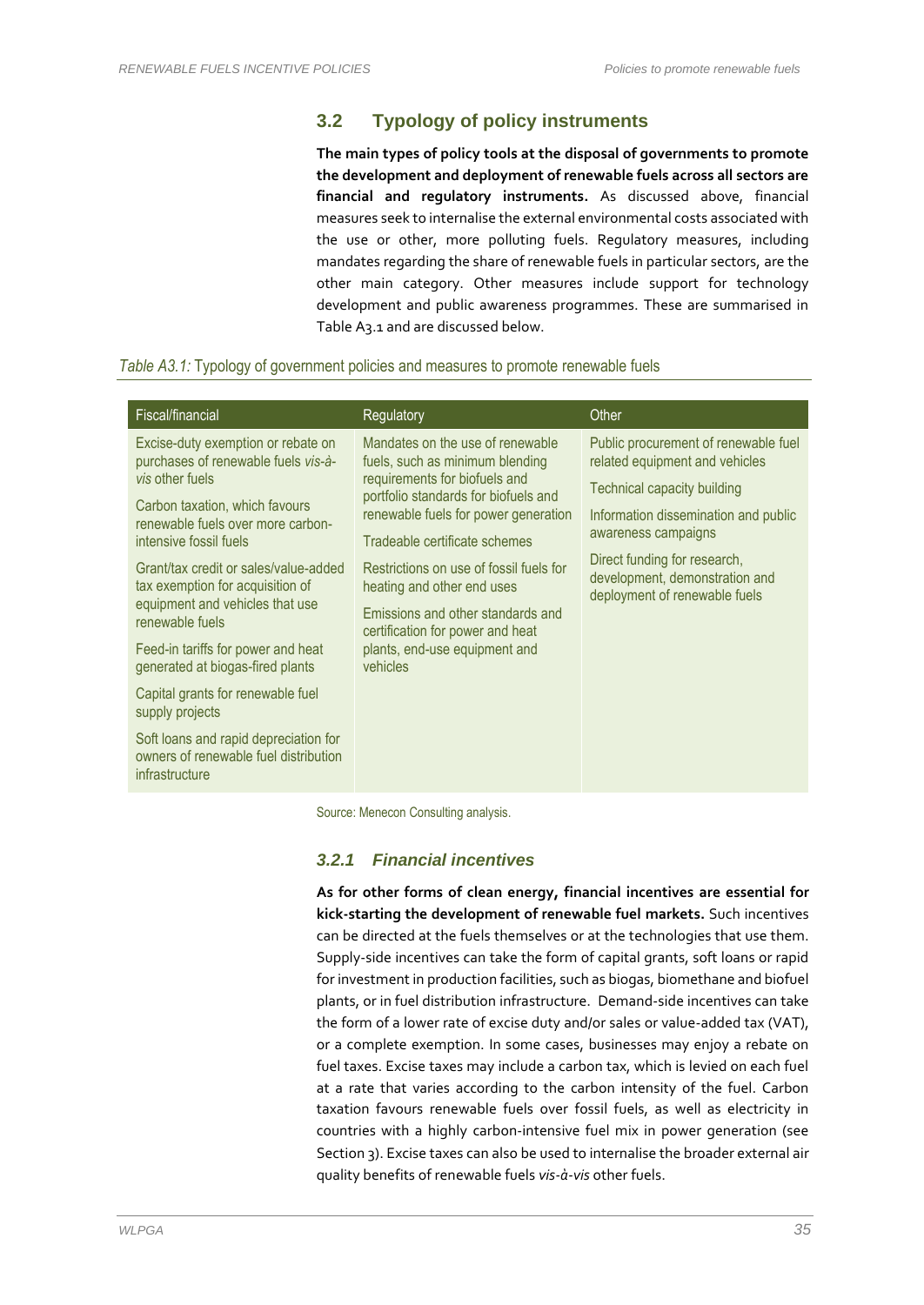**Since differences in excise duty or carbon taxes show up in retail prices, the measure is highly visible**, raising public awareness of the potential cost savings from switching to those fuels (Table A3.2). The lower the rates of duty and tax relative to other fuels, the bigger the financial incentive to switch. The case for differential fuel taxes and subsidies to achieve environmental objectives is well-established (see above), but in practice effective tax rates – and, therefore, final energy prices – are rarely consistent with stated policy goals (Coady et al., 2019).

**Financial incentives can also be directed at end-use equipment, such as boilers, heaters and cookstoves, vehicles and power or heat plants that use renewable fuels.** They can take the form of a tax credit, direct grant or a saletax exemption for consumer purchases, or subsidies to investment by businesses in heating equipment and vehicles. They can also take the form of a cost-based feed-in tariff guaranteed under a long-term contract for power and heat generated at plants fuelled with biogas (or biomethane). Feed-in tariffs have proved extremely successful in stimulating investment is different renewables-based generating technologies, notably wind and solar PV (IRENA/IEA/REN21, 2018).

#### *3.2.2 Regulatory measures*

**Governments can strongly influence both investment in renewable fuel supply and fuel choices by energy consumers through the design of the regulatory framework.** The most direct type of regulatory intervention, and one used in a growing number of countries, is formal mandates on the use of renewable fuels, such as minimum blending requirements for biofuels and portfolio standards for renewables, including biogas and biomethane for power generation. Such mandates may be accompanied by tradeable certificate schemes, whereby the obligation to meet a blending requirement or portfolio standard can be met by buying a certificate for a given volume in an organised marketplace, with certificate supplies by companies that exceed their mandate.

**A less direct type of regulatory measure is restrictions that limit the sale or installation of technologies that use fossil fuels.** These can be indirect, such as energy performance or emission standards, and health and safety regulations, which can effectively prevent some dirty technologies from being commercialised, favouring those based on renewable fuels. Building codes like the EU Energy Performance of Buildings Directive can be used to favour nonfossil fuels and technologies, including heat pumps and biogas. For example, a new building energy law in Germany recognises rLPG as a low-carbon renewable source of energy for heating in new buildings when used with conventional condensing boiler technology, making it easier for efficiency standards to be met with rLPG (see Part B, Section 3.2). They can also be direct, such as explicit bans on the sale of conventional cars or oil- and gasfired boilers (due to be introduced in a growing number of countries). These restrictions effectively expand opportunities for renewable-fuel technologies, such as biomethane-fired boilers or low-carbon hydrogen fuel cell cars, to take their place.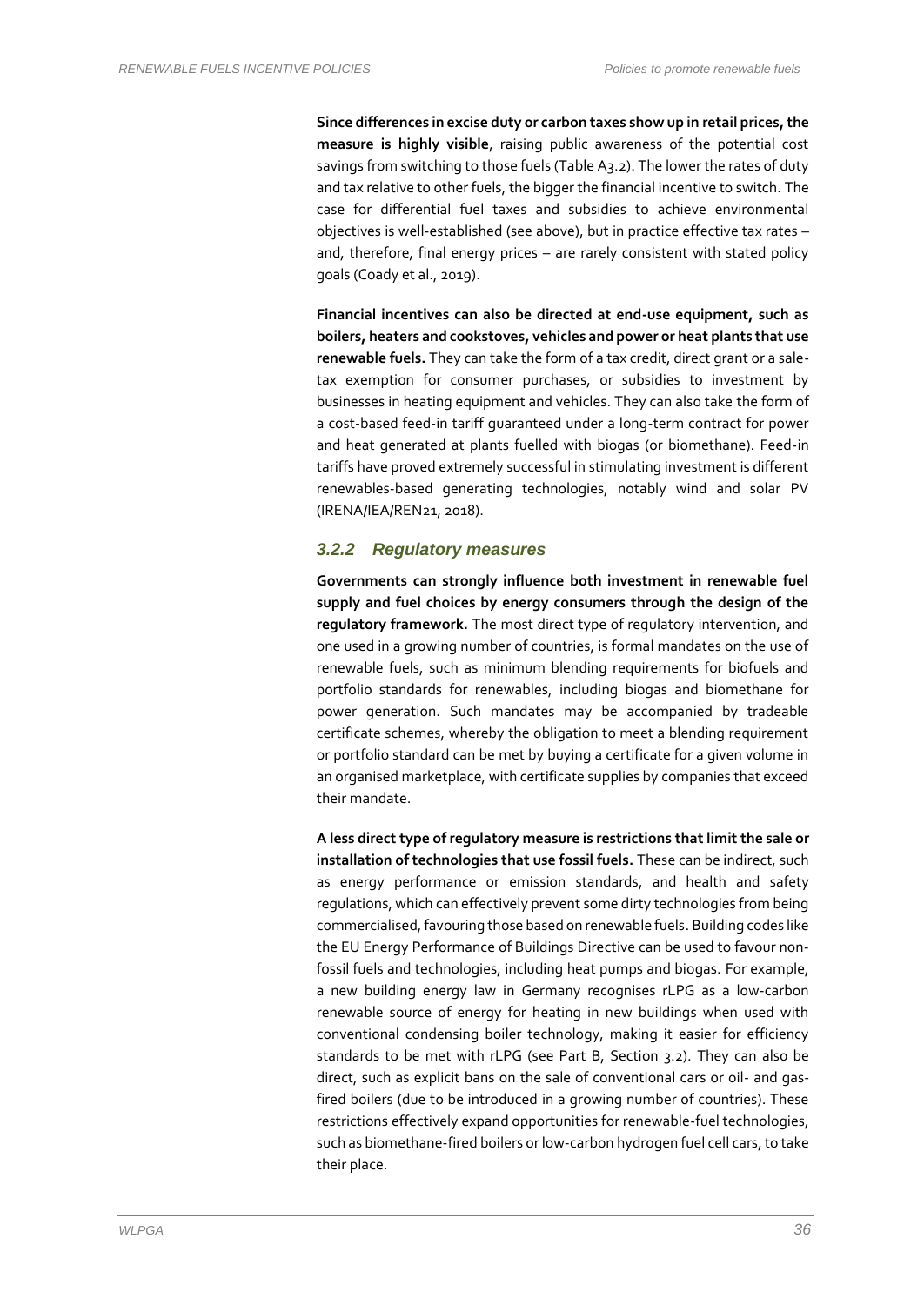| Type of instrument | Instrument                                                         | Strength                                                                                                                                           | Weakness                                                                                                                                                                                                                |  |  |
|--------------------|--------------------------------------------------------------------|----------------------------------------------------------------------------------------------------------------------------------------------------|-------------------------------------------------------------------------------------------------------------------------------------------------------------------------------------------------------------------------|--|--|
| Financial          | Carbon/energy taxes                                                | Strong, highly visible price<br>signals; can be ratcheted up<br>over time                                                                          | Politically difficult to implement;<br>exemptions can mitigate their<br>effectiveness                                                                                                                                   |  |  |
|                    | Subsidies (e.g. grants,<br>tax credits)                            | Improves the competitiveness<br>of renewables compared with<br>fossil fuels; can lower or offset<br>high capital costs                             | Support levels can be subject to<br>frequent changes due to shifting<br>political priorities; difficult to<br>determine appropriate levels                                                                              |  |  |
|                    | Feed-in tariffs for biogas-<br>fired power or<br>biomethane plants | Limit risks for project<br>developers by providing a<br>hedge against electricity or gas<br>price volatility; suitable for<br>small-scale projects | Tariff setting and adjustment<br>mechanisms can be complex<br>and administratively<br>burdensome                                                                                                                        |  |  |
| Regulatory         | Portfolio standards and<br>mandates                                | Provides certainty over future<br>deployment, giving confidence<br>to investors and consumers                                                      | Require good governance for<br>effective monitoring and<br>compliance (including systems<br>for penalising shortfalls); in most<br>cases, must be tied to a system<br>of tradable certificates and other<br>mechanisms. |  |  |
|                    | Restrictions on fossil fuel<br>options                             | Mandatory so guarantees<br><b>SUCCESS</b>                                                                                                          | Cost-effective alternatives must<br>be available                                                                                                                                                                        |  |  |
|                    | Tradeable certificates                                             | Economically efficient market-<br>based mechanism                                                                                                  | Require an effective compliance<br>and enforcement mechanism for<br>the market to operate efficiently                                                                                                                   |  |  |
|                    | Energy performance and<br>emissions standards and<br>certification | Important for supply chains and<br>increasing consumer<br>confidence                                                                               | Requires transparent and<br>representative performance<br>testing; can increase capital<br>costs; requires liaising with<br>equipment manufacturers                                                                     |  |  |
| Other              | <b>Technical capacity</b><br>building                              | Important for developing supply<br>chains                                                                                                          | Unlikely to result in much<br>deployment without other<br>measures                                                                                                                                                      |  |  |
|                    | Public procurement of<br>equipment/vehicles                        | Can help build critical market<br>mass for increasing deployment<br>more generally                                                                 | Only accounts for a certain<br>share of demand and must be<br>complemented with measures to<br>aid broader penetration                                                                                                  |  |  |
|                    | Information (e.g.<br>awareness campaigns<br>and labelling)         | Educates stakeholders about<br>options, costs and benefits                                                                                         | Most effective when done as<br>part of tailored energy advice<br>which can be expensive to<br>deliver                                                                                                                   |  |  |
|                    | R&D and demonstration                                              | Important for building capacity<br>and testing local suitability                                                                                   | Unlikely to result in much<br>deployment without other<br>measures                                                                                                                                                      |  |  |

# *Table A3.2:* Strengths and weaknesses of primary policy instruments used to promote renewable fuels

Source: Menecon Consulting analysis based on IRENA/IEA/REN21 (2018).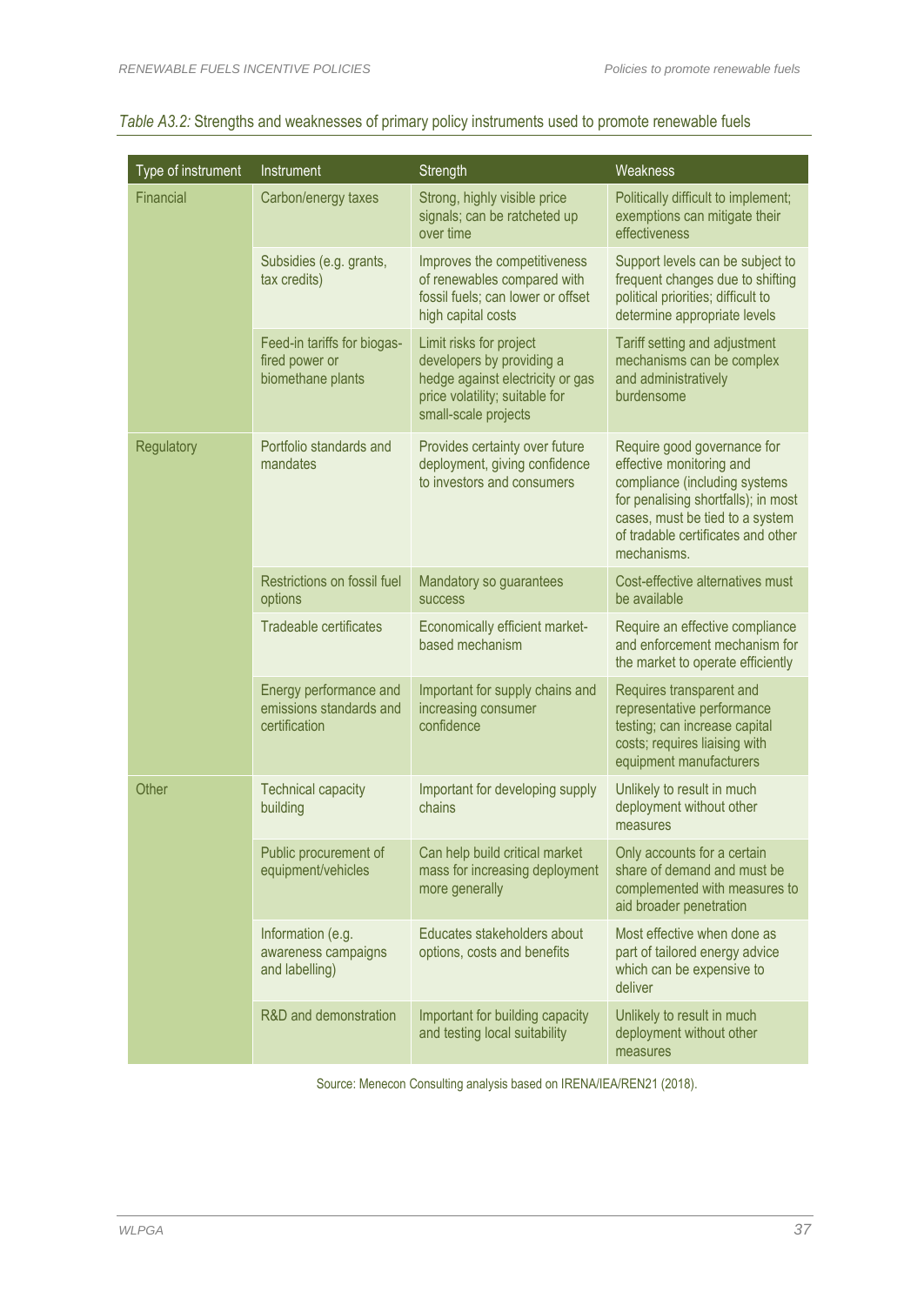#### *3.2.3 Other measures*

**Governments can also support the research and development (R&D) and demonstration of renewable fuel technology** either through voluntary agreements with manufacturers and fuel providers or through direct funding of such activities. Voluntary agreements or collaborative partnerships with industry are usually seen as an alternative to stringent, mandatory regulations and punitive fiscal measures. Information dissemination and education can also form a key element of government-incentive programmes for clean technologies, including renewable fuels. They may take the form of regular communications, such as websites, newsletters or social media, to inform the public and investors of market and technology developments and to indicate how to apply for subsidies if available.

**The deployment of renewable fuel related equipment and vehicles by the government itself in can also expand the market for renewable fuels and set an example to other end users.** Public procurement can be a powerful tool to build critical market mass for increasing the deployment of renewables more generally, though it needs to be complemented with other measures to promote private sector investment given the typically small demand public sector purchases represent. Publicly funded programmes to develop technical capacity in producing on using renewable fuels can also be effective in developing supply chains, though their impact is likely to be limited without other supportive measures.

#### **3.3 Comparison of policies in surveyed countries**

**There is a large degree of convergence in the types of policies and policy instruments used to incentivise the production and use of renewable fuels across the countries surveyed in this report (Brazil, France, Germany, Thailand and the United States).** This reflects to a large extent the policy lessons learned in countries that were early movers in promoting biofuels countries and the transfer of that experience to other countries. Their effectiveness in those countries, as in the rest of the world, nonetheless varies, largely according to the strength of the policies deployed and local market factors, notably production costs and the cost and availability of competing fuels and energy technologies. Incentive policies for renewable fuels, including rLPG, in those countries are summarised in Table A3.3; details can be found in Part B.

**Financial incentives, in the form of grants, other direct subsidies, loans and tax incentives (rebates, exemptions or credits), are the most commonly used and effective instrument:**

- In *Brazil*, the government has long used lower taxes on biofuels relative to gasoline and diesel to stimulate demand and has recently provided financial support to the sugarcane sector in response to the slump in demand for sugar-based ethanol due to the COVID-19 pandemic.
- *France* uses a tax to penalise fuel suppliers that fail to meet annual blending targets for biofuels, which effectively ensures that those targets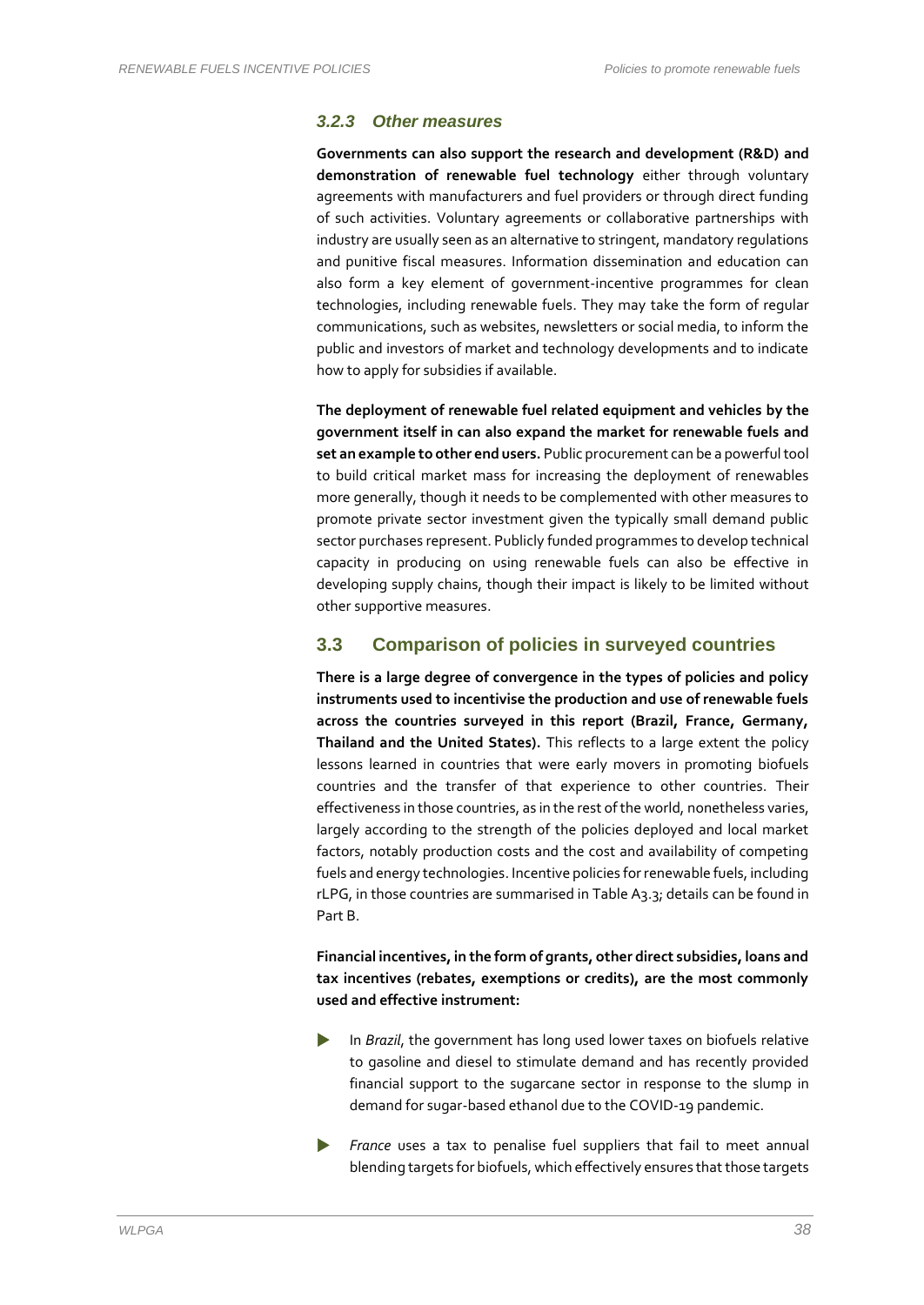(for each type of fuel) are met, while feed-in tariffs are the main instrument used to encourage biogas projects.

- *Germany* also uses a penalty system to ensure that biofuel blending targets are met, while biogas production is promoted through competitive auctions and feed-in tariffs for small-scale biogas-fired generating plant; policies to encourage CHP generally also favour investment in biogas plants.
- The prices of biofuels in *Thailand* are kept artificially low through favourable taxes and subsidies (through the state oil fund), while a tax rebate is applied to sales of ethanol-compatible vehicles. Thailand also offers capital subsidies for biogas plants and feed-in tariffs for community biogas projects.
- In the *United States*, there is a large array of federal and state financial incentives, including tax credits and subsidised loan programmes for biofuels, biogas and biomethane projects. There are feed-in tariffs for biogas power projects in three states.

**Most countries combine financial incentives with mandates or standards such as biofuel blending obligations and RPSs for biogas/biomethane.**  France, Germany and the United States have blending mandates for bioethanol and biodiesel, while mandates are limited to biodiesel in Brazil and Thailand. In France and Germany, blending mandates are driven by the requirement of the EU RED, which was updated in 2018 (Box A3.1) Auctions and competitive-bidding schemes for biogas power projects are used in Germany and Thailand as an alternative to feed-in tariffs. Fuel/technologyneutral RPSs, which cover biogas/biomethane alongside other options, are used in a number of US states.

**The other main type of policy support for renewable fuels in the surveyed countries is public funding of R&D and demonstrations of emerging technologies.** All countries, with the exception of Thailand, provide significant funding of such programmes covering renewable fuels. Their focus varies across countries. For example, Germany is a leader in research in the field of power-to-x fuels and the production of biogas, while France is prioritising innovation in low-carbon hydrogen. The United States spends by far the most on renewable fuels R&D.

#### *Box A3.1:* The revised EU renewable energy directive (RED-II)

In 2018, the European Commission issued a new directive, the Renewable Energy Directive-II (RED-II), which mandates fuel suppliers to supply a minimum 14% of renewable energy in road and rail transport by 2030. In addition, the directive sets a dedicated sub-target of 3.5% for advanced biofuels produced from biomass and waste base feedstock (including 20 biomass and waste-based feedstock, but excluding used cooking oil and certain animal fats). The 14% target cannot be achieved solely by FAME biodiesel, providing an opportunity for renewable diesel to fill the gap on condition that the feedstocks are able to meet sustainability criteria.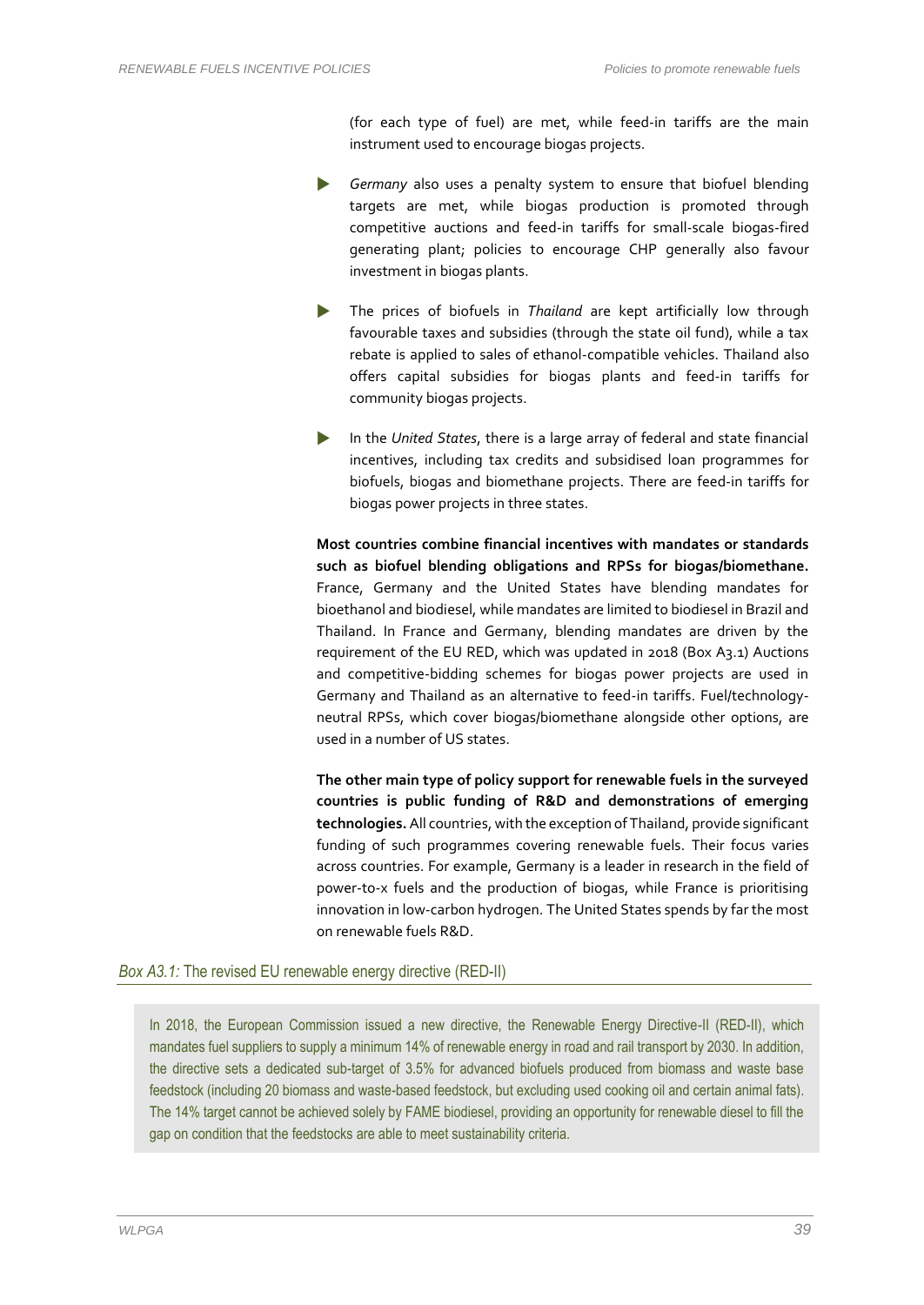|                      | Financial                                                                                                                                                                                                                                                                                                                                                                                                                                        | Regulatory                                                                                                                                                                                                                                                                                                                                    | Other                                                                                                                                                                                                                                                                                                                                                            |
|----------------------|--------------------------------------------------------------------------------------------------------------------------------------------------------------------------------------------------------------------------------------------------------------------------------------------------------------------------------------------------------------------------------------------------------------------------------------------------|-----------------------------------------------------------------------------------------------------------------------------------------------------------------------------------------------------------------------------------------------------------------------------------------------------------------------------------------------|------------------------------------------------------------------------------------------------------------------------------------------------------------------------------------------------------------------------------------------------------------------------------------------------------------------------------------------------------------------|
| <b>Brazil</b>        | Lower federal and state taxes<br>on biofuels<br>Tax incentives (PNPB)<br>Low-cost loan programme for<br>renewable fuels (BNDES)<br>Support for the sugarcane<br>industry                                                                                                                                                                                                                                                                         | Blending mandate for biodiesel<br>Decarbonisation credit scheme<br>(CBIO)                                                                                                                                                                                                                                                                     | Public funding of R&D and<br>demonstration projects for<br>advanced biofuels (PAISS<br>programme) and SAFs (Future<br>Fuels programme)                                                                                                                                                                                                                           |
| France               | Penalties for non-respect of<br>biofuel blending targets<br>(TIRUERT)<br><b>Financial incentives for</b><br>investment in SAF projects (4th<br>Future Investment programme,<br>PIA4)<br>Feed-in tariffs for biogas power<br>and biomethane projects                                                                                                                                                                                              | Blending targets for ethanol,<br>biodiesel and qualifying<br>renewable diesel, and SAFs<br>Biomethane purchase<br>obligation on grid operators                                                                                                                                                                                                | Public funding for R&D<br>(National Strategy for Energy<br>Research)<br>Increased funding for<br>renewable fuels under PIA4,<br>notably for low-carbon<br>hydrogen                                                                                                                                                                                               |
| Germany              | Penalties for non-respect of<br>climate protection quotas<br>(CPQs) for biofuels<br>Loan guarantees for renewable<br>fuel projects<br>Subsidised rates and feed-in<br>tariffs for biomethane and<br>biogas power projects<br>Subsidies for biogas CHP<br>projects                                                                                                                                                                                | CPQs for biofuels (1st<br>generation and advanced)<br>Auctions for biogas power<br>projects                                                                                                                                                                                                                                                   | Federal and some state<br>funding of renewable fuel R&D<br>and demonstrations, notably<br>power-to-X and biogenic waste                                                                                                                                                                                                                                          |
| Thailand             | Favourable taxes and<br>subsidies (from state oil fund)<br>for biofuel blends<br>Lower taxes on sales of<br>gasohol (ethanol/gasoline<br>blends) compatible vehicles<br>Capital subsidies for biogas<br>plants<br>Feed-in tariffs for community<br>biogas projects                                                                                                                                                                               | Blending mandate for biodiesel<br>Obligation on service stations<br>to sell lowest mandatory<br>biodiesel blend<br>Competitive-bidding for<br>community biogas projects                                                                                                                                                                       |                                                                                                                                                                                                                                                                                                                                                                  |
| <b>United States</b> | Large array of federal and<br>state financial incentives for<br>biofuels, including tax credits<br>and subsidised loans (e.g.<br>federal Alternative Fuel Excise<br>Tax Credit)<br>Federal tax credits, grants, and<br>loan programs for biogas or<br>biomethane projects (e.g.<br><b>Renewable Electricity</b><br><b>Production Tax Credit and</b><br>Energy Investment Tax Credit)<br>Feed-in tariffs for biogas power<br>projects in 3 states | <b>Federal Renewable Fuel</b><br>Standards (RFSs) for biofuels<br>with trading of credits<br>Similar programmes in<br>California (Low Carbon Fuel<br>Standard) and Oregon (Clean<br>Fuels Program)<br><b>RPSs covering</b><br>biogas/biomethane in 33 states<br>and jurisdictions<br>Alternative fuel vehicle<br>mandates (federal and state) | Several large federal R&D<br>programmes on biofuels and<br>bioenergy.<br>Funding includes US\$ 400<br>million for a new Office of<br><b>Clean Energy Demonstrations</b><br>for innovative technologies and<br>US\$ 61 million for technologies<br>to produce low-cost, low-<br>carbon biofuels, particularly for<br>heavy road freight, aviation and<br>shipping |

# *Table A3.3:* Summary of main incentive policies for renewable fuels in surveyed countries, 2021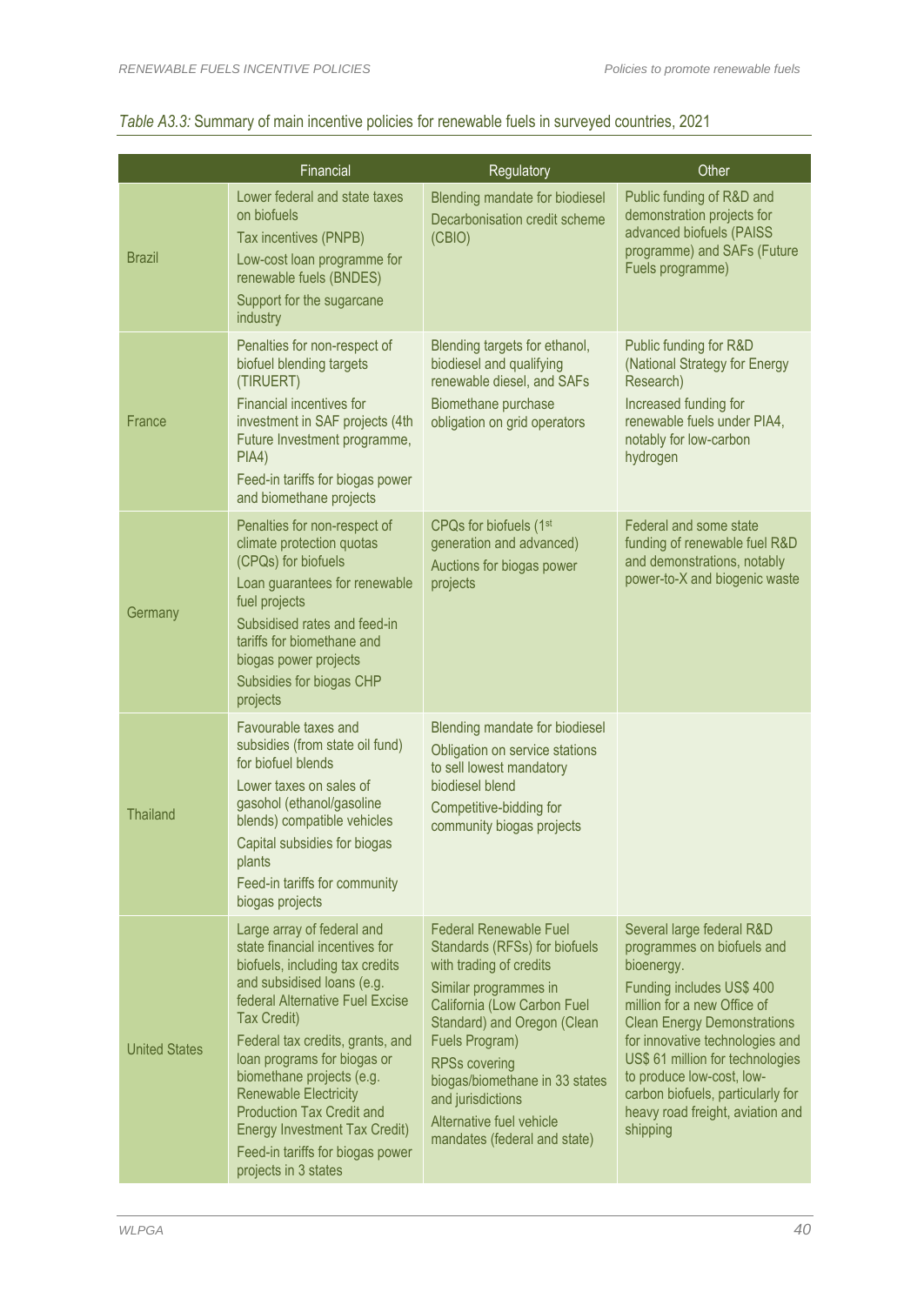# **4. Incentivising renewable LPG**

*Reaping the benefits of rLPG calls for supportive, clear and predictable policy, regulatory and legal frameworks. RLPG needs to be formally recognised as a genuine renewable fuel so as to profit from existing incentive programmes directed at those fuels. To the extent that rLPG remains a coproduct of other biofuel production processes, the prospects for rLPG are likely to hinge to a large degree on incentives to encourage the production and use of biofuels generally. Government support for innovation will be crucial to the development and commercialisation of dedicated rLPG technologies in the longer term.*

**Government policies are critical to encouraging investment in developing and producing rLPG and other bioenergy technologies that yield rLPG as a co-product.** Energy and climate policies everywhere need to be strengthened to promote all types of renewable fuel to meet global climate goals and enhance energy security. The case for providing policy incentives for lowcarbon energy has never been stronger. The working group I report on the science of the climate system of the sixth assessment report of the Intergovernmental panel on Climate Change on the science of climate change, released in late 2021, highlights the urgency of the need for action to avoid the worst consequences of climate change (IPCC, 2022). And the Russian invasion of Ukraine in February 2022 demonstrates the need to reduce our reliance on imported oil and gas, including through encouraging the production of domestic bioenergy resources.

**The development of policies to encourage rLPG needs to take place within the broader strategic framework for sustainable transport, buildings, industry and power generation.** This includes urban planning and low-carbon energy infrastructure development plans. In designing incentives for rLPG and co-produced fuels, policy makers need to take account of the critical success factors behind the development of a sustainable market, notably the need for those fuels to be price-competitive. In many cases, bioenergy technologies involve higher production costs than conventional fossil-fuel-based ones, so the policy and regulatory framework must be designed in a way that favours the supply and use of renewable fuels, including rLPG, by lowering their relative cost.

**The starting point for government policy making specifically aimed at rLPG is to formally recognise it as a renewable fuel so that its production and use are supported within existing national policy and regulatory frameworks.** Evaluating the environmental advantages of rLPG, such as default GHG emissions settings for rLPG production pathways, needs to be based, as for other renewable fuels, on full-fuel cycle – or "well-to-wheels" – assessments that take account of their much lower GHG and pollutants emissions *vis-à-vis* conventional petroleum-based fuels. That would ensure that rLPG competes on a level playing field by benefiting from the same incentives applied to other renewable fuels and other low-carbon technologies, including electric heat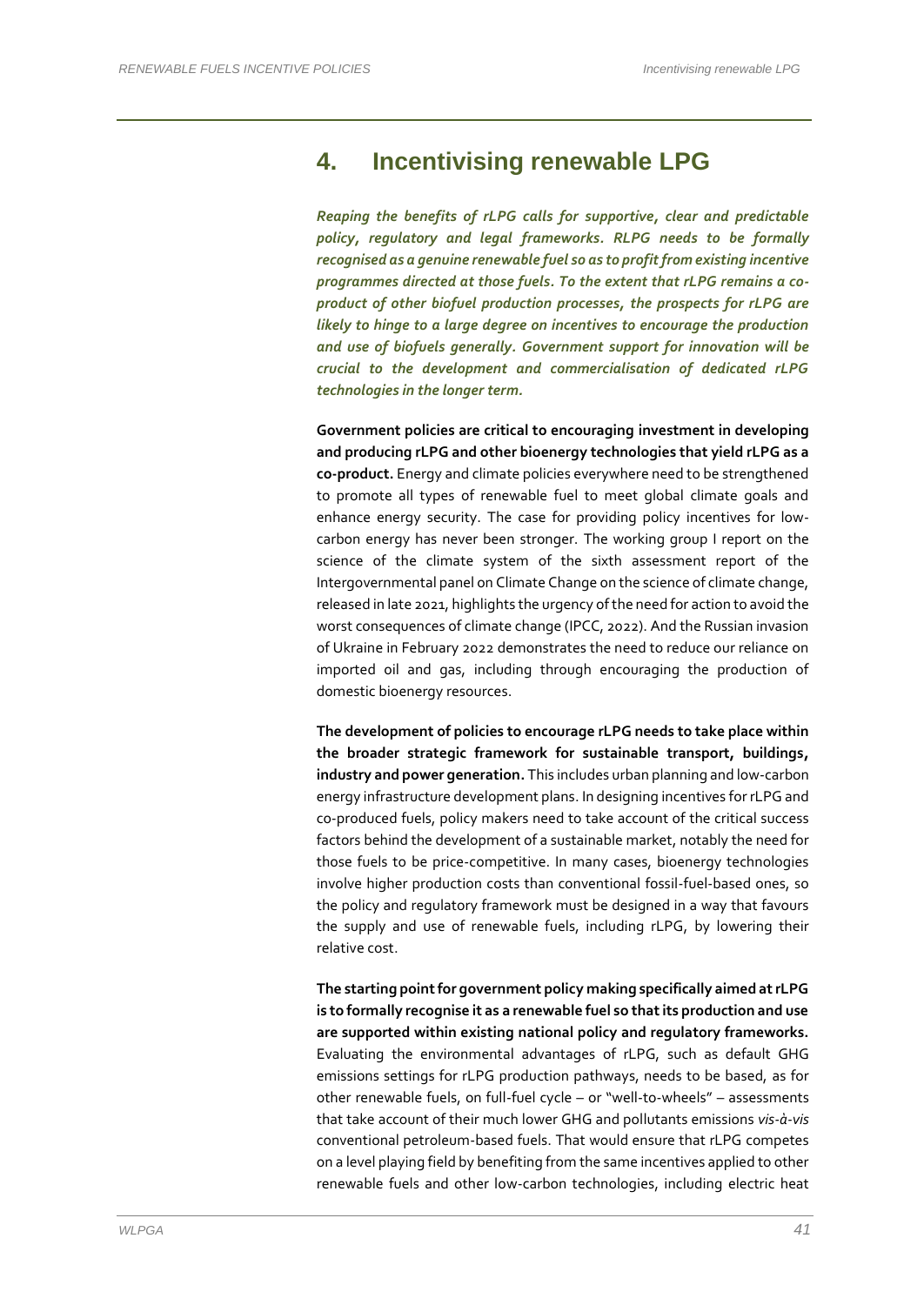pumps, whether for use in transport (as a biofuel), heating and cooking (both in cylinders and blended into biomethane for distribution through gas grids), industry, power generation or petrochemicals production (as a feedstock).

**The additional benefits of rLPG on top of those associated with renewable diesel need to be explicitly taken into account explicitly when designing overall biofuel incentive polices and measures.** That is because the near- to medium-term prospects for rLPG are likely to hinge to a large degree on incentives to encourage the production and use of renewable diesel, since rLPG is at present essentially a by-product of HVO renewable diesel production (in the same way that conventional LPG is a by-product of crude oil refining). That is also the case for some emerging technologies, though dedicated rLPG production pathways could become viable in the longer term (see Section 2). Policy incentives that encourage rLPG as well as other coproduced fuels will further boost the attractiveness of investing in those technologies, as well as in rLPG separation and purification facilities (at a plant that is already built or a planned plant that is economically viable on its own). For the latter to be financially viable, the marginal price at which the rLPG can be sold at the plant gate, over and above the price of off-gases, would need to be high enough to cover the incremental capital and operating costs (Menecon Consulting and Atlantic Consulting, 2014).

**Regardless of the production pathway, strong financial incentives for rLPG alongside those for co-produced fuels are essential.** Experience in the five countries surveyed in this report and in many other countries shows that policies must involve making all types of renewable fuel competitive with other fuels in end uses, power and heat generation and non-energy uses. Incentives should be directed at both production – such as through capital subsidies, subsided loans or accelerated depreciation for pilot projects – and consumption, through favourable pricing.

**Demand-side incentives are critical to driving demand for rLPG and making investment financially viable.** Fuel-pricing strategies, including taxes and subsidies, need to ensure market equality for all technologies taking account for their broader environmental, social and economic impacts. Removing subsidies on fossil fuels, which often benefit oil over rLPG, as well as conventional LPG and natural gas, is critical in this regard. The goal should be to tax all fuels in all sectors according to their comparative environmental attributes – CO2 and air pollutant emissions. That implies that much lower taxes – or an exemption – should be applied to rLPG (and conventional LPG) and other renewables than on oil, natural gas and coal. Taxes on final and intermediate fuels should, in principle, include an explicit carbon tax to reflect differences in carbon intensity to discourage the dirtiest fuels (rLPG, as a lowcarbon fuel, should be largely exempt from this tax). This would lower the running cost of rLPG relative to fossil fuels and make it more attractive to end users.

**RLPG should also be included explicitly in regulatory schemes to promote renewable fuels.** These include blending mandates and targets, RPSs and auctions and competitive-bidding programmes for new decentralised power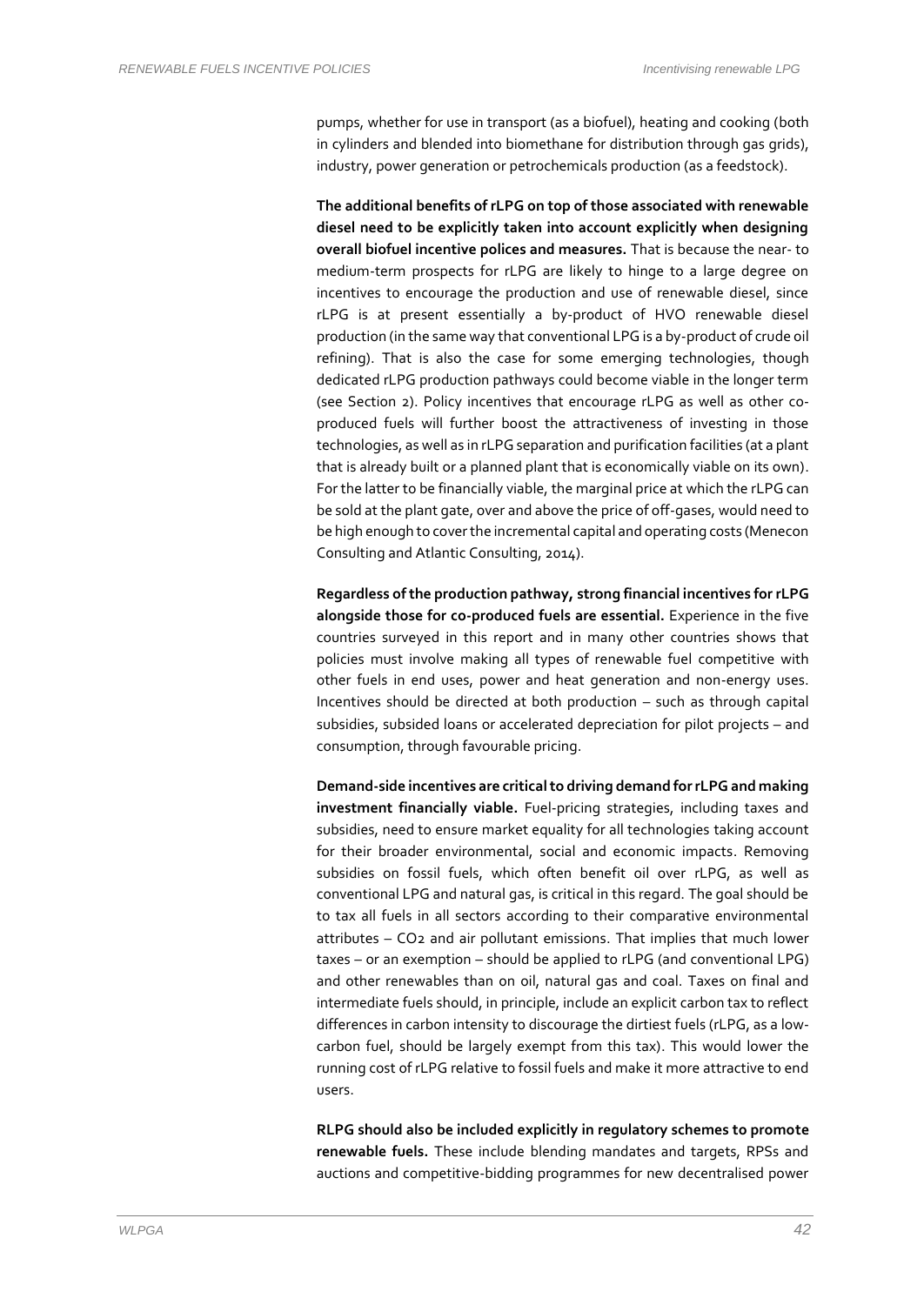generation or gas supply for grid injection, effectively guaranteeing demand for the fuel. Extending such schemes to rLPG would increase the overall attractiveness of investments in production pathways that produce that fuel either as the main output or a by-product, bolstering supply. As in Europe and the United States, blending mandates need to distinguish between firstgeneration and advanced generation rLPG technologies, which generally rely on more sustainable feedstocks. Depending on future availability, blending mandates could be used to increase demand for rLPG for end uses other than transport, such as cylinders for household heating and cooking, and bulk use in industry. Consumers also need to be informed about the opportunities and benefits of using rLPG. National authorities and public agencies have a role to play in raising awareness about rLPG and encouraging end users, as well as investors, to take advantage of incentives on offer.

**Governments need to actively support innovation in rLPG production technologies alongside other renewable fuels**. Limits on sustainable supplies of vegetable oil and animal fat feedstocks will constrain the expansion of HVO renewable diesel and rLPG production in the medium term, so most of the expansion in rLPG supply in the longer term will have to come from emerging technologies such as gasification, dehydration/hydrogenation and pyrolysis. Power-to-X technologies may also emerge as a major source of rLPG depending on the cost of renewable energy. None of these new technologies are yet commercially viable, but could become so with strong public support for innovation.

**Increased public funding, either through direct public institutions or financial support for private sector research activities, is just one aspect of this support.** It must also encompasses educating people, providing network infrastructure, protecting intellectual property, supporting exporters, buying the fuels, helping enterprises, shaping public opinion and setting the overall regulatory framework for markets and finance (IEA, 2020b). Evidence suggests that the productivity of corporate research is increasingly dependent on ideas arising from publicly funded R&D, which tends to leverage more private sector spending. The urgency of the need to expand the supply of renewable fuels justifies a step increase in public funding of R&D in this area, including specifically focused on rLPG. For example, in Europe, national and EU R&D funding should be made available for processes at an early stage of technology readiness to obtain rLPG through the EU Horizon Europe and LIFE programmes (LGE, 2021).

**Policy stability and a strong, long-term commitment to boosting the role of rLPG and other renewable fuels are crucial to their success.** Stakeholders need to be given clear advance warning of any major shift in policy. Without policy stability, coherence and consistency, fuel and equipment suppliers will not be confident that they can ensure a return on their upfront investment. For example, recent changes in biofuels policy, involving a move away from blending mandates, have discouraged investment in new biofuels production capacity in some countries, such as France. The economics of biofuels and biogas are sensitive to the international prices of crude oil and natural gas, so it is important that policy makers provide assurances to investors about future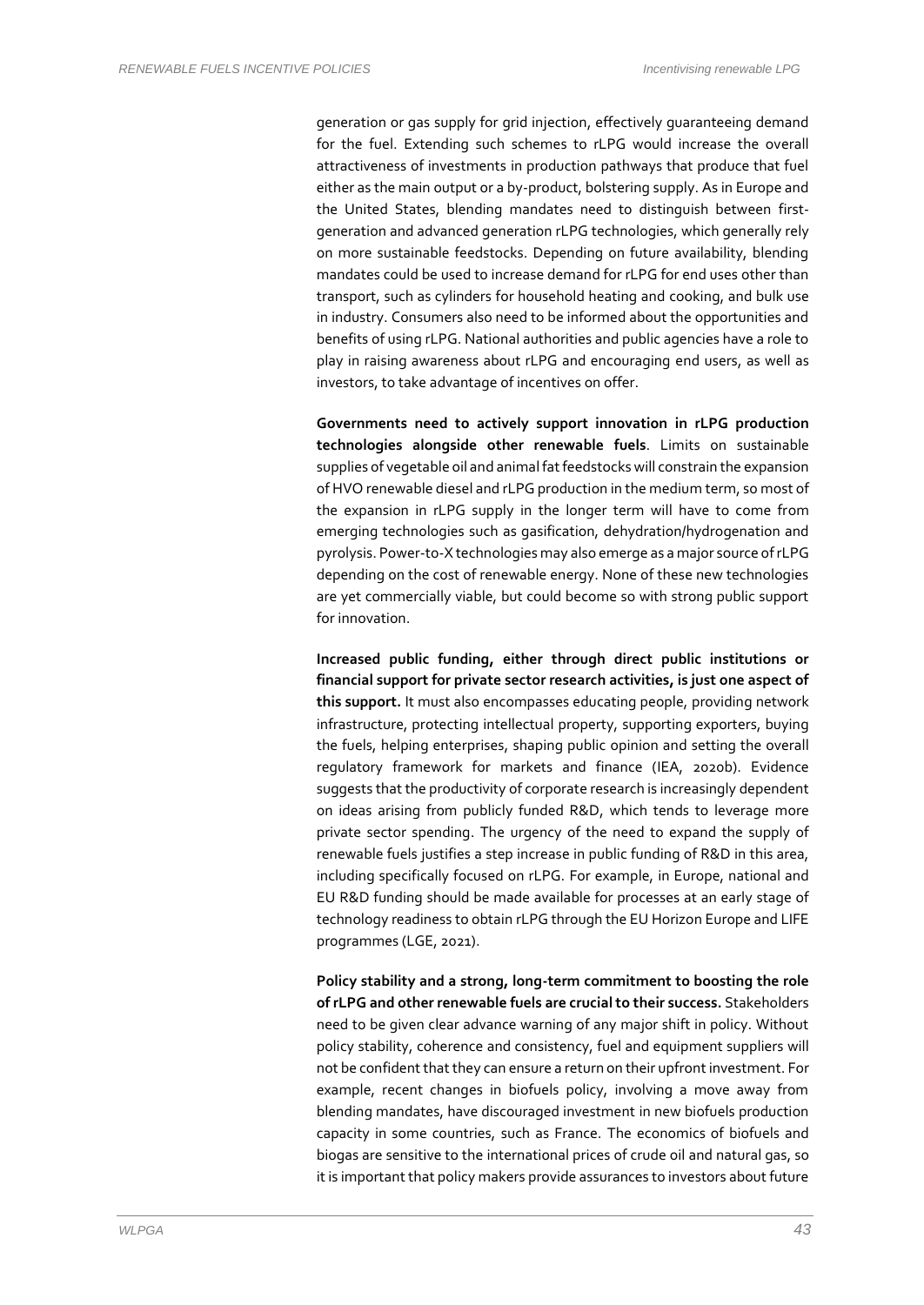demand for renewable fuels given the uncertainty about their competitiveness with hydrocarbon fuels, for example through feed-in tariffs and blending mandates.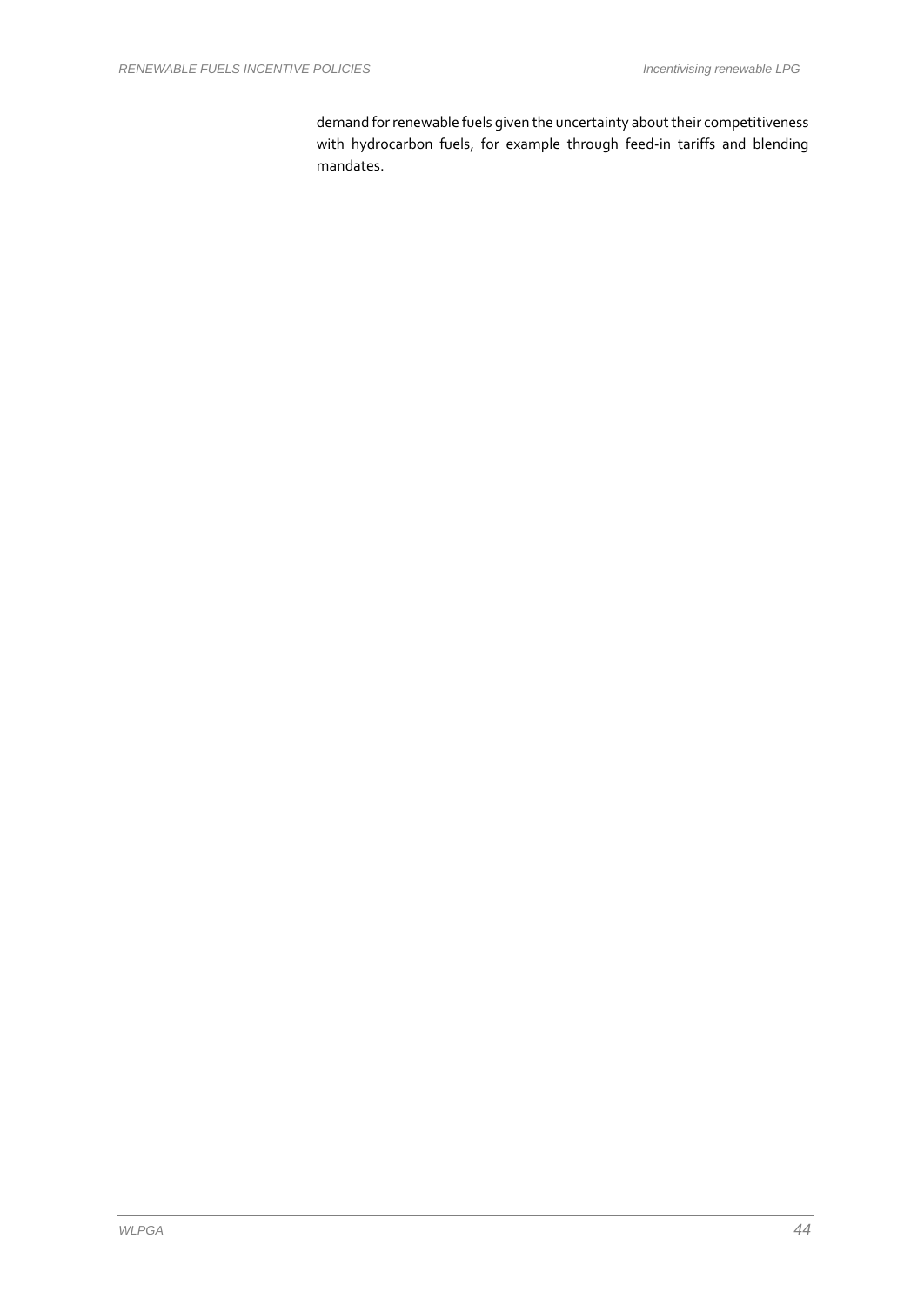# **PART B: COUNTRY SURVEYS**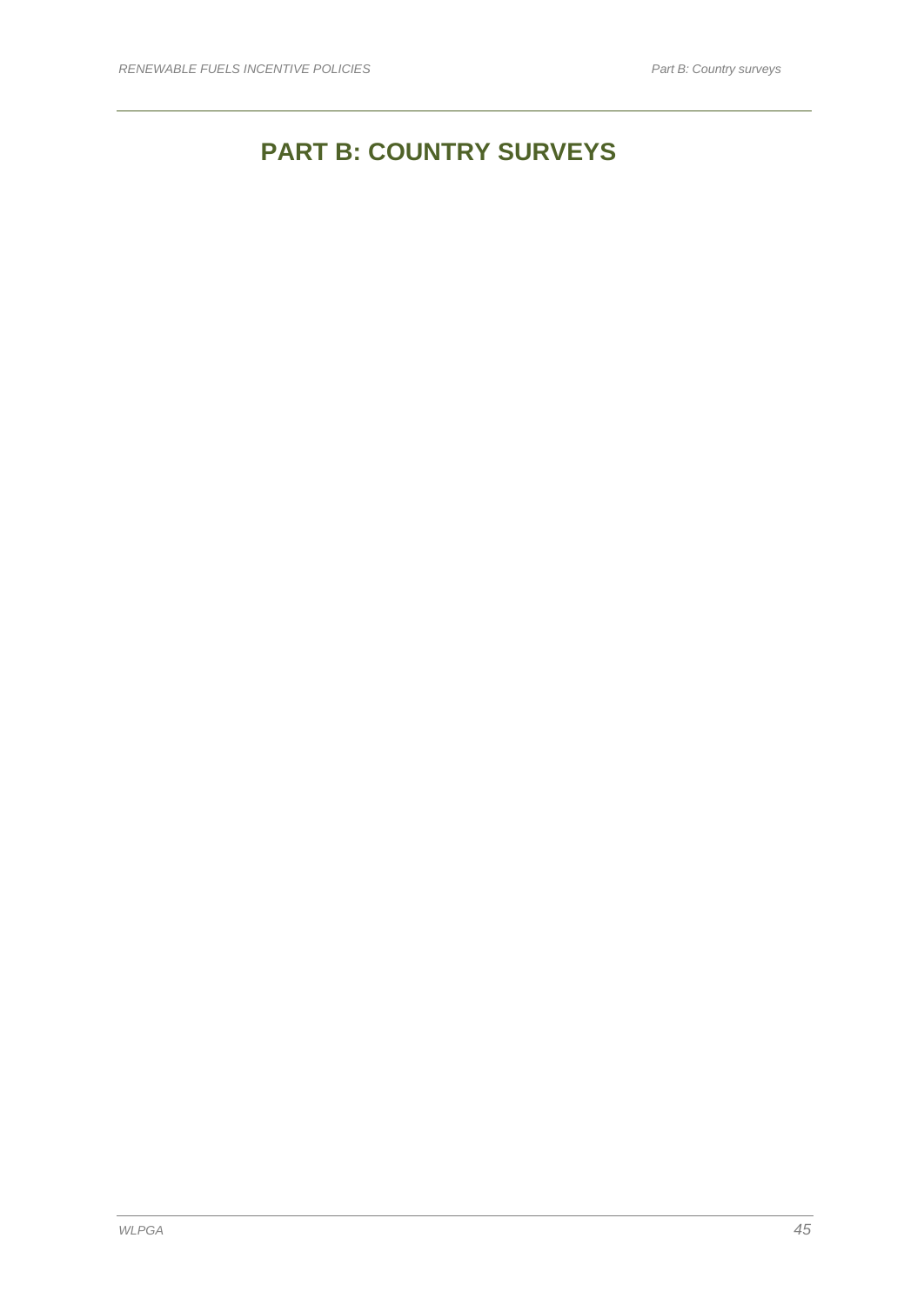# **1 Brazil**

### **1.1 Market overview**

Liquid biofuels – mainly ethanol – account for almost all the renewable fuels produced and consumed in Brazil. The country was a leader in encouraging the development of a bioethanol industry in the wake of the first oil price shock in the 1970s as a way of reducing its dependence on imported oil, and is today the second-biggest producer after the United States. Biofuels meet around one-quarter of Brazil's transport fuel needs – the highest share of any major country – and around 7-8% of its total primary energy use. Biofuel output and their share of energy use have continued to grow in recent years (Figure B1.1). Biogas use is tiny compared with biofuels, reaching 445 ktoe in 2020 (2% of total renewable fuels consumption), though it has been growing in recent years.





Source: IEA databases; Menecon Consulting analysis.

Bioethanol, derived from sugarcane, remains by far the most important biofuel, accounting for over three-quarters of total renewable fuel supply. Hydrous ethanol, which must be used in pure form as its water content precludes blending it into petroleum gasoline, is the leading vehicle fuel in Brazil, having surpassed the use of anhydrous ethanol, which can be blended, in the mid-2000s. Most cars on the country's roads are flex-fuel vehicles, which are capable of using either ethanol or gasoline. The use of biodiesel has also been growing steadily, replacing petroleum diesel in heavy-duty vehicles, making up around 10% of total diesel use today. Almost all of the biofuels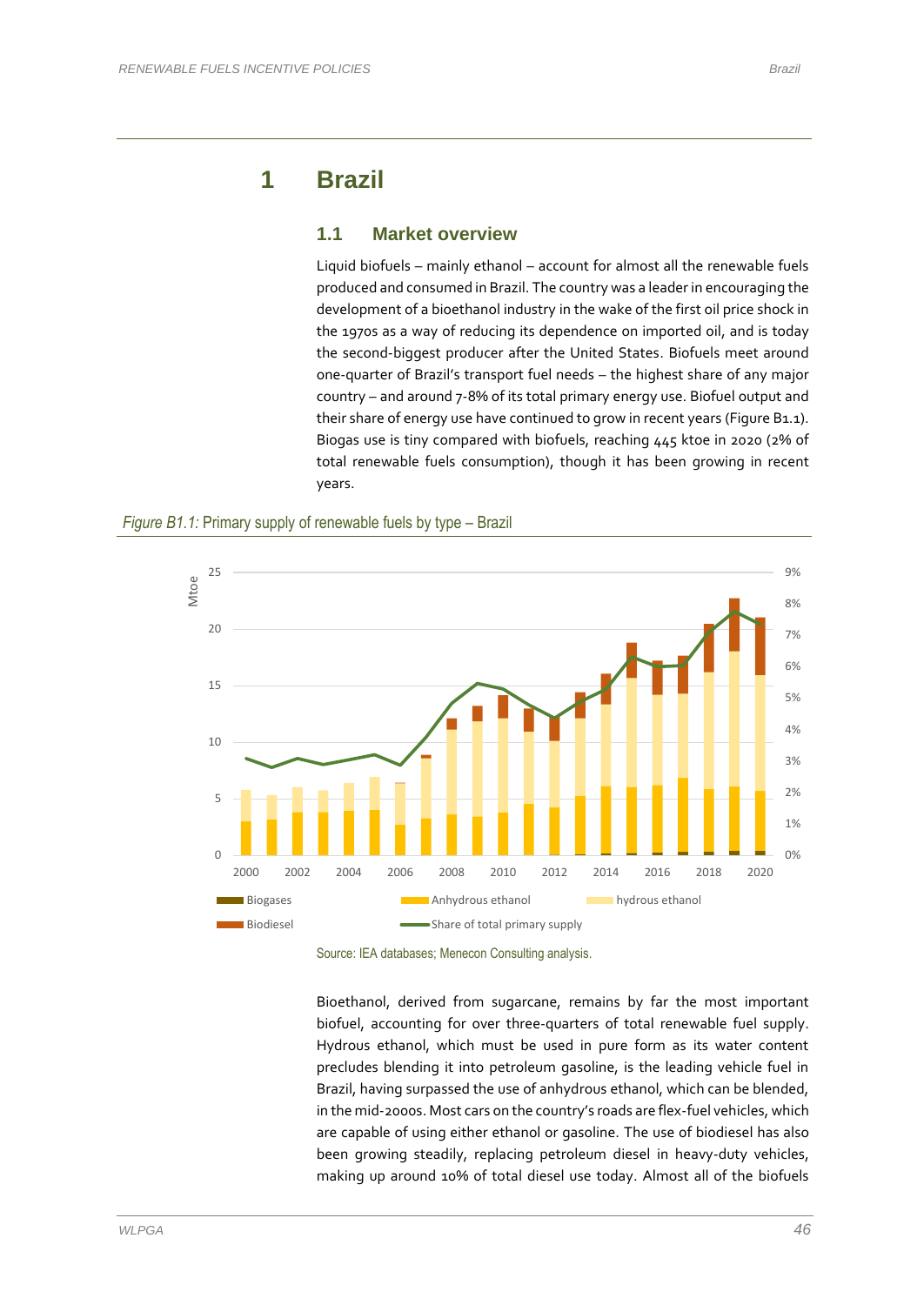produced in Brazil are consumed domestically, with small volumes of ethanol exported on a net basis.

#### **1.2 Incentive policies**

The importance of Brazil's biofuels industry today is the result of decades of supportive policy action, complementing the country's inherent propensity to produce low-cost sugarcane and other energy crops thanks to its climate, soil and relatively cheap labour. Policies introduced in the 1970s creating the conditions for large-scale development of the sugar and ethanol industries were initially driven by concerns about energy security and the social and economic developmental benefits, but climate change is now a major driver. Brazil's nationally determined contribution (NDC) under the UN Framework Convention on Climate Change (UNFCCC), which was updated in 2020, sets economy-wide GHG emissions reduction targets of 37% by 2025 and 43% by 2030 relative to 2005, as well as an indicative objective of achieving carbon neutrality in 2060. Federal decision-making on energy policy is guided by the ten-year energy expansion plan (PDE-2030) which is updated by the Ministry of Mines and Energy each year, and the 2050 National Energy Plan (PNE), launched in December 2020.<sup>1</sup> The latest PDE-2030 sets an overall target of 328 Mtoe of renewables use, or 46% of total final consumption, by 2030 (EPE, 2021).

Brazil has adopted a broad framework of regulations and legislation to support biofuels, providing long-term policy stability (IRENA/IEA/REN21, 2018). Mandatory anhydrous ethanol blending in gasoline has been in place since 1976. The mandated blend was initially set at 11% and reached 27% in 2015. It has not changed since. In addition, a national alcohol programme, *Proálcool*, was launched in 1975 aimed at encouraging the production of hydrous ethanol for use in dedicated vehicles through a range of incentives; the first commercial neat ethanol (E100) car was launched in 1979. The Brazilian government guaranteed purchases by the state-owned oil company, Petrobras, provided low-interest loans for agro-industrial ethanol firms and fixed gasoline and ethanol prices to ensure that hydrous ethanol sold for 59% of the government-set gasoline price at the pump. Incentives were reinforced after the second major oil shock in 1979. Many of the incentives, including direct price subsidies to ethanol, were dismantled after oil prices fell back in 1986 as part of a broader programme of economic deregulation, including fuel pricing. <sup>2</sup> With the end of the subsidies, the use of hydrous ethanol initially fell sharply but anhydrous ethanol use grew with higher mandated blends.

Hydrous ethanol prices at the pump have generally been very competitive with gasoline (known as gasoline C, currently with a 27% anhydrous ethanol blend) – especially when international prices have been above US\$30 per barrel – without direct subsidies in recent years, largely thanks to lower federal and

<sup>1</sup> https://www.epe.gov.br/pt/publicacoes-dados-abertos/publicacoes/plano-decenalde-expansao-de-energia-2030

<sup>2</sup> Fuel prices were deregulated in 2002, but the government continues to indirectly control oil product prices through its ownership of the Petrobras, which dominates the market to cushion the impact of international fuel prices volatility on domestic prices.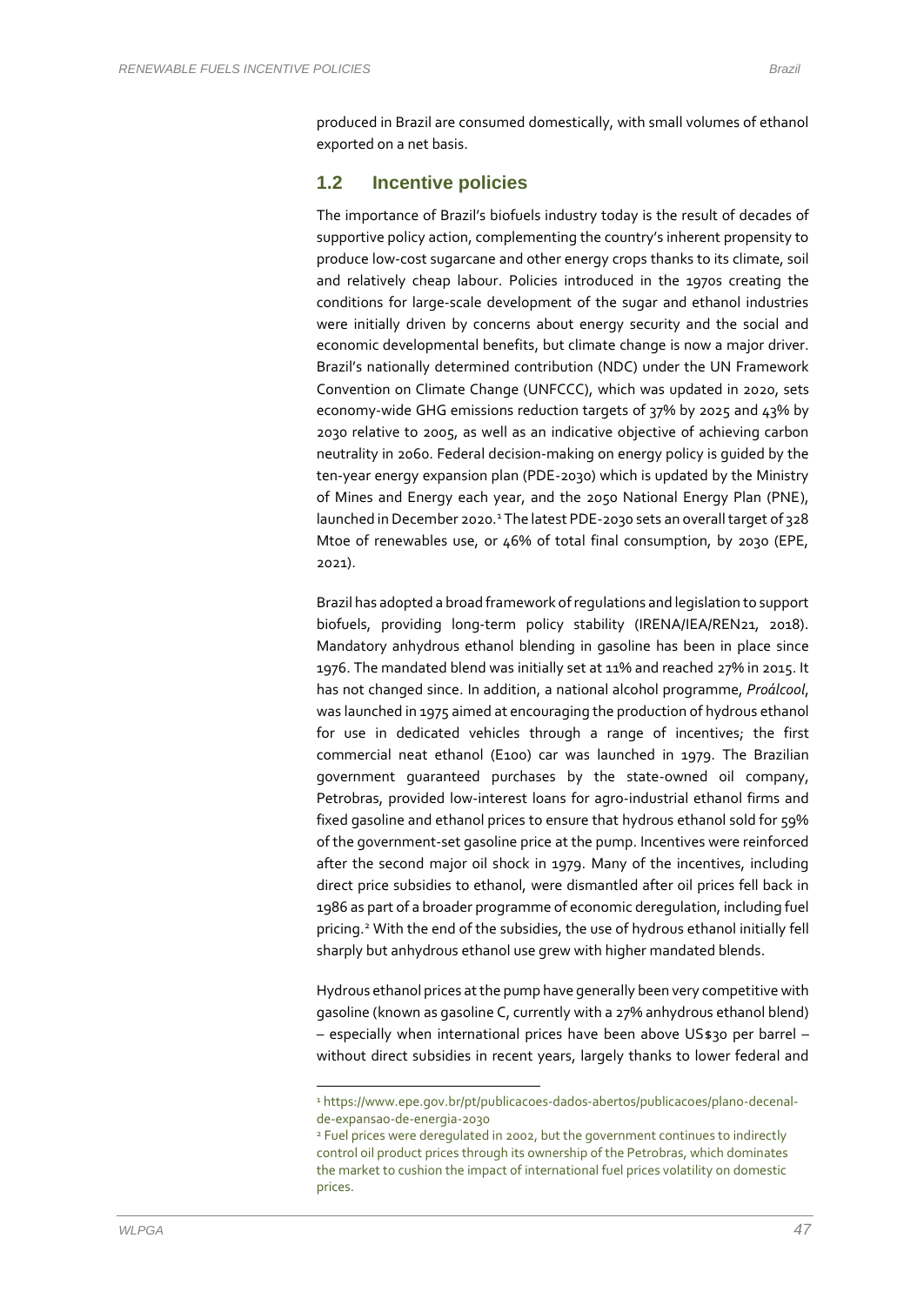state taxes than on petroleum gasoline and diesel. Because owners of flex-fuel vehicles, which make up the vast majority of cars in use in Brazil, can chose between gasoline C and pure hydrous ethanol, the prices of the fuels at the pump tend to remain closely aligned. For example, in the first nine months of 2021, the price of hydrous ethanol averaged around R\$ 4.10 per litre, or R\$ 5.45/litre of gasoline C equivalent (which has higher energy content), compared with R\$ 5.30/litre for gasoline  $C<sup>1</sup>$ 

Policies to promote biodiesel were introduced more recently. The biodiesel law of 2005 established a minimum blending requirement of 2% by 2008 and 5% by 2013. The blend was increased further, reaching 13% in March 2021, but was reduced to 10% in September 2021 as a result of a surge in the international price of soybean oil, the principal feedstock for Brazilian biodiesel production.<sup>2</sup> Various tax incentives were also introduced in 2005 under the federal biodiesel production and use programme (PNPB) aimed at the sustainable implementation of biodiesel production and use, focusing on social and regional development, via job and income generation. Renewable diesel has not yet been included in the blending mandate for biodiesel.

In 2017, Brazil established a new biofuels programme, known as *Renovabio*, which creates a regulatory framework to revitalise the biofuels sector by encouraging energy efficiency gains in biofuels production and use. The policy, which sets national emission-reduction targets for fuel supply, aims to reduce the carbon intensity of the transport fuel matrix by 10% and avoid 620 million tonnes of CO2-equivalent (eq) emissions from 2018 until 2030 (IEA Bioenergy, 2021a). Fuel distributors can meet these targets by increasing sales of all biofuels (ethanol, biodiesel, and biomethane). Under Renavabio, a decarbonisation credit (CBIO) scheme was launched in 2020, with credits traded on the Brazilian stock exchange. A CBIO corresponds to 1 tonne of CO2-eq avoided. Despite the Covid-19 pandemic, fuel distributors achieved 98% of the established goal of 14.9 million CBIOs traded (EPE, 2021). The national development bank, BNDES, has also created a loan programme with a R\$1 billion budget to support the development of carbon reduction projects, including renewable fuels, under Renovabio.<sup>3</sup> Companies that reach the CO2 emission reduction targets stipulated by the programme during the loan repayment period benefit from a reduction in their interest rate. Loans are capped at R\$100 million per production unit and R\$200 million per company.

As a result of the drop in fuel demand caused by COVID-19 pandemic, BNDES set up a special funding line to support the sugarcane industry. The programme provided emergency financial support to cash-strapped producers through working capital loans for ethanol storage in coordination

<sup>3</sup> https://www.iea.org/policies/13015-bndes-

<sup>1</sup> https://www.gov.br/anp/pt-br/centrais-de-conteudo/publicacoes/boletins-

anp/btpvc-1/2021/boletim-trimestral-sdc-11-3t21\_vf.pdf

<sup>2</sup> https://www.reuters.com/business/energy/brazil-reduces-minimum-biofuelcontent-diesel-10-2021-09-06/

renovabio?country=Brazil&qs=brazil&source=IEA%2FIRENA%20Renewables%20Poli cies%20Database&technology=Bioenergy%20supply%20and%20transformation%20 technologies%2CTechnologies%20for%20production%20of%20liquid%20biofuels% 2CBiogas%2CBiomass%20and%20renewable%20waste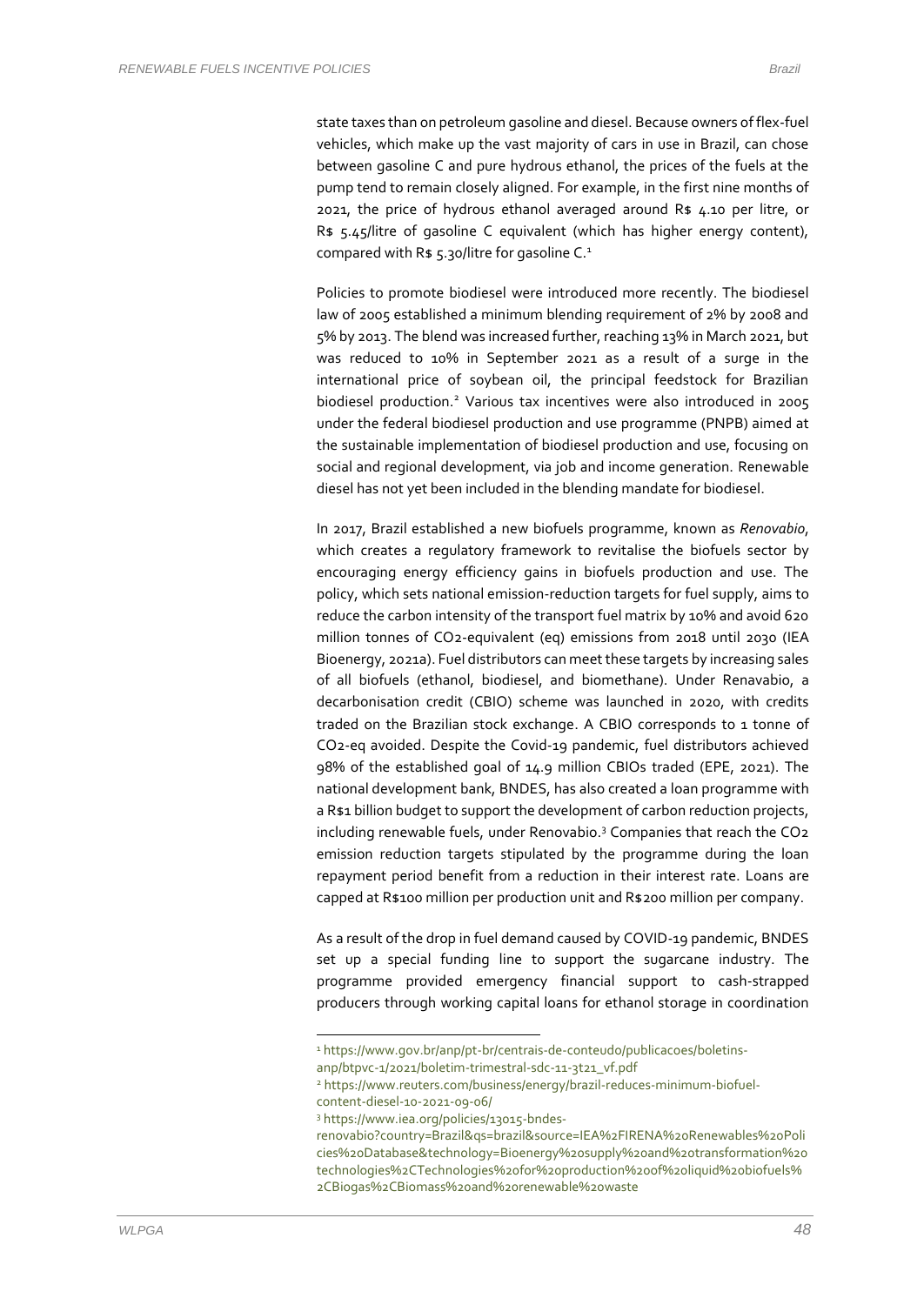with other banks. A R\$3 billion budget was established with loans ranging from R\$10 million to R\$200 million per company.<sup>1</sup>

The Brazilian government recently launched the Future Fuels' Programme, which aims to increase the supply of sustainable and low-carbon fuels, including aviation biojet fuel and sustainable alternatives in maritime shipping. Measures for carbon capture in biofuel production and hydrogen will also be proposed by this programme. In April 2021, the government established guidelines for the preparation of the National Hydrogen Programme aimed at the development of production and supply chains in several key sectors, notably transport, steel and fertilizers (EPE, 2021).

Brazilian government has a number of government-backed mechanisms providing support for biofuels R&D and demonstration plants. Public support totalled over R\$200 million (US\$38 million) in 2018 in the form of loans, equity participation and grants via the PAISS programme for ethanol and other biofuel production including cellulosic ethanol, and drop-in biofuels including aviation fuels (IEA Bioenergy, 2021a).

#### **1.3 Renewable LPG**

Brazil does not produce any commercial volumes of rLPG at present, though small amounts (thought to be less than 1 kt/year) are currently being produced at a pilot renewable diesel project run by Petrobras at the Repar refinery in Parana. The diesel is being tested in local bus fleets. Much larger volumes of rLPG could become available in the medium term. In its 2022-2026 strategic plan, Petrobras is planning to invest US\$600 million in large-scale production of HVO renewable diesel at two of its refineries – Replan and RPBC, both of which are located in São Paulo. They would have a combined capacity to produce a total of 505 kt/y of renewable diesel per year, implying rLPG output of at least 25 kt/y.<sup>2</sup>

The prospects for rLPG production in Brazil depend, therefore, on these projects going ahead. That would hinge on regulatory approval of the inclusion of renewable diesel in blending mandates, though there is no obvious reason why the authorities would not do so. There are no specific policy incentives covering rLPG in Brazil at present. For Petrobras to have an incentive to separate out the rLPG from the flue gas streams at any future HVO plant, it would probably need financial incentives or a mandate from the government, unless Petrobras were able to sell the rLPG at a significant premium to the replacement fuel needed to run the plant (see section A4). Such incentives would also improve the financial attractiveness of investing in the HVO processing facilities. Brazil is a major consumer of LPG, especially for

<sup>1</sup> https://www.iea.org/policies/13016-bndes-support-for-sugarcane-

industry?country=Brazil&qs=brazil&sector=Biofuel%20production%2CFuel%20proce ssing%20and%20transformation&source=IEA%2FIRENA%20Renewables%20Policies %20Database

<sup>2</sup> https://clickpetroleoegas.com.br/en/diesel-renewable-petrobras-does-tests-andfinds-higher-value-in-refining-the-fuel-will-be-produced-at-the-refinery-presidentgetulio-vargas-repair-no-pr/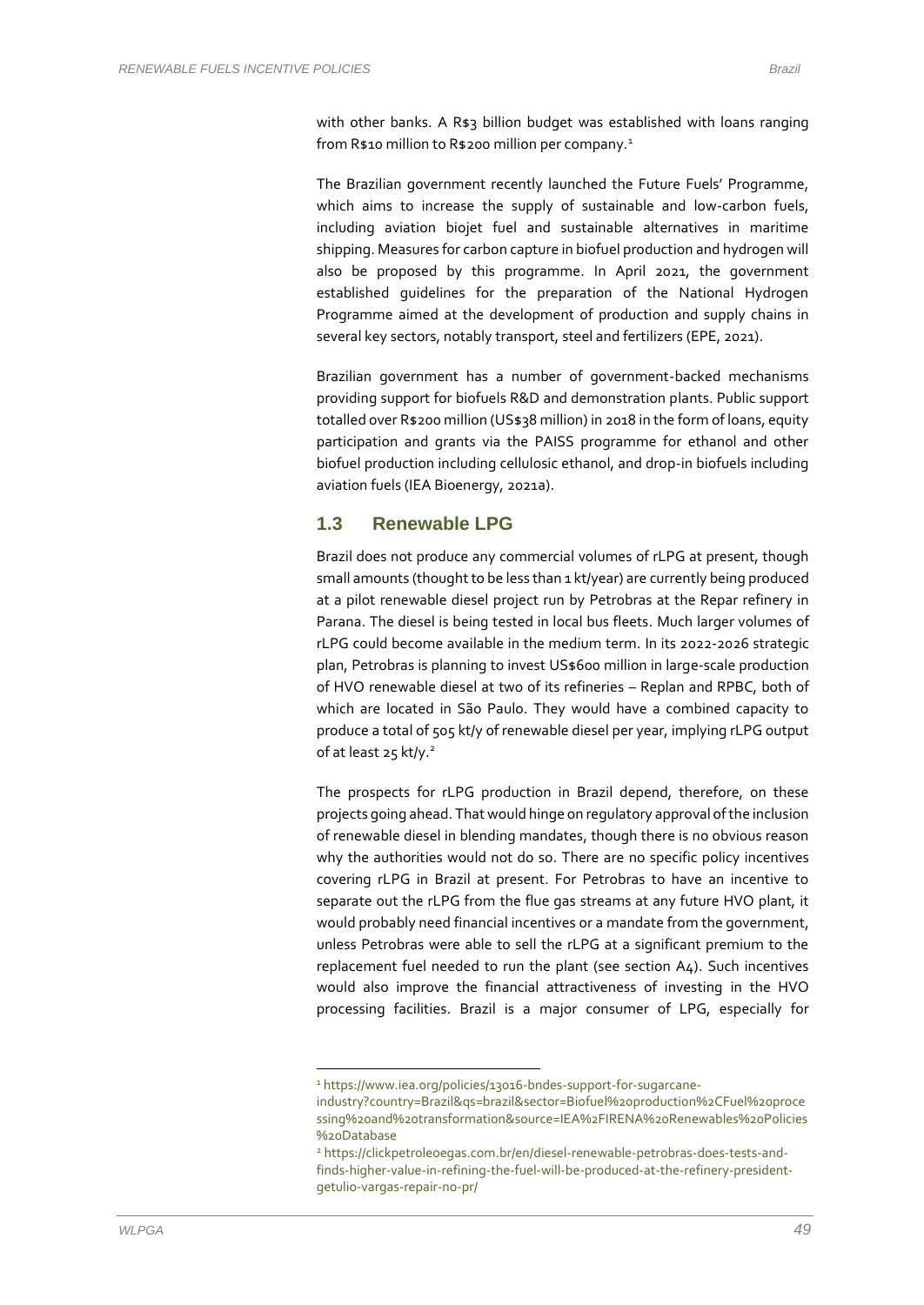household cooking, so there may be potential for distributors to sell rLPG as a "green" fuel at a significant price premium to conventional LPG.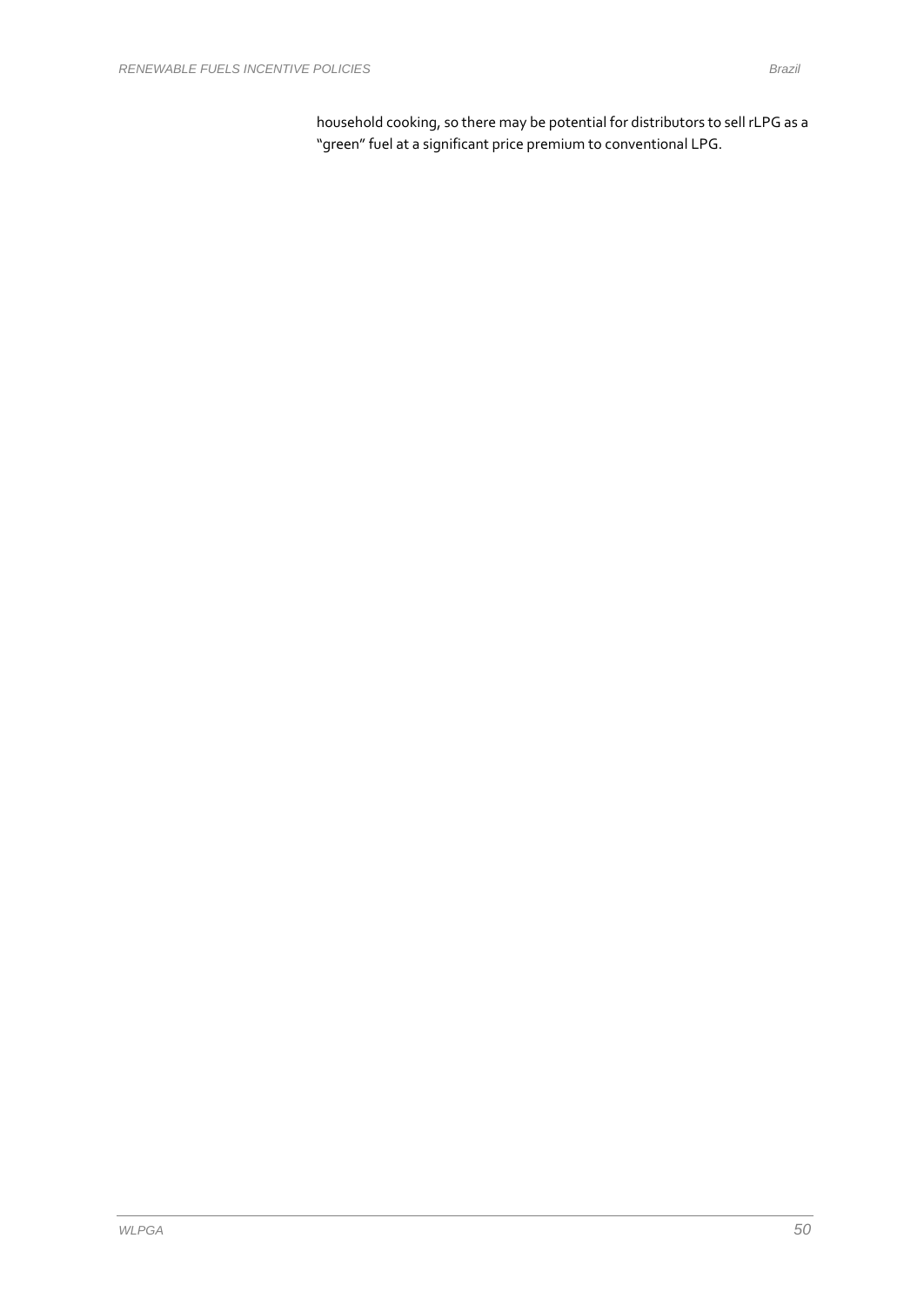# **2 France**

#### **2.1 Market overview**

Renewable fuels are playing an increasingly significant role in decarbonising France's energy system. Their use surged in the late 2000s and continued to grow steadily through the 2010s before dipping by almost 10% in 2020 due to the effects of the COVID-19 pandemic (Figure B2.1). Renewable fuels now make up almost 2% of total primary energy use and 16% of all use of renewables. Around half of the surface area in France – the largest country in the European Union – is agricultural land and one third forest. Favourable geography and climatic growth conditions mean that there is a large potential for supplying agricultural and forestry biomass (IEA Bioenergy, 2021b).





Source: IEA databases; Menecon Consulting analysis.

Liquid biofuels remain the main type of renewable fuel used in France, though the consumption of biogas has been growing faster in recent years, accounting for just under one-third of the total renewable fuel market in 2020. Biodiesel is the main biofuel, in part due to the large share of diesel cars in the total French car fleet. France was one of the first European countries to adopt biodiesel. Most biodiesel is produced using FAME processing of mainly rapeseed and sunflower oil feedstock. Total commissioned a 500 kt/year HVO renewable diesel facility at the site of a former oil refinery at La Mède in 2019, but most of the output is exported as it runs primarily on palm oil, which is not considered sustainable by the French government and so the output does not benefit from tax exemptions like biodiesel (see below). The use of ethanol, most of which is produced from sugar beet and cereal crops, has also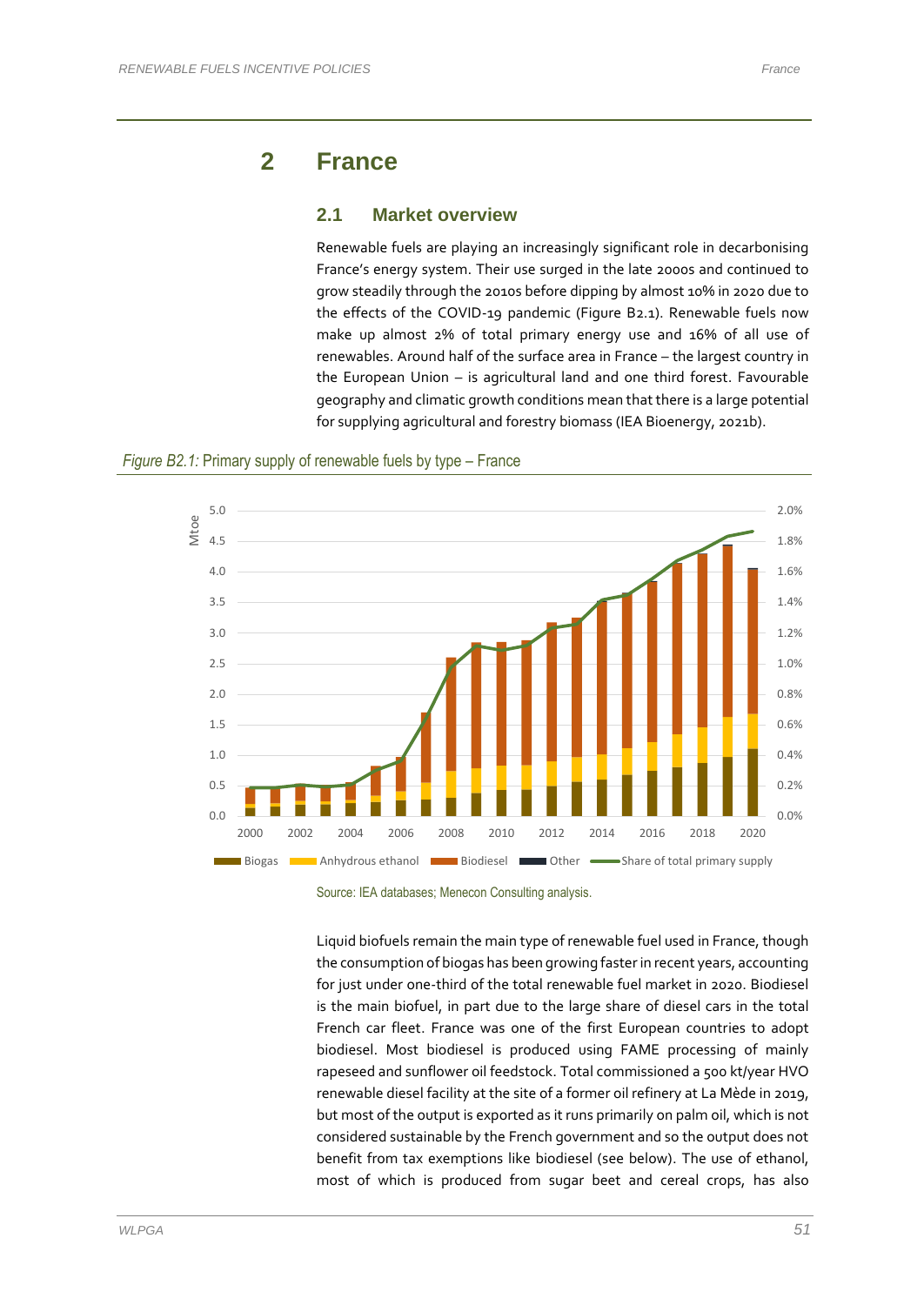continued to rise in recent years. France imported around 4% of its anhydrous ethanol needs and a quarter of its biodiesel needs on a net basis in 2020. Biogas output, all of which is consumed domestically, has tripled since 2010. The overwhelming bulk of biogas output is used to generate electricity, with the rest converted to biomethane and injected into the gas grid.

### **2.2 Incentive policies**

Renewable fuel policies are formulated within the overall policy framework set by the Energy Transition for Green Growth Act of 2015 and the Energy and Climate Law of 2019, which set objectives for the different energy sub-sectors. The overall objectives for 2030, which are in line with or exceed those under the EU RED II (see Section A3), are to reduce GHG emissions by 40% and to raise the share of renewable energy in the primary energy mix to 33%, in electricity production to 40%, in heat consumption to 38% and fuel consumption in transport to 15%. To meet these targets, the government established the multiannual energy plan (*programmations pluriannuelles de l'énergie*, or PPE),<sup>1</sup> which sets out strategic policy priorities for the next ten years (updated every five years). The two overriding priorities are to reduce energy consumption, particularly fossil fuel consumption, and develop renewable energy sources. Energy and climate policy is also guided by a "bioeconomy" strategy introduced in 2017, which sets out a framework for sustainable economic development consistent with national resources and needs while avoiding excessive exploitation and ensuring protection of the environment.

Significant public funding is available for R&D in the field of renewable fuels in France, guided by the National Strategy for Energy Research (*stratégie nationale de recherche énergétique*), which was last updated in 2016. Public institutions carry out much of France's R&D activities in the early stages of technology development, leaving private companies to demonstrate and commercialise new technologies. Total spending on renewables R&D, managed by French Agency for Ecological Transition (Agence de la transition écologique, or ADEME), has been declining in recent years, offset partially by rising funding of clean hydrogen (IEA, 2021c). A major increase in funding of R&D of renewable fuel and other clean technologies as part of the national economic recovery plan (the 4th Future Investment Programme, or PIA4) was announced in 2021 (IEA, 2021b). Priority is to be given to low-carbon hydrogen, with a budget of €7 billion, including €2 billion in 2021-22 alone, focused on electrolysis, hydrogen heavy vehicles and research in systems integration.

### *2.2.1 Liquid biofuels*

The impressive development of the biofuels sector in France – one of the largest in the world – is largely due to strong policy support, compensating for the relatively high cost of producing them compared with petroleum-based fuels and biofuels in other parts of the world. The main policy instrument that is used to encourage blending of bioethanol and biodiesel is a tax incentive,

<sup>1</sup> https://www.ecologie.gouv.fr/programmations-pluriannuelles-lenergie-ppe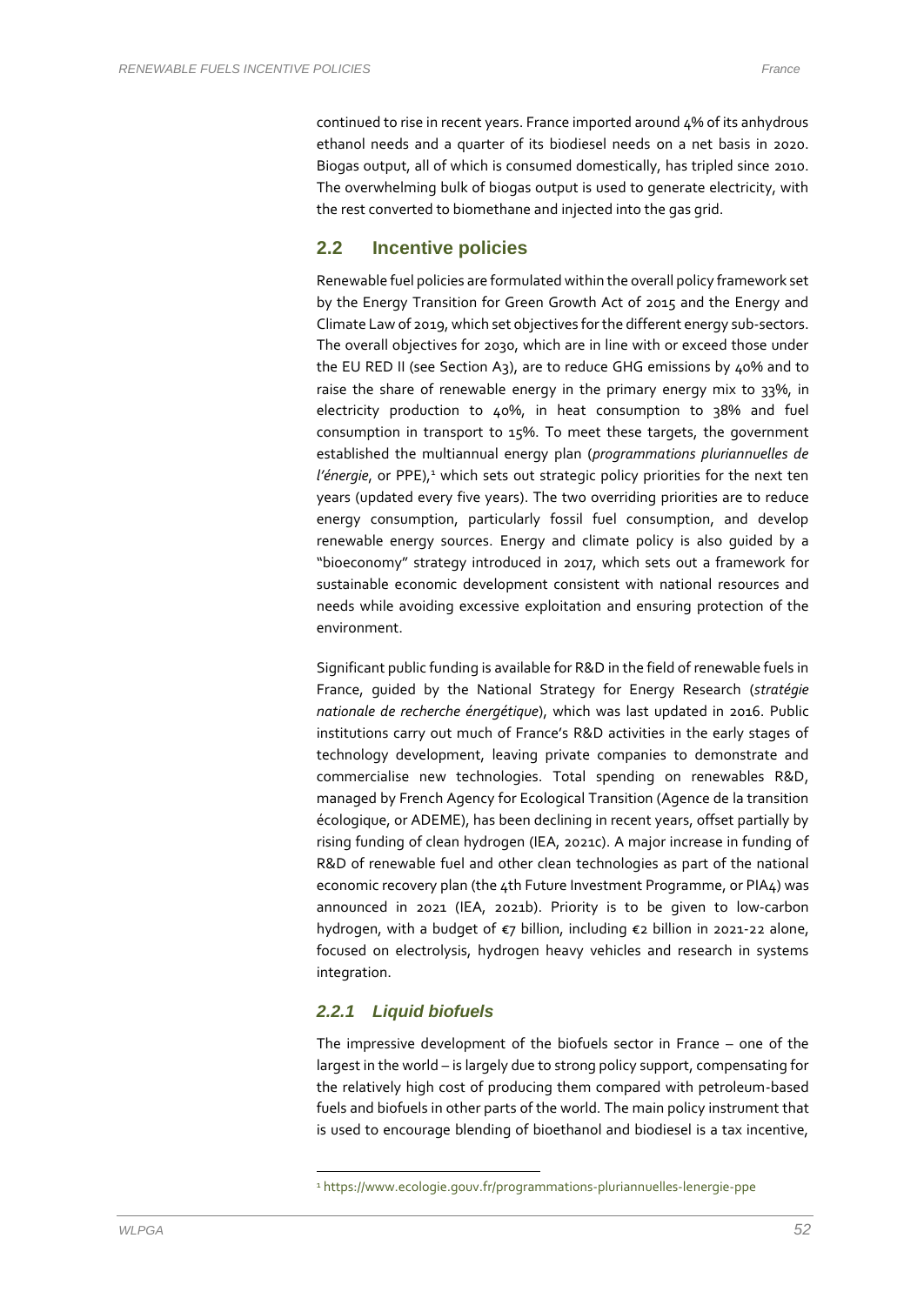known as the *taxe incitative relative à l'utilisation d'énergie renouvelable dans les transports*, or TIRUERT, which replaced the *taxe incitative relative à l'incorporation de biocarburants,* or TIRIB, at the start of 2022 (which in turn replaced the taxe générale sur les activités polluantes, or TGAP, in 2019). The TIRUERT, which is applied to gasoline and diesel at a rate of €104/hectolitre, acts as a penalty for non-blending and is proportional to the quantity of biofuels incorporated, i.e., the tax is lower for blends with a higher proportion of biofuels. Every year, the government sets a target blending rate for each type of fuel (currently 8.4% for diesel and 9.2% for gasoline, Table B2.1). In the case of fuel that fully meets the targeted blend, the tax is fully exempted. In reality, most distributors meet these targets, so they pay very little tax: revenues were a mere €620,000 in 2020.<sup>1</sup>

|  | Table B2.1: Historic evolution of biofuel blending targets since 2009 – France |  |  |  |
|--|--------------------------------------------------------------------------------|--|--|--|
|  |                                                                                |  |  |  |

| Fuel          | 2009-<br>13 | 2014 | 2015 2016               | 2017 | 2018 | 2019 | 2020 | 2021 | 2022 | 2023 |
|---------------|-------------|------|-------------------------|------|------|------|------|------|------|------|
| Gasoline      | 7.0         | 7.0  | 7.0 7.0 7.5 7.5 7.9     |      |      |      | 8.2  | 8.6  | 9.2  | 9.5  |
| <b>Diesel</b> | 7.0         |      | 7.7 7.7 7.7 7.7 7.7 7.9 |      |      |      | 8.0  | 8.0  | 8.4  | 8.6  |

Notes : Theese targest are used to calculate the applicability of a biofuels incentive tax, known as the TIRUERT since 2022.

Source: https://www.ecologie.gouv.fr/biocarburants#scroll-nav\_\_4

In response to the EU RED II, which came into effect in July 2021, the government adjusted the incentive tax to exclude high indirect land-use change feedstock, such as palm oil and soy. France met its 2020 target for firstgeneration biofuels, but biofuels from second-generation sources are still at a very low level of market penetration. The PPE sets second-generation blending targets for advanced biofuels in gasoline and diesel/kerosene of 1.2% and 0.4% in 2023 and 3.8% and 2.8% in 2028, respectively. ADEME recently launched a call for tender for advanced biofuels, focusing on biochemical processes to convert lignocellulosic biomass into ethanol and biomass gasification technologies to produce a range of biofuels.

The French government has established an ambitious roadmap for the incorporation of sustainable aviation fuels (SAF), accompanied by a call for expressions of interest launched in January 2020. The roadmap builds on the "Green Growth Engagement" initiative launched in 2017 by the government alongside Air France, Airbus, Safran, Total and Suez Environnement, and is linked to the recovery funding provided to the airline industry in the wake of the COVID-19 pandemic. The roadmap sets a goal for the incorporation of 2% of SAF in aviation fuel by 2025, 5% in 2030 and 50% in 2050. In addition, the TIRUERT tax system was extended to air transport from 2022 with a target of 1% incorporation of advanced biofuels. A call for tender for projects to develop SAF supply chains with a budget of up to €200 million was launched in 2021

<sup>1</sup> https://www.ecologie.gouv.fr/fiscalite-des-energies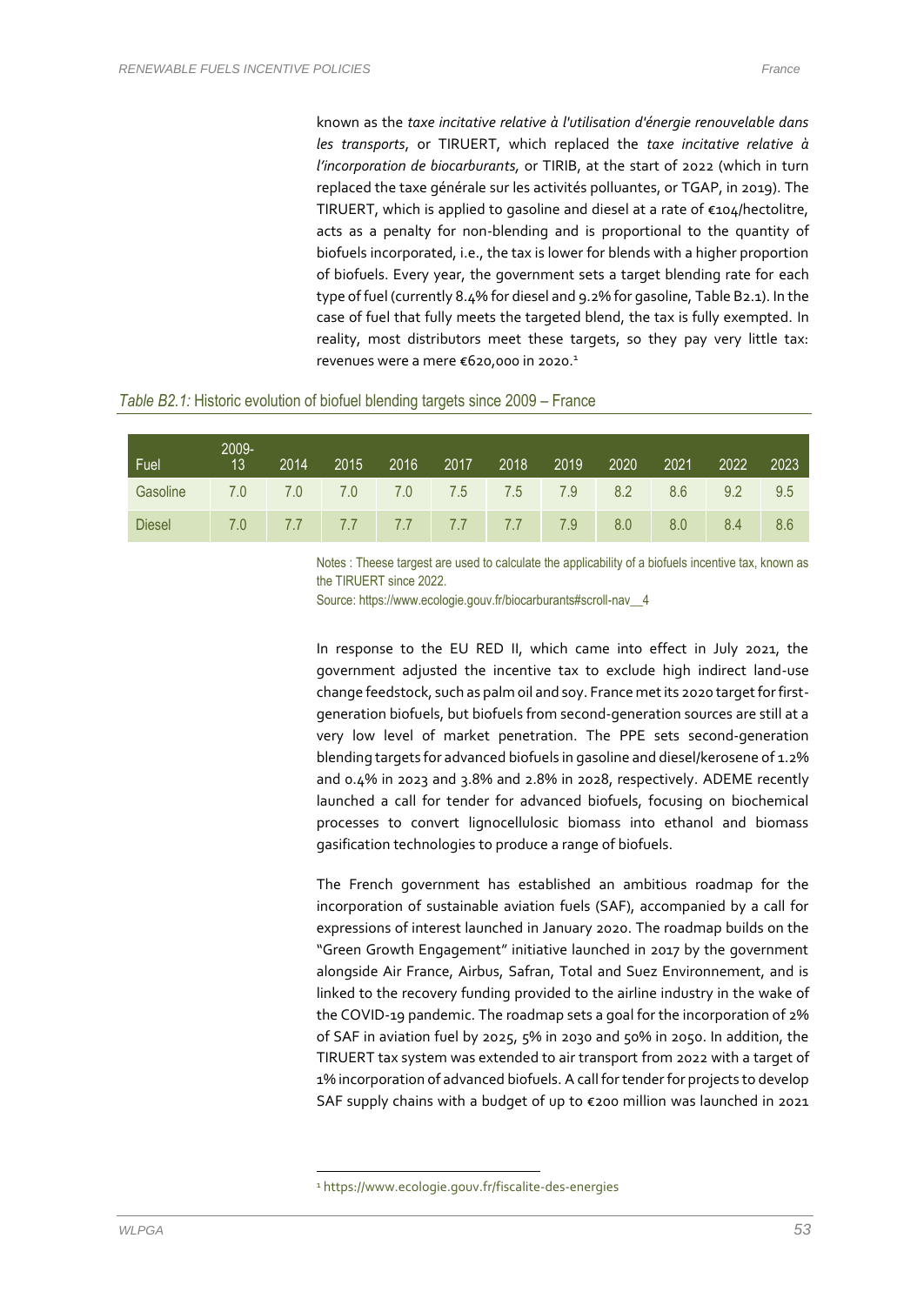under PIA4 and the national strategy "Biobased products and industrial biotechnologies - Sustainable fuels".

#### *2.2.2 Biogas*

The latest PPE sets a biogas target of 7% of gas consumption in 2030 and up to 10%, depending on the decline in costs. It also sets targets for increasing the capacity of biogas/biomethane-fired electricity generating capacity (270 MW for 2023 and 340-410 MW for 2028) and total biogas production (14 TWh, or 1.2 Mtoe, in 2023 and 24-32 TWh, or 1.1-2.8 Mtoe, in 2028). Priority is to be given to projects that feed biomethane in the gas grid.

Feed-in tariffs are the main instrument used to encourage biogas projects. The production cost of biogas has generally been much higher than the price of natural gas on the wholesale market (at least, until prices surged to record levels in 2022), so a guaranteed tariff well above the wholesale market price has been needed to make investments financially attractive. Biomethane producers benefit from an obligation on the gas grid operator to buy their output (*obligation d'achat*) under a 15-year contract at a tariff determined by the regulator according to estimated costs and the size of the project, ranging from 4.5 et 9.5 cents/kWh.<sup>1</sup> An additional amount of 2-3 cents/kWh is due if the biogas is produced exclusively from agricultural waste, 0.5 cents in the case of MSW and 0.1-3.9 for sewerage. The cost of these subsidies amounted to €544 million in 2021 (IEA, 2021b). The minister responsible for energy is empowered to request that CRE, the national regulator, organise an open tender for biogas production if capacity additions fall short of PPE targets. Since 2018, gas network adaptation costs are no longer solely borne by biogas producers, but have been shared between all gas network users. In 2018, the Agriculture and Food Law (EGAlim Act) established a support scheme for adapting the infrastructure necessary for more biomethane injection (IEA, 2021b).

Feed-in tariffs under 20-year contracts are also available for biogas-fired power projects on mainland France with capacity up to 500 kW. Projects with capacity in excess of 500 kW can bid for feed in tariffs under regular tenders organised by CRE. <sup>2</sup> They can be adjusted downwards if the contracted biogas production capacity is higher than the annual target of 800 GWh/y (IEA, 2021b). Since 2021, the cost of this subsidy is charged to the state budget. Tenders for biogas co-generation installations have been less successful than for simple generating plants due to difficulties in finding a suitable outlet for the heat due to the rural locations of most of the biogas plants: only two projects were accepted in 2016, two in 2017 and just one in 2019 under the three-year programme.

Additional financial support is also available from ADEME, the national energy efficiency agency, for the construction of biogas and biomethane production

<sup>1</sup> https://www.ecologie.gouv.fr/biogaz#scroll-nav\_\_3

<sup>2</sup> Biogas plants with capacity of 300 MW or more located in an area served by a natural gas network are requested to inject their biogas production into the network rather than generate electricity.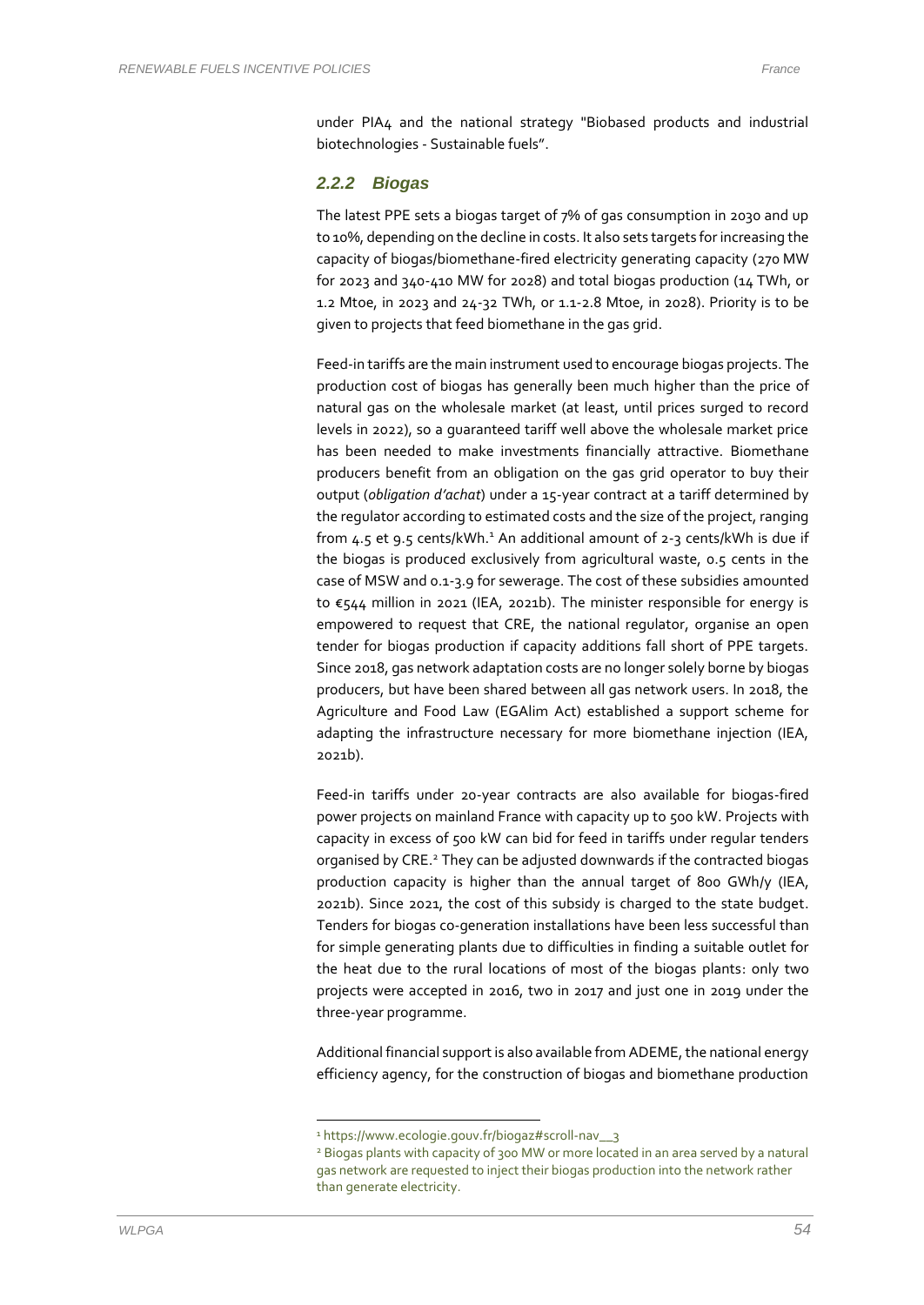facilities for supplying generating plant or injection into the gas grid. ADEME also finances R&D in biogas under the PIA.

#### **2.3 Renewable LPG**

The only rLPG produced in France comes from Total's 500 kt/y biorefinery at La Mède, commissioned in 2019, which produces HVO renewable diesel and biokerosene. Up to 25 kt/y of rLPG is produced as a by-product (volumes vary according to the feedstocks used). The rLPG is separated from other off-gases and purified for commercial sale.<sup>1</sup> Total is also converting its Grand Puits refinery into biorefinery to produce renewable diesel, aviation fuel and rLPG, as well as naphtha for making bioplastics. <sup>2</sup> RLPG output could amount to about 15 kt/y once production starts up, as expected, in 2024.

RLPG is marketed in France by Primagaz, a subsidiary of SHV, sourced from Neste's HVO plant in Rotterdam, and Butagaz, which obtains small volumes of isobutene from Global Bioenergies (which runs a pilot fermentation plant in Germany) and larger volumes from, it is believed, La Mède. Primagaz markets its rLPG separately in small cylinders as pure biobutane or biopropane (under the brand name, Bio Twiny), as blended biopropane (51%) in larger cylinders, in bulk as biopropane to various household and business customers, and blended into petroleum propane sold throughout Primagaz' sales network and through Avia's service station network for use as Autogas (with an 8% blend). 3 Butagaz markets biobutane in cylinders in a minimum 20% blend.<sup>4</sup>

At present, rLPG is not treated any differently from petroleum LPG with respect to fuel taxation. Thus, the Autogas sold by Avia, which contains up to 8% rLPG, is subject to the same rate of excise duty as conventional Autogas. Similarly, rLPG sold by Primagaz and Butagaz in cylinders or in bulk to household and commercial customers is subject to the same rate of excise tax (*taxe Intérieure de Consommation sur les Produits Energétiques*, or TICPE) and VAT as for conventional propane and butane. 5

The explicit recognition of rLPG as a liquid biofuel for transport and as a biogas for heating would, by virtue of financial incentives, increase its value to distributors and provide an incentive for them to seek out and market it in France. That would, in turn, improve the overall financial viability of new HVO projects and, in the longer term, other types of project that could yield rLPG. That would require suppliers of rLPG to prove that the production process meets sustainability criteria under RED II, i.e., that the feedstocks used to produce the fuel are compatible with current regulations (Total's HVO plant, which currently runs predominantly on palm oil, does not comply, though Total plans to stop using that feedstock from 2023).

<sup>1</sup> http://documents.projets-

environnement.gouv.fr/2022/01/14/6928108/6928108\_FEI.pdf

<sup>2</sup> https://totalenergies.com/media/news/news/energy-transition-total-investing-

more-eu500-million-convert-its-grandpuits <sup>3</sup> https://www.primagaz.fr/a-propos/biopropane

<sup>4</sup> https://www.butagaz.fr/bouteilles-de-gaz/nos-produits/viseo

<sup>5</sup> https://lepropane.com/citernes/prix/taxes-ticpe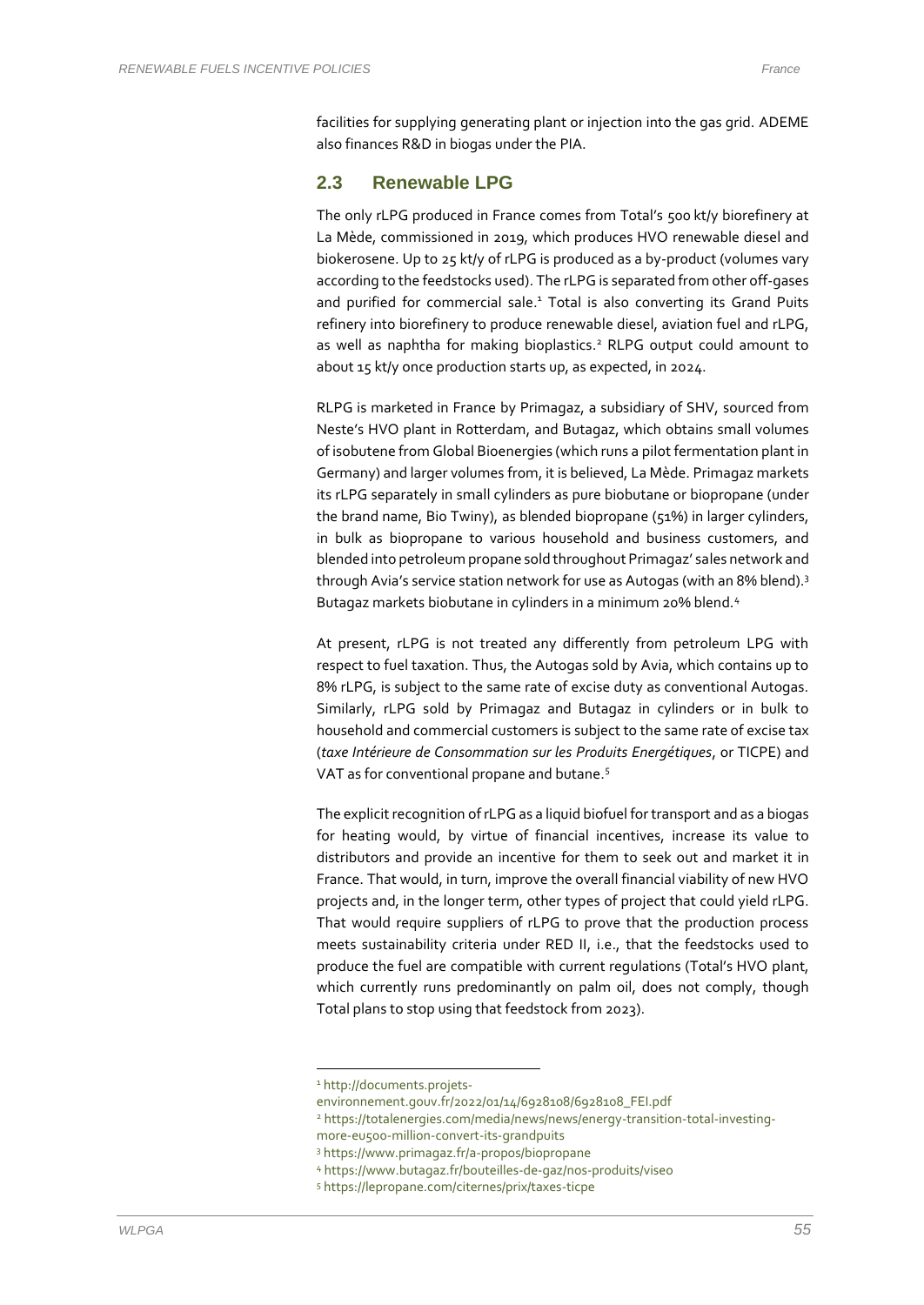# **3 Germany**

#### **3.1 Market overview**

Germany is a major producer and consumer of renewable fuels, mainly biogas/biomethane. It is the world's second-largest producer of biogas after China, all of which is consumed domestically. Biogas use surged between the mid-2000s and mid-2010s in response to the introduction of generous feed-in tariffs (see below), levelling off at around 7.5 Mtoe since 2015 (Figure B3.1). Close to three-quarters are used for power generation, mostly in CHP plants, of which there are close to 9 500 in operation. <sup>1</sup> Biogas accounts for around 5% of total power generation and over a quarter of all gas-fired power generation in Germany. The rest is injected into the gas grid and sold mainly to residential and commercial end users. The development of Germany's biogas industry was largely based on the use of agricultural feedstocks, with a significant contribution from energy crops, though policies are now shifting to smaller plants using manure feedstocks that offer higher levels of emissions reduction, deliver waste management benefits and avoid competition with food production.



1



Source: IEA databases; Menecon Consulting analysis.

In contrast to neighbouring France, the German biofuels sector remains relatively modest, having seen little expansion since the mid-2000s. They

https://www.fnr.de/fileadmin/allgemein/pdf/broschueren/broschuere\_basisdaten\_bio energie\_2020\_engl\_web.pdf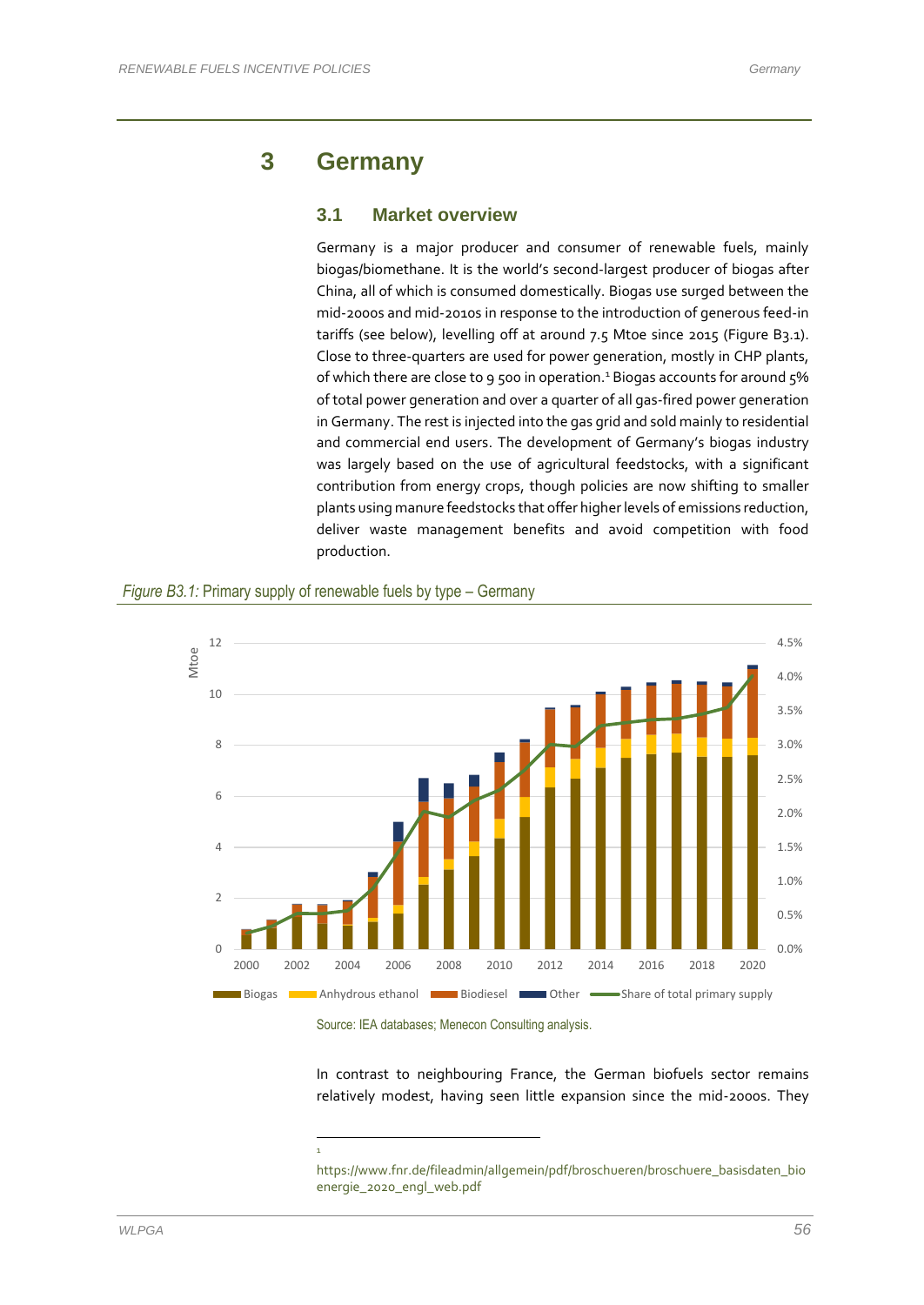make up less than a third of total renewable fuel use in the country. Biodiesel is the leading fuel, making up four-fifths of total biofuel consumption. The use of biodiesel has been broadly flat since 2006. Bioethanol use took off in 2005 and grew rapidly to 2010, before levelling off at around 700-750 ktoe/y. Biofuels in total accounted for just 5% of transport energy use in 2000 – well short of the 10% EU target (even taking into account renewable electricity). Overall, renewable fuels made up around one-quarter of total primary supply of renewables but just 4% of total energy supply in Germany.

### **3.2 Incentive policies**

The main policy measures and frameworks relevant to the deployment of renewable fuels in Germany are specific policies supporting renewables deployment in the electricity, heat and transport sectors, as well as policies for energy efficiency – in particular in the buildings sector – and the more general energy and climate change policy framework (IEA, 2021c). Germany has a national target of 30% renewable energy in the gross final energy consumption by 2030 under its national energy and climate plan, which is in line with the results of the formula under the Governance Regulation on which the European Commission bases its assessment of Member States' renewable energy contributions. In May 2021, the German government amended its Climate Protection Act, setting a goal of climate neutrality in 2045, instead of 2050 (the binding target of the European Union). It has also agreed on a higher GHG emissions reduction target of 65% (previously 55%) by 2030 and a new reduction target of 88 % for 2040, in line with stricter levels of annual emissions for individual end-use sectors.

The principal instrument to support biofuels is a blending mandate. The 2006 Biofuel Quota Act (*BioKraftQuG*) and the act to introduce a biofuel quota by amending the Federal Emission Control Act (*BImSchV*) defined and prescribed for the first time a minimum share of biofuels amounting to 6.25% on an energy basis in total transportation fuel sales in Germany. This was supported by tax incentives. In 2015, Germany switched to a climate protection quota (*Treibhausgasminderungs-Quote*, or CPQ) policy, which places annual GHG emissions reduction targets on transport fuel suppliers. CPQs were reduced by 3.5% in 2015 and 2016, 4% in 2017 and 6% from 2020. In the event that a supplier fails to respect its quota, the biofuel quota office levies a penalty amounting to €0.47 per kilogramme of CO2-eq of GHG reduction not achieved.<sup>1</sup> Biofuels, electricity and upstream efficiency savings can be used for compliance under the policy. Quotas can be traded. Tax incentives for biofuels expired on 1 January 2016, leaving the CPQ as the sole means of biofuel policy support. However, the CPQ target has failed to stimulate an increase in ethanol or biodiesel consumption volumes.

The national implementation of EU RED II and thus the adjustment of the GHG quota by 2030 was completed in June 2021, involving a cap on biofuels

<sup>1</sup> https://www.ufop.de/files/6214/2314/3390/UFOP\_1262\_Info-Erweiterung\_THG\_RL\_031.pdf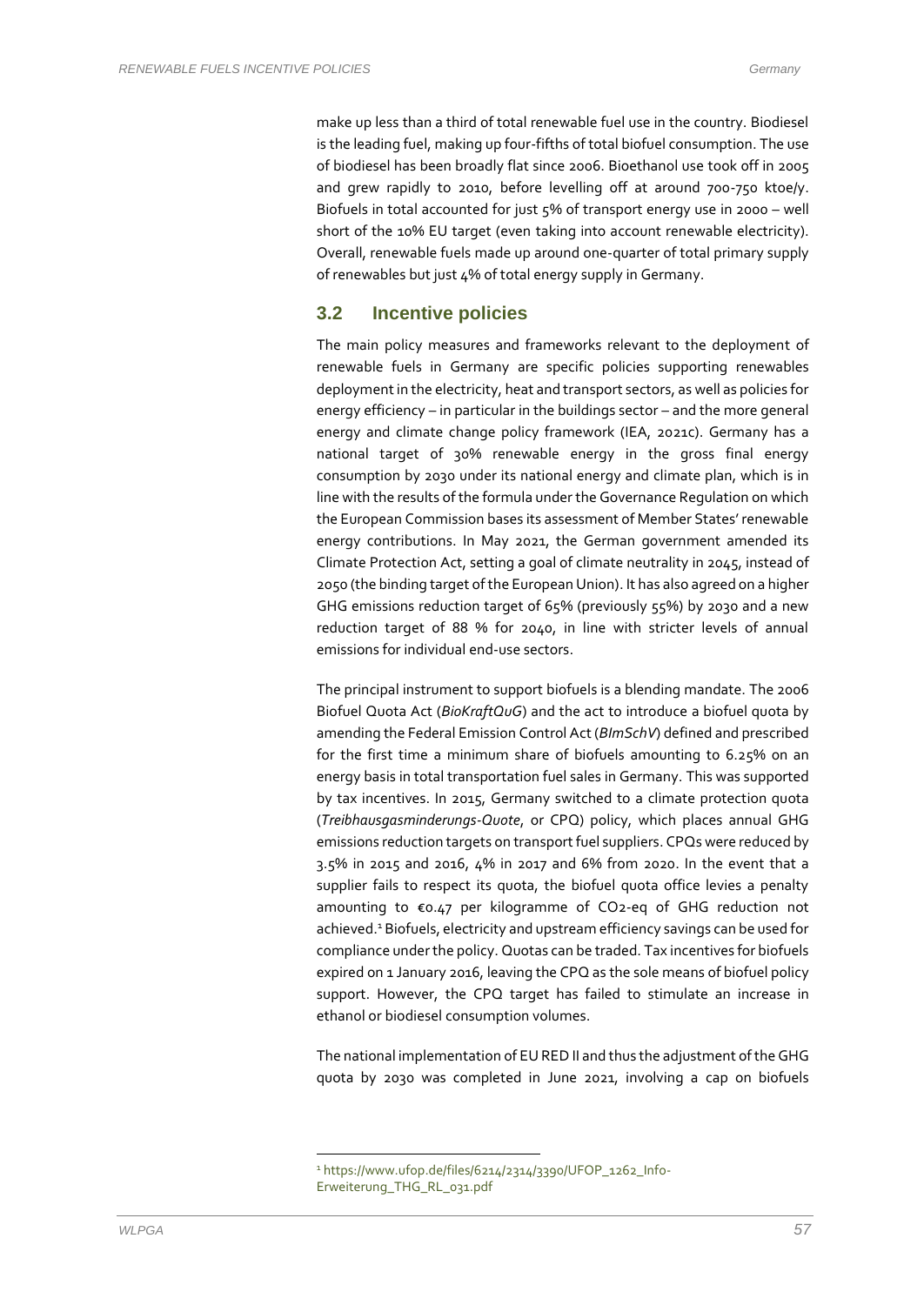production from cultivated biomass at 4.4% of total production from 2026.<sup>1</sup> RED II for the 2021-30 period requires a 14% share of renewable energy in transport, comprising a maximum share of conventional crop-based biofuels of 7%. The CPQ is to be the key policy mechanism used to meet this target. Germany's draft NECP outlines that it will comply with the 14% target but will limit consumption of conventional biofuels to current levels, with the increase coming from battery-powered vehicles (powered with renewable electricity), hydrogen and power-to-x synthetic fuels. Germany is at the forefront of global research efforts to the development of power-to-x fuels (IEA, 2021c).

Germany's national energy and climate plan (NECP) submitted to the European Commission in 2018 for the period 2021-2030 commits to meeting the 3.5% sub-target for advanced biofuels (including double-counting, corresponding to 1.75% in energy terms)<sup>2</sup> required by 2030. This is to be achieved through measures to facilitate innovation, technology learning and a scale- up of advanced biofuels production in order to reduce unit costs and increase consumption. These include advanced biofuel quotas and financial de-risking measures, such as loan guarantees from development banks. Technically mature biofuels produced from used cooking oil and animal fats, such as HVO renewable diesel, are expected to contribute up to 3.4% (1.7% in energy terms).<sup>3</sup>

Biogas production has historically been incentivised primarily through feed-in tariffs for biogas-fired power generation, which effectively guarantee a return on investment in new digester and generating plants by setting a cost-based electricity tariff under a long-term supply contract. The scheme was originally set up in 2000 under the Renewable Energy Sources Act (*Erneuerbare Energien Gesetz*, or EEG) to support the production of electricity from renewable energy sources and mine gas. Special tariffs are set for small manure-based plants with an installed generating capacity of 75 kW and using more than 80% manure as feedstock to restrict the use of crops as feedstock for energy.<sup>4</sup> In 2017, feed-in tariffs were replaced with auctions organised by the Federal Network Agency (*Bundesnetzagentur*) to determine the level of remuneration. Small-scale biogas installations involving electricity output of up to 150 kW are still eligible to receive feed-in tariffs. The EEG also provides a premium payment for bioenergy installations that provide flexibility measures for balancing fluctuating renewable energy sources (flexibility premium). These changes have resulted in less generous subsidies to biogas production, leading to a sharp reduction in new investment (see above). Biomethane is also covered by the CPQ scheme (described above).

<sup>1</sup>

https://www.bmu.de/fileadmin/Daten\_BMU/Download\_PDF/Glaeserne\_Gesetze/19.\_ Lp/thg\_quote/Entwur

f/thg\_quote\_refe\_bf.pdf

<sup>&</sup>lt;sup>2</sup> Under the EU RED methodology, renewable electricity and certain biofuels from waste and residues are eligible for double-counting against the EU target given their potential to achieve bigger emissions reductions.

<sup>3</sup> https://energy.ec.europa.eu/system/files/2020-07/de\_final\_necp\_main\_en\_0.pdf <sup>4</sup> https://www.worldbiogasassociation.org/wp-content/uploads/2019/09/WBA-Germany-4ppa4\_.pdf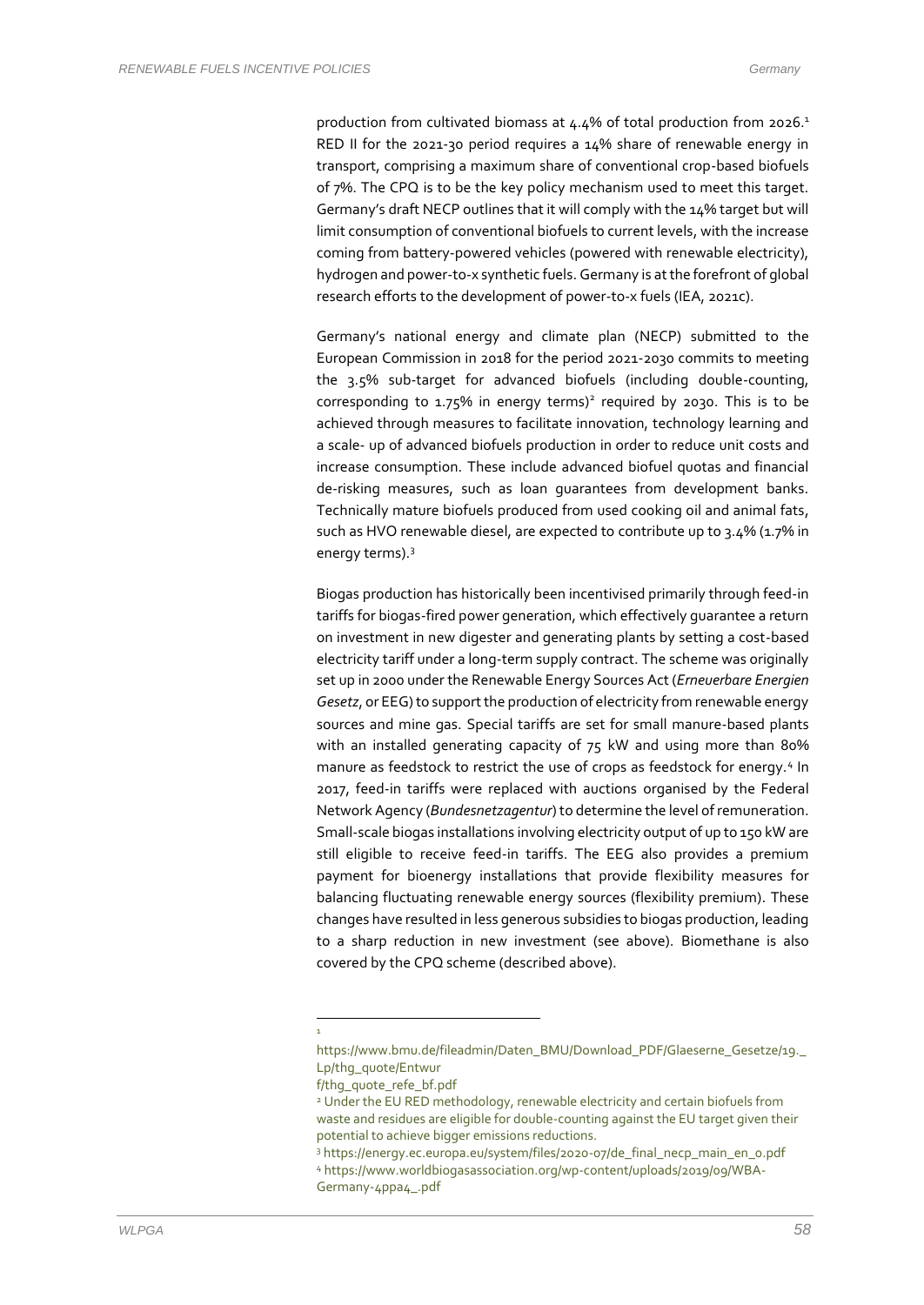Biogas-fired CHP plants also benefit from policies that support co-generation. Since 2002, the Combined Heat and Power (CHP) Act has provided support for co-generation through a bonus payment on sold electricity. The Act was revised in 2016, with funding extended up to 2022. Revisions also included targeted support to gas-fired co-generation facilities, including biogas, to reduce emissions as well as focused funding for boosting flexibility to accommodate rising shares of renewables on power grids. Since the end of 2017, support for investment in co-generation plants with capacity of 1-50 MW has been determined by auction. For highly innovative co-generation systems, the government holds separate auctions to provide stronger incentives to more flexible, lower-emissions co-generation plants deriving heat from biogas and other renewable sources.

The federal German government provides substantial funding for R&D of renewable fuels through several research programmes at the national level managed by the German Federal Ministry of Research and Education (BMBF), the Ministry for Economy Affairs and Energy (BMWi) and the Ministry of Food and Agriculture (BMEL), which has the lead for bioenergy R&D. The Agency for Renewable Resources (*Fachagentur Nachwachsende Rohstoffe*, or FNR) coordinates and administers BMEL's R&D budget, which amounted to around €150 million in 2021 (IEA Bioenergy, 2021c). The main funding areas are biomass from agriculture, forestry and aquatic sources, the utilisation of biogenic waste from agriculture and forestry, aquaculture, the processing industry, commerce and households, and the generation, handling, processing and use of renewable resources, as well as cross-cutting issues in the area of bioenergy. BMBF, BMWi and BMEL coordinate their R&D funding activities in the 7th Energy Research Programme. In addition, the Ministry of Environment (BMU) and the Ministry of Transport (BMVI) pursue activities relevant for bioenergy research, including a large programme on renewable fuels for transport run by the BMVI. Some states (Länder) are also involved in renewable fuel R&D.

### **3.3 Renewable LPG**

There is no significant rLPG production in Germany (bar some small volumes of biobutane produced by Global Bioenergies) , though Primagas Germany, a subsidiary of SHV, does import some volumes from Neste's Rotterdam refinery under a long-term contract. This rLPG is marketed as a premium, green product alongside conventional LPG to household and commercial customers.

The current fiscal framework does not differentiate rLPG from conventional LPG, so both are taxed in the same way in each end-use application (see WLPGA, 2020 and 2021). Nonetheless, the new building energy law (*Gebäudeenergiegesetz*, or GEG), which came into force on 1 November 2020, recognises rLPG as a low-carbon renewable source of energy for heating in new buildings when used with conventional condensing boiler technology, making it easier for efficiency standards to meet with rLPG.<sup>1</sup> The GEG, which

<sup>1</sup> https://www.combifuel.ch/en/geg-biogenic-liquid-gas-legally-recognised-ingermany-since-1-november/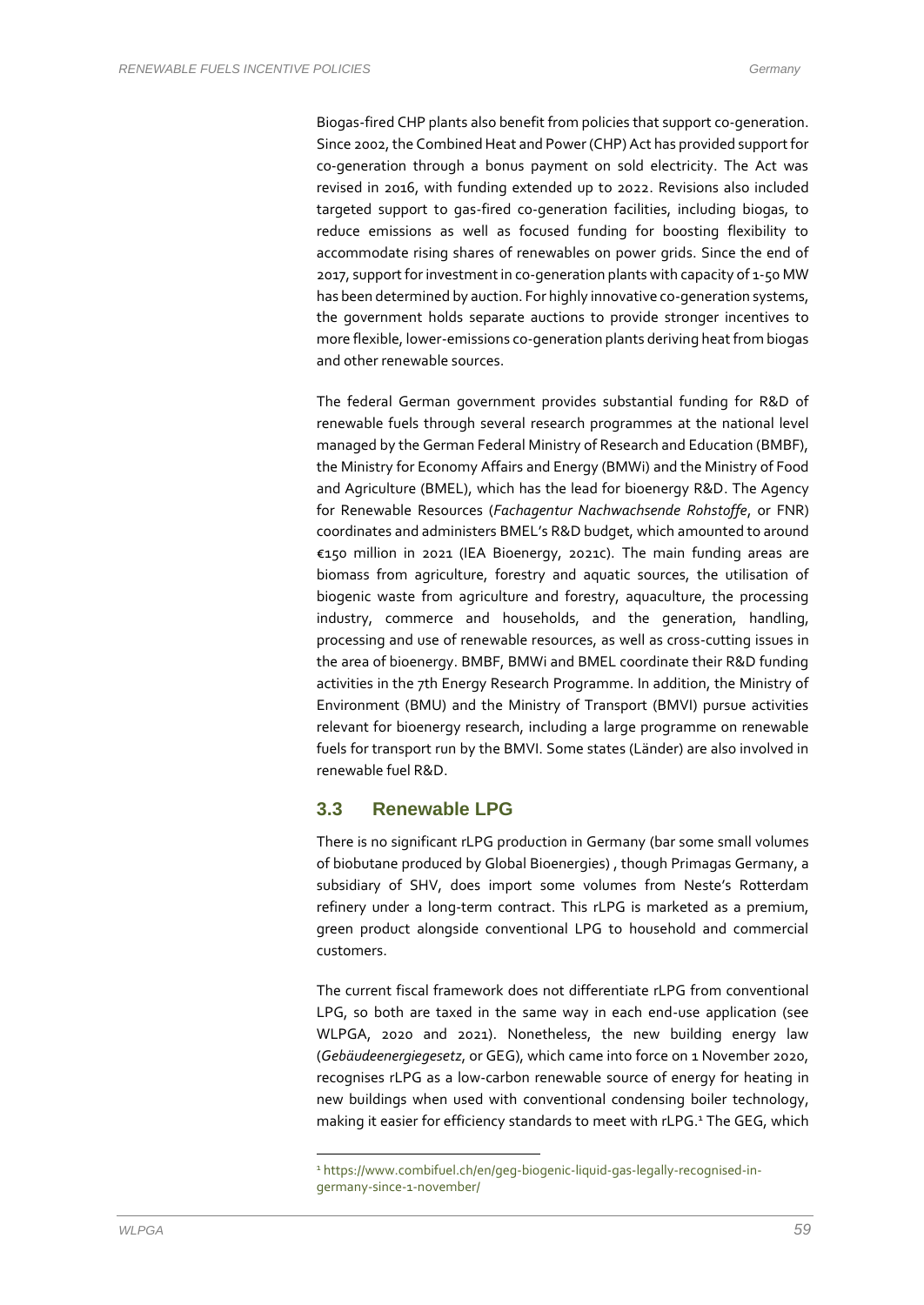implements the EU Energy Performance of Buildings Directive, imposes requirements for the energy performance of buildings, the creation and use of energy performance certificates and the use of renewable energy in buildings.<sup>1</sup> The law makes it compulsory to disclose the CO2 emissions of a building, based on the calculated primary energy demand or measured primary energy consumption, and comply with determined limits. It establishes a primary energy factor (PEF) of 0.7 for rLPG blends of 50% used in condensing boilers. For use in a CHP plant to supply new housing estates, the PEF for rLPG with a 30% blend is set at 0.5. RLPG was formally recognised as a renewable biofuel for transport under 38th Ordinance on the Implementation of the BImSchV in 2017.<sup>2</sup>

<sup>1</sup> https://qualdeepc.eu/new-german-buildings-energy-act

<sup>22</sup> https://auto-gas.net/mediaroom/german-regulation-underlines-sustainablecontribution-autogas/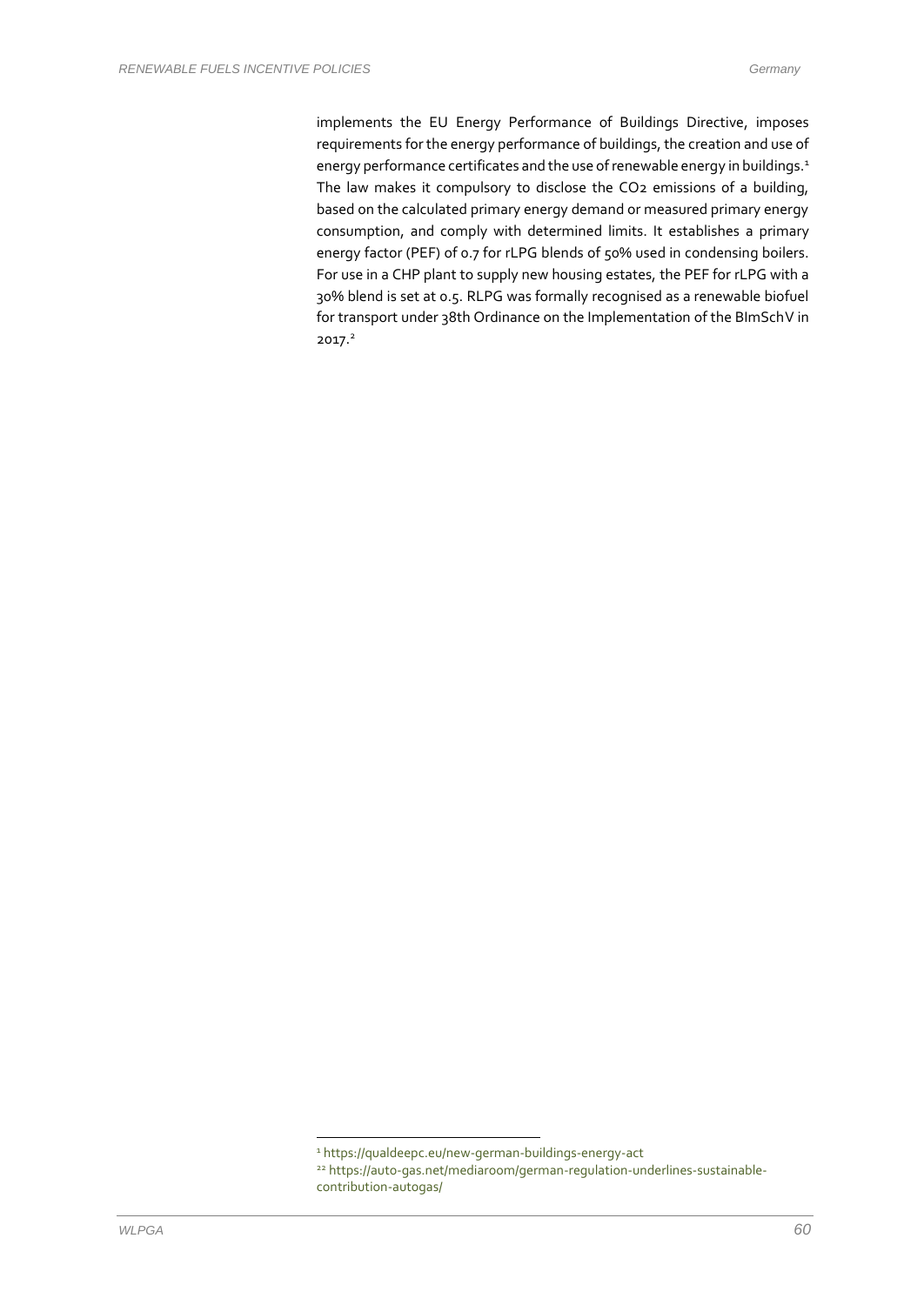# **4 Thailand**

### **4.1 Market overview**

The use of renewable fuels in Thailand has soared in recent years, reaching over 3.6 Mtoe in 2019, on the back of strong policy support (Figure B4.1). Demand is thought to have fallen in 2020 as a result of the Covid-19 pandemic, which severely curbed economic activity, notably tourism, in the country. Liquid biofuels, mainly biodiesel, make up almost two-thirds of total renewable fuel use and biogas for most of the rest. All those fuels are produced domestically and none are traded internationally. In total, they accounted for 2.5% of total primary energy supply and close to 13% of total renewable energy sources in 2019.





Source: IEA databases; Menecon Consulting analysis.

Thailand has become one of the leading producers of renewable fuels in Asia. The production of anhydrous ethanol and biodiesel took off in the mid-2000s, with the latter quickly becoming the leading biofuel. Ethanol is produced in Thailand mainly by the fermentation of molasses, a by-product of sugar manufacturing, and cassava (tapioca), while biodiesel is produced by transesterification of vegetable oil, mainly palm oil. Biogas production started on a significantly scale in 2011, quickly growing to over 1 Mtoe by 2018.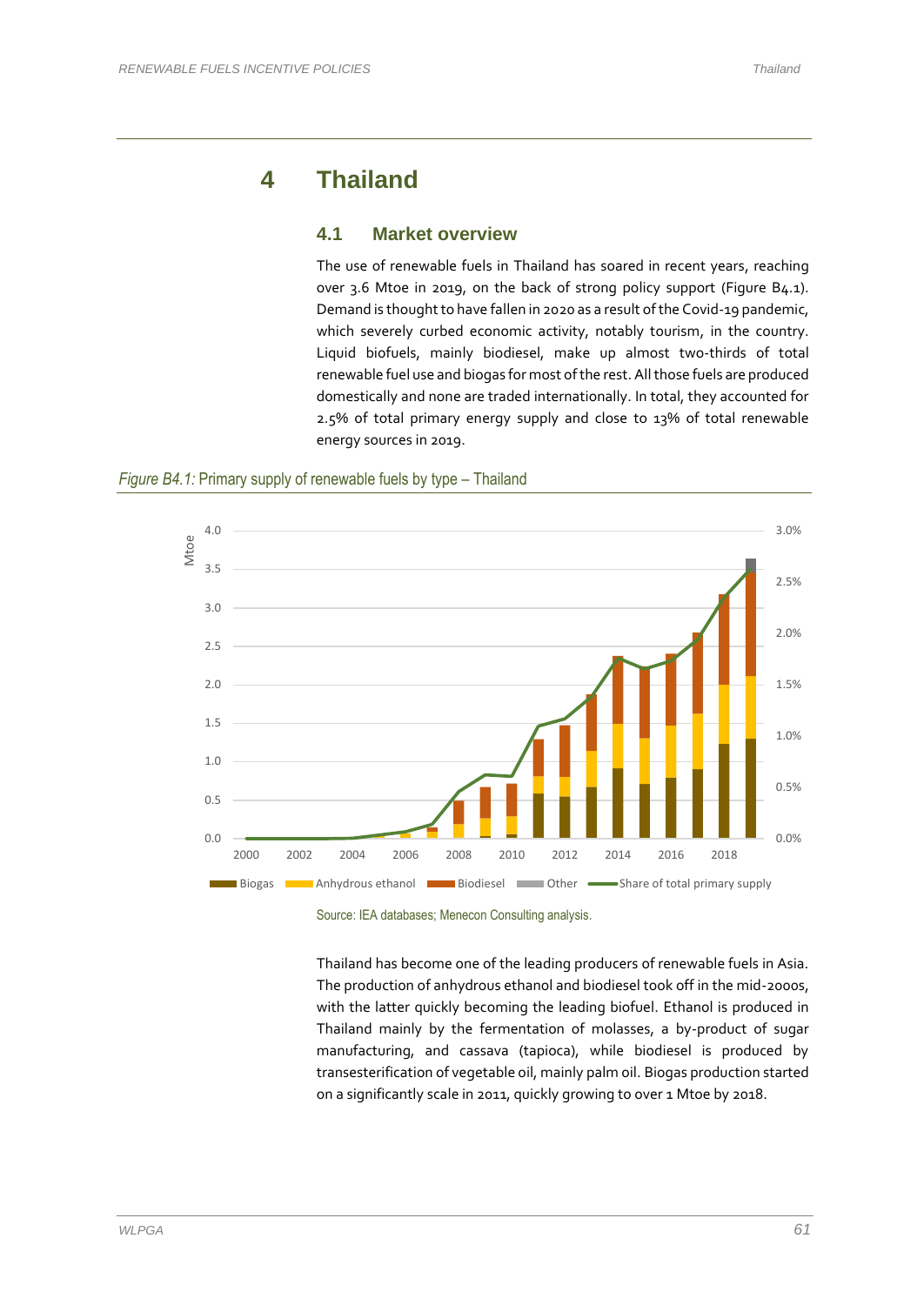### **4.2 Incentive policies**

The rapid growth of renewable fuels production and use in recent years in Thailand has been largely policy-driven. Thailand committed to reducing its GHG emissions by 20-25% of 2015 emissions by 2030 under the Paris Climate Agreement in 2015 and its first NDC committed to large emissions reductions in the energy and transport sectors, including by promoting biofuels. The goals of the 2015 NDC were confirmed in an updated NDC submitted to the UNFCCC in 2020. The initial NDC was translated into Thailand's National Energy Plan for 2015-2036, known as Thailand Integrated Energy Blueprint (TIEB 2015). That plan includes the Alternative Energy Development Plan (AEDP), which incorporates both overall climate goals, as well as those for national energy security and domestic economic development.

The AEDP was updated in 2018 and extended to 2037. Under the latest AEDP, ethanol consumption is targeted to reach 2.7 billion litres by 2037 (up from an estimated 1.5 billion litres in 2020) and biodiesel consumption 2.9 billion litres (up from 1.9 billion litres) (USDA, 2021). <sup>1</sup> These targets were reduced substantially compared with the previous AEDP, reflecting mainly the brighter prospects for electric vehicles<sup>2</sup> and downgraded projections of future feedstock availability. Actual biofuel use is currently well below the AEDP target of 1.985 billion litres for ethanol and 2.19 billion litres for biodiesel due to the effects of the pandemic. The government expects demand for biofuels to decelerate after 2025 as the take-up of electric vehicles slows demand for conventional cars.

The principal instruments used by the Thai government are blending mandates and financial incentives for the fuels themselves and cars able to use them. In the case of ethanol, there is no ethanol blend mandate for the entire fuel pool, but the authorities seek to encourage a shift to higher ethanol blends through fuel taxation (which takes account of the lower energy content of ethanol *vis-à-vis* gasoline). Four blends of ethanol (known as gasohol) are marketed in Thailand, in addition to premium (95 octane) gasoline: E10 (regular and premium), E20 and E85. The government is aiming to phase out the production ofregular E10 by 2022 and premium E10 and E85 between 2023 and 2027, with the intention of making E20 the primary gasohol, though there are doubts about whether molasses and cassava feedstocks will be sufficient to meet the higher demand for ethanol that this would entail. All passenger cars manufactured in Thailand since 2008 are compatible with E20.

Current price subsidies typically make gasohol 20-40% cheaper than premium gasoline, not allowing for the lower energy content of ethanol (Table B4.1). All price subsidies for gasohol were due to be terminated in 2022 under the State

1

https://apps.fas.usda.gov/newgainapi/api/Report/DownloadReportByFileName?fileN ame=Biofuels%20Annual\_Bangkok\_Thailand\_05-31-2021.pdf

<sup>&</sup>lt;sup>2</sup> The Thai government is encouraging the automotive industry to make Thailand a regional hub for electric vehicles. An excise tax exemption was introduced on January 1, 2020 to December 31, 2022 to encourage them to set up production facilities in Thailand. In addition, the excise tax rates will only be 2 percent after 2022 whereas the usual tax rate is 8 percent (USDA, 2021).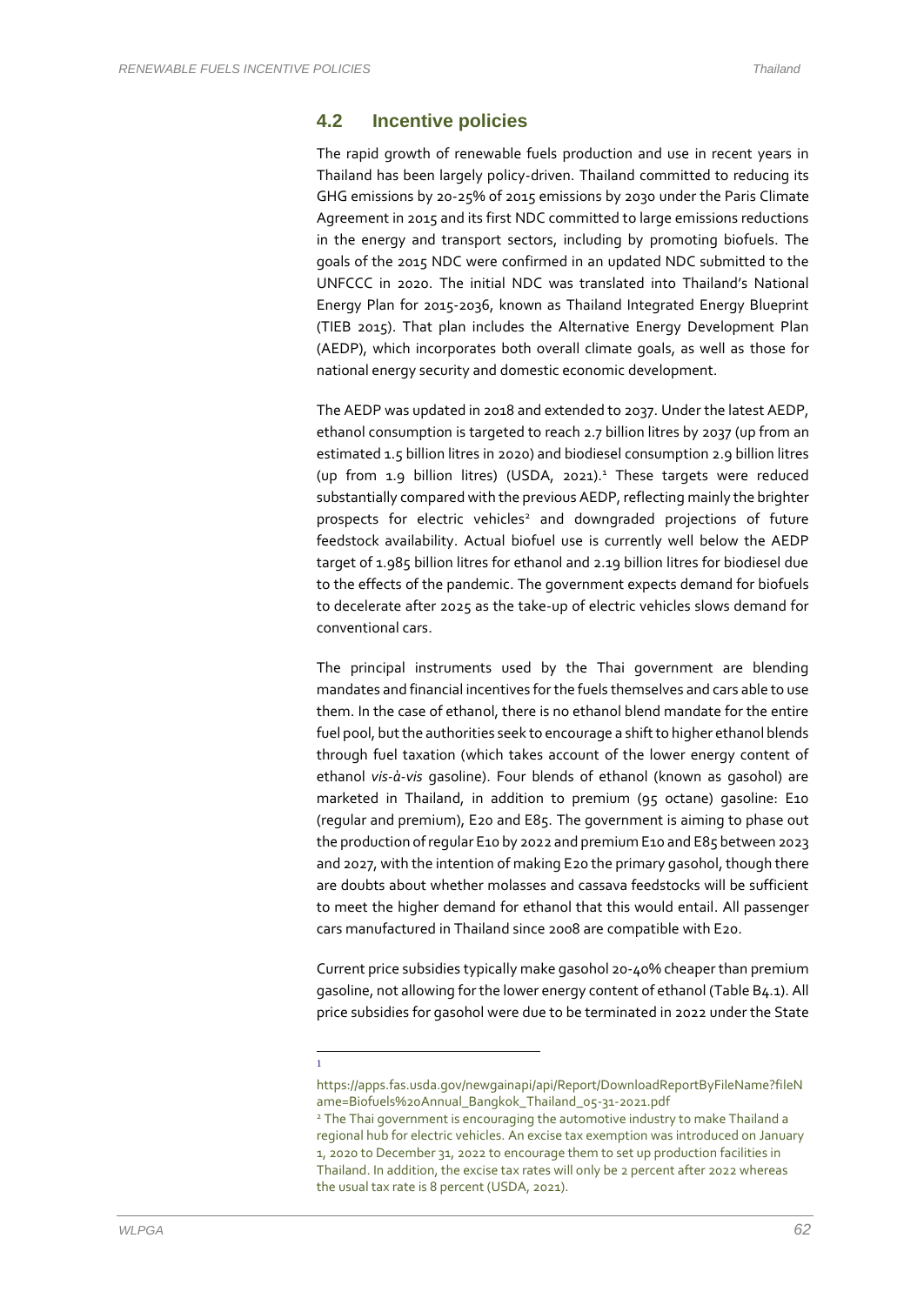Oil Fund Act of 2020, but have been kept in place as a result of the surge in international oil prices since late 2020. The fund is used to balance differences in ex-refinery prices (which are deregulated) and wholesale prices, which are controlled by the government. In April 2021, the state oil fund levy on premium gasoline was 6.5 baht/litre compared with 0.6 baht on E10 and a subsidy of 2.3 baht on E20 and 7.2 baht on E85.

|                |                     | Gasohol 95      |       | Gasohol<br>91 | <b>Diesel</b>   |            |       |            |          |                  |
|----------------|---------------------|-----------------|-------|---------------|-----------------|------------|-------|------------|----------|------------------|
| Fuel           | Gasoline<br>Premium | E <sub>10</sub> | E20   | E85           | E <sub>10</sub> | <b>HSD</b> | B7    | <b>B20</b> | Premium, | Autogas<br>(LPG) |
| Minimum        | 35.69               | 28.40           | 26.86 | 22.06         | 28.15           | 25.62      | 27.95 | 25.38      | 32.77    | 10.19            |
| <b>Maximum</b> | 36.23               | 28.75           | 27.24 | 22.06         | 28.47           | 25.89      | 28.21 | 25.79      | 34.84    | 10.19            |
| Average        | 35.94               | 28.52           | 26.90 | 22.06         | 28.21           | 25.70      | 28.02 | 25.51      | 33.72    | 10.19            |

#### *Table B4.1:* Transport fuel pump prices, 2021 (bhat per litre)– Thailand

Notes : HSD = high-speed diesel.

Source: Energy Policy and Planning Ofiice of the Thai Ministry of Energy (http://www.eppo.go.th/index.php/en/en-energystatistics/petroleumprice-statistic).

The government also incentivises the manufacturing and sale of vehicles that are compatible with E20 and E85 gasohol. The excise tax rate for E20 "ecocars", with engines less than 1 300 cubic centimetres and fuel consumption not exceeding 5 litres per 100 kilometres, is 17%, compared with 30% for E10 vehicles, while an additional three percentage point reduction in the excise tax rate is applied to eco-cars that can use E85 gasohol.

In contrast to gasohol, the government imposes mandatory blending of biodiesel for on-road use, in addition to price subsidies on high biodiesel blends. All service stations are required to sell the lowest mandatory biodiesel blend. In 2020, the government increased the mandatory blend rate to B10 to help absorb excess supplies of oil palm, but still allowed B7 and B20 for older vehicles that are not compatible with B10. However, this move was recently reversed in the face of rising oil prices, which has increased the burden on the state oil fund. In early 2021, the government announced that only 7% biodiesel blends (B7) would be allowed to be sold, while the maximum blend was reduced further to 5% in February 2022, removing B7 from the market, at least until the end of March.<sup>1</sup> Plans to reintroduce B10 and B20 have been put on hold indefinitely in light of high prices. The government had previously set the price for B10 slightly lower than B7 to drive demand for the higher blended fuel: in April 2021, the state oil fund levy on B7 diesel was 1 baht/litre, compared with a subsidy of 2.5 baht for B10 and 4.16 baht for B20.

The development of the biogas industry in Thailand was initially assisted by collaboration with the German Corporation for International Cooperation (GIZ), which helped disseminate knowledge about production technology and

<sup>1</sup> https://www.biofuelsdigest.com/bdigest/2022/02/03/thailand-limits-biodieselblending-to-5-through-at-least-march/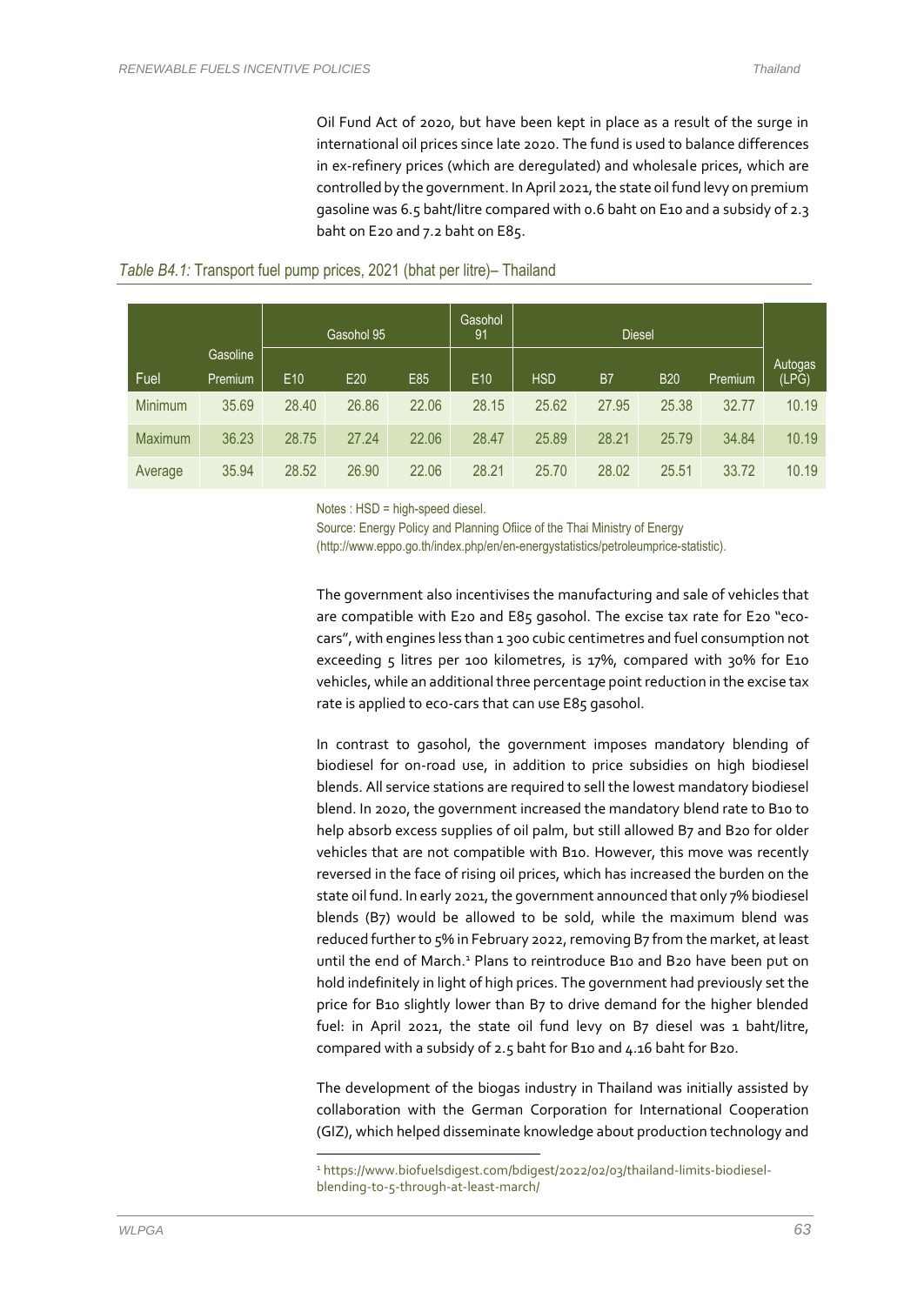build technical capacity in local universities and companies.<sup>1</sup> Early projects using the gas to produce electricity, based mainly on fermentation of waste cassava starch, were supported by a feed-in tariff system and capital subsidies, including from the energy conservation promotion fund. Capital subsidies, which averaged around 50% for the first pilot projects in the late 1990s, have fallen steadily as the technology has developed and deployment has grown.<sup>2</sup> The first AEDP, introduced in 2012, led to a sharp increase in public funding of biogas projects. Tighter regulations on the treatment of wastewater also helped to boost investment in biogas plants. Policy has shifted recently towards projects based on MSW.

In 2021, the Thai government announced a community power plant policy to support biogas and biomass based decentralised power generation. The purpose is to help remote communities in Thailand generate their own electricity and procure local economic benefits. For the first round of projects, a feed-in tariff of 4.73 baht per kWh was offered, with projects selected using a competitive-bidding process. <sup>3</sup> The Energy Regulatory Commission announced a list of selected bidders in September 2021; 27 of the 43 selected bids were for biogas projects, involving 74 MW of capacity.<sup>4</sup> A second round of bidding for a total of 1 000 MW is due to be launched in 2022.

### **4.3 Renewable LPG**

There is no production or consumption of rLPG in Thailand at present. As a result, there is no policy specifically relating to rLPG.

<sup>1</sup> https://ap.fftc.org.tw/article/2867

<sup>2</sup> https://iea.blob.core.windows.net/assets/cf8a0924-7255-4216-92f6-

<sup>8</sup>e01cf0b9e22/1.5\_Aggarangsi\_Pruk\_13Jul2021.pdf

<sup>3</sup> https://www.tilleke.com/insights/deadline-for-participation-in-thailands-vspp-andcommunity-power-plant-projects-draws-near/

<sup>4</sup> https://www.lexology.com/library/detail.aspx?g=d3136346-1c27-480d-8ca6-

a26e259ba2c1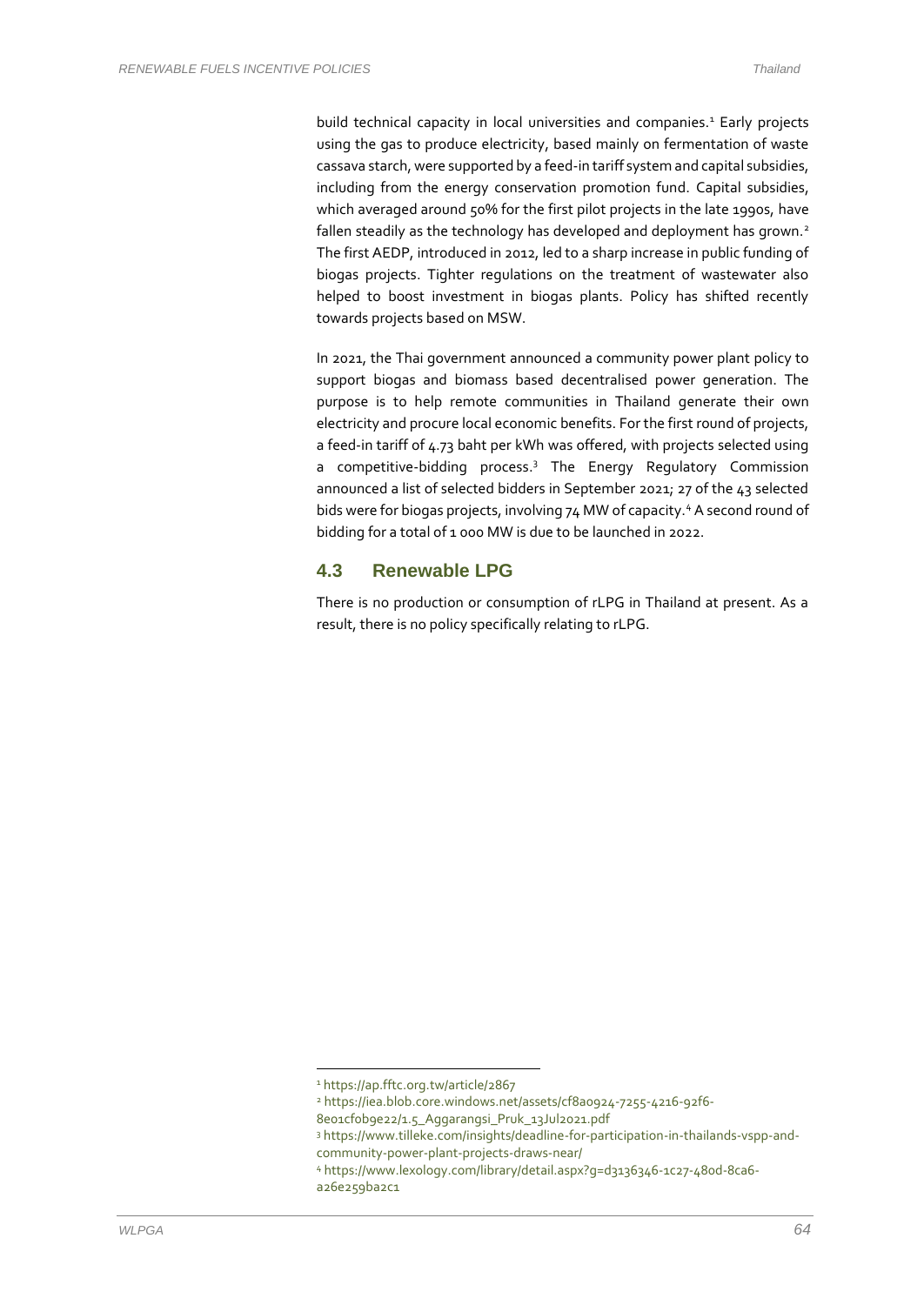# **5 United States**

#### **5.1 Market overview**

The United States is the biggest producer and consumer of renewable energy in the world. Liquid biofuels account for the bulk of the market, making up 92% of total demand in 2019 (91% in 2020, when transport activity was reduced by the COVID-19 pandemic) (Figure B5.1). Supply of biofuels surged during the 200s and the first half of the 2010s, thanks to strong policy support. Renewable fuels contribute around 2% of US primary energy supply – a share that has been broadly constant since the mid-2010s – and about one-quarter of total renewables supply.

#### *Figure B5.1:* Primary supply of renewable fuels by type – United States



Source: IEA databases; Menecon Consulting analysis.

Anhydrous ethanol, produced mainly from corn (maize), is the leading biofuel, ordinarily making up over 80% of total biofuel supply. The United States is the world's largest producer of ethanol, with output reaching almost 60 billion litres in 2019, dropping to 53 billion in 2020 and, according to preliminary data, bouncing back to around 57 billion litres in 2021. Archer-Daniels-Midland Company (ADM) which has built over 100 corn-ethanol production plants, supplies about one-fifth of the market. The drop in domestic demand pushed up exports of ethanol in 2020, accounting for almost a tenth of total production. Most cars on the road today across the United States are able to run on blends of up to 10% ethanol (E10) and some are designed to run on much higher ethanol blends. Though E10 is mandatory only in ten states, ethanol blends in the US are available in other states.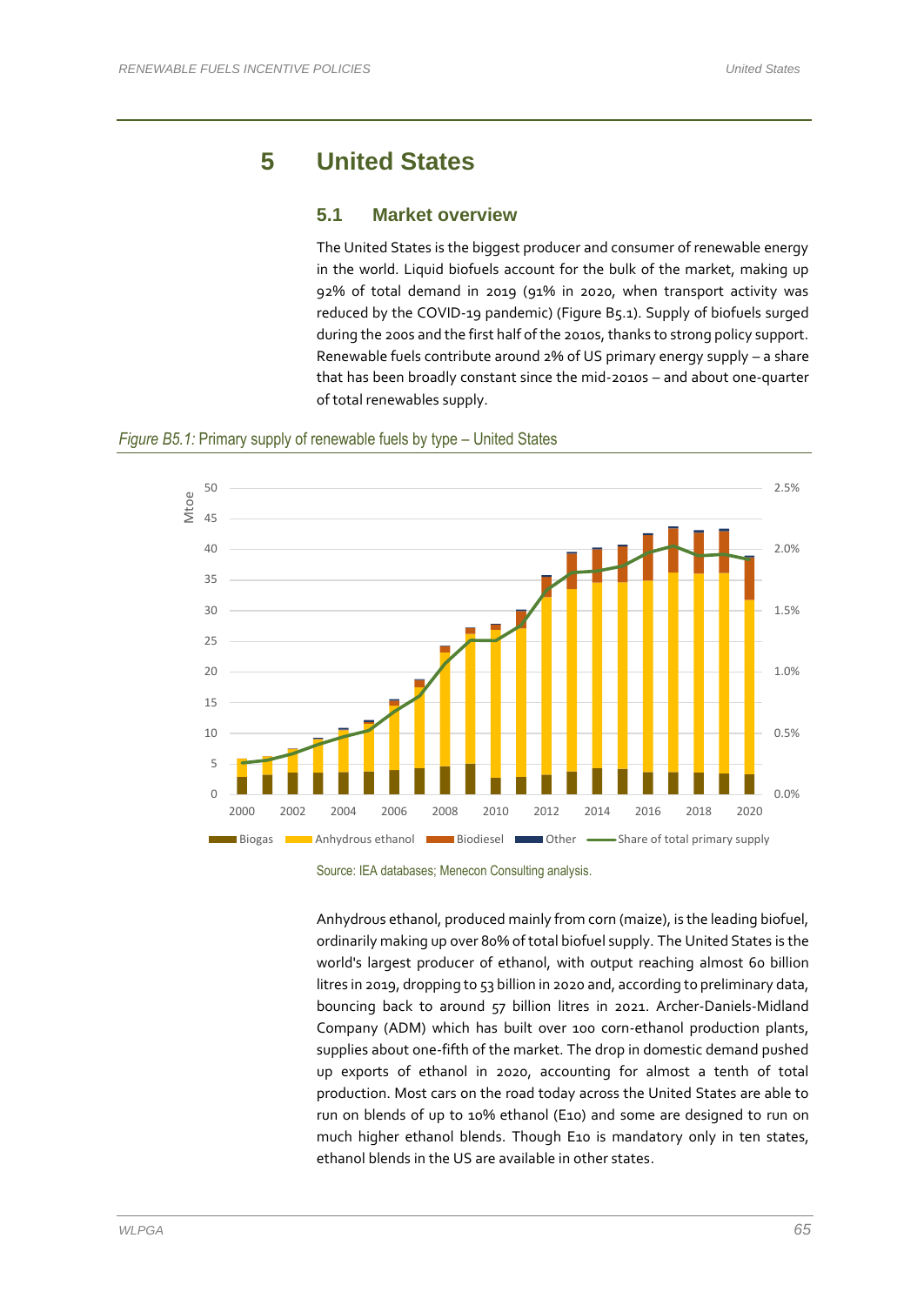Biodiesel is produced and consumed on a much smaller scale, with output reaching 6.9 billion litres in 2020, supplemented by around 1.3 billion litres of imports (net of some exports). Output is thought to have fallen further to around 6,2 billion litres in 2021. Biodiesel is commercially available in most oilseed-producing states, usually blended into conventional diesel. Output of renewable diesel, which can be blended into conventional diesel at higher rates than biodiesel, is growing rapidly, reaching over two billion litres in 2020 and an estimated 3.1 billion litres in 2021. Capacity could reach 12 billion l/y in 2024 if all the plants currently under construction are completed. 1

There are over 400 biogas plants across the United States, mostly based on MSW at landfill sites, producing a total of around 280 billion cubic feet (bcf) of gas in 2020. Almost all of this gas is used to generate electricity on site, with output amounting to 11.2 TWh, or about 0.3% of total power generation.<sup>2</sup> Capacity and output have been broadly stable for several years.

### **5.2 Incentive policies**

US renewable energy policies are formulated within the overall energy and climate policy framework, taking account of broader economic considerations. Historically, the United States has demonstrated varying approaches and intent with regard to addressing climate change generally and to participating in GHG abatement under the UNFCCC. The United States once again became a party to the 2015 Paris Agreement in February 2020, when President Biden reversed the 2017 decision by former President Trump to withdraw from it. President Biden subsequently announced a new GHG target for the United States to reduce net GHG emissions by 50%-52% below 2005 (Table B5.1). Various federal energy and renewable energy-related sectoral targets have also in place, including 100% clean power generation by 2035, half of all light-duty vehicles sales to be net-zero emissions vehicles by 2030 and the capacity to produce 3 billion gallons (11 billion litres) per year of SAF by 2030. State-level energy and climate policies also impact the renewable fuels sector.

#### *5.2.1 Biofuels*

There are several federal programmes to incentivise the production and use of biofuels and other alternative transport fuels, foremost among which are renewable energy standards and blending mandates, as well as financial incentives. The Renewable Fuel Standard (RFS) is the primary instrument to promote the use of biofuels. The RFS was originally established under the Energy Policy Act of 2005 and was updated under the Energy Independence and Security Act of 2007 as the RFS2, which is still in effect. The RFS works by awarding renewable identification numbers (RINs) for the production or import of biofuels, with different types of RIN awarded to different types of biofuel.<sup>3</sup> The targets established under the programme were defined under statute to gradually increase to 36 billion gallons by 2022, divided between 15

<sup>1</sup> https://www.eia.gov/todayinenergy/detail.php?id=48916

<sup>2</sup> https://www.eia.gov/energyexplained/biomass/landfill-gas-and-biogas.php

<sup>3</sup> https://www.epa.gov/renewable-fuel-standard-program/overview-renewable-fuelstandard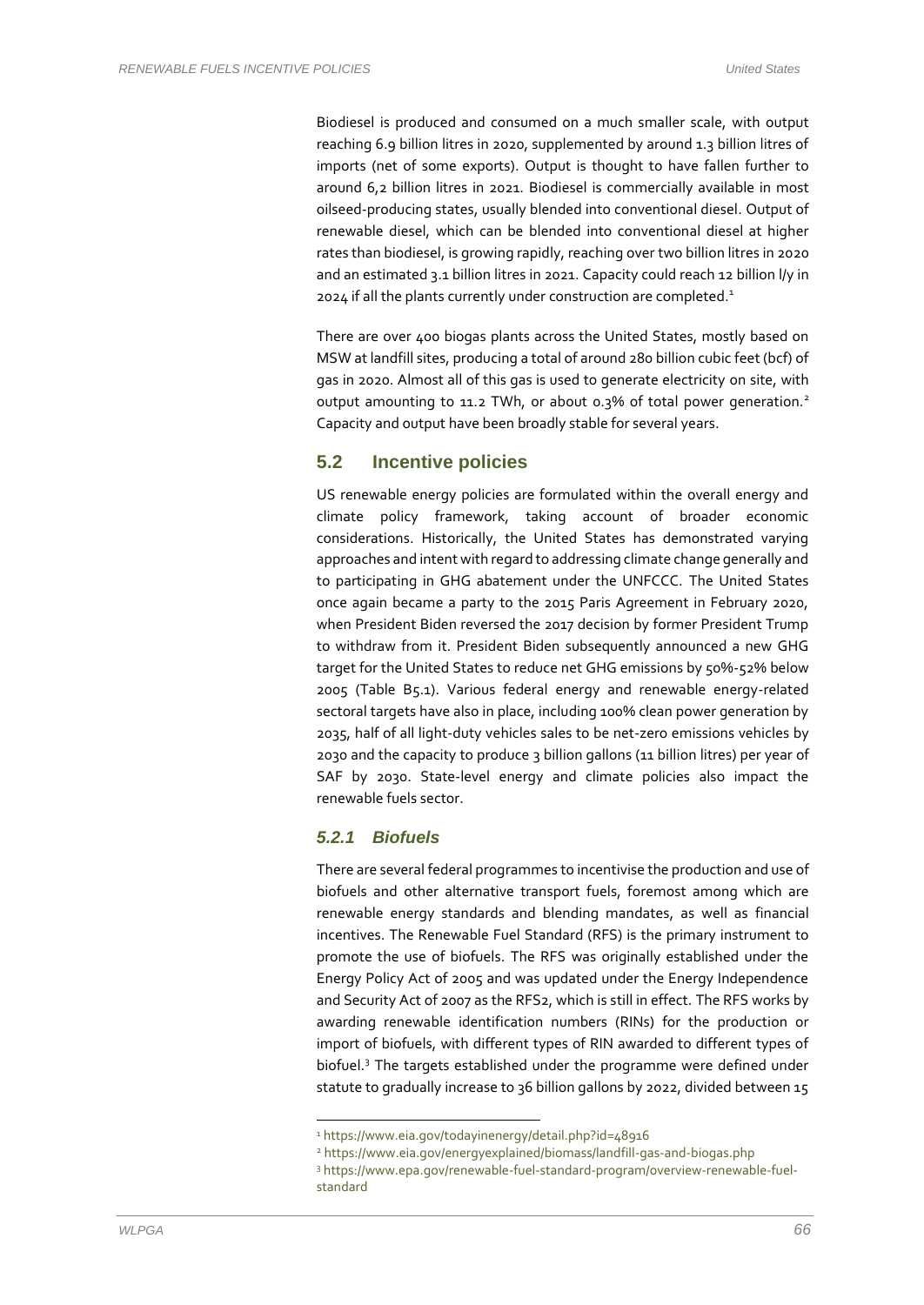billion gallons of conventional (corn-based) ethanol and 21 billion gallons of advanced biofuels, of which 16 billion is supposed to be cellulosic biofuel (IEA, 2019). The Environmental Protection Agency (EPA), which runs the programme, was tasked with defining specific blending targets for refiners based on the volumetric targets (known as Renewable Volume Obligations, or RVOs) for several categories of renewable fuels through annual rule-making.

#### *Table B5.1:* Renewable energy and GHG reduction targets by sector – United States

| Sector           | Renewable energy targets                                                                                                                                                                               | <b>GHG</b> reduction targets                                                                                                                                                    |
|------------------|--------------------------------------------------------------------------------------------------------------------------------------------------------------------------------------------------------|---------------------------------------------------------------------------------------------------------------------------------------------------------------------------------|
| Overall          |                                                                                                                                                                                                        | Reduce net GHG emissions by 50-<br>52% below 2005 levels by 2030 and<br>to net-zero by 2050                                                                                     |
| <b>Buildings</b> | Heat pumps and electric heaters to<br>make up 60% of heating installations<br>by 2030 and 100% by 2050<br>Cut HFC production and import by<br>85% by 2036                                              | Phase-out of hydrofluorocarbons<br>(HFCs) by 2050 (reducing emissions<br>by 4.5 gigatonnes of CO2eg)                                                                            |
| Transport        | Half of all new light-duty cars sold in<br>2030 to be zero-emission vehicles<br>Production of three billion gallons<br>(11.3 billion litres) per year of<br>sustainable aviation fuel (SAF) by<br>2030 | Aviation emissions to drop 20% by<br>2030 compared with business as<br>usual through use of SAF.<br>Put the aviation industry on track to<br>achieve net-zero emissions by 2050 |
| Power generation | 100% clean electricity by 2035                                                                                                                                                                         | Net-zero emissions by 2035                                                                                                                                                      |

Sources: IEA Bioenergy (2021d); US CRS (2021).

Cellulosic biofuels have not achieved the level of commercial success that the RFS2 law envisioned, so the EPA has had to cut the overall volumetric requirements in recent years. Other factors, including the technical capacity of the car fleet to use gasoline with higher ethanol blends, have also limited to ability to supply rising volumes of biofuels. Most gasoline used in the United States is blended to E10, which is known as the "blend wall" as few cars on the road are able to use higher blends without technical modifications. As a result, actual supply is well below overall statutory volumes under the RFS2, requiring the EPA to draw upon its waiver authority to reduce volumes in annual rulemaking. There is uncertainty about the programme after 2022, as the statute defines volumes only until that date. After 2022, the law grants the EPA the authority to set volumes, unless Congress makes legislative changes to the programme for application in the post-2022 period. It has not yet set volumes for 2023.

The main state biofuels mandate programme is California's Low Carbon Fuel Standard (LCFS), which was originally established as part of a 2006 law to address transportation sector emissions. The programme, which started in 2011, is designed to encourage the use of cleaner low-carbon transportation fuels – including biofuels, clean hydrogen and electricity – in California, encourage the production of those fuels, and therefore, reduce GHG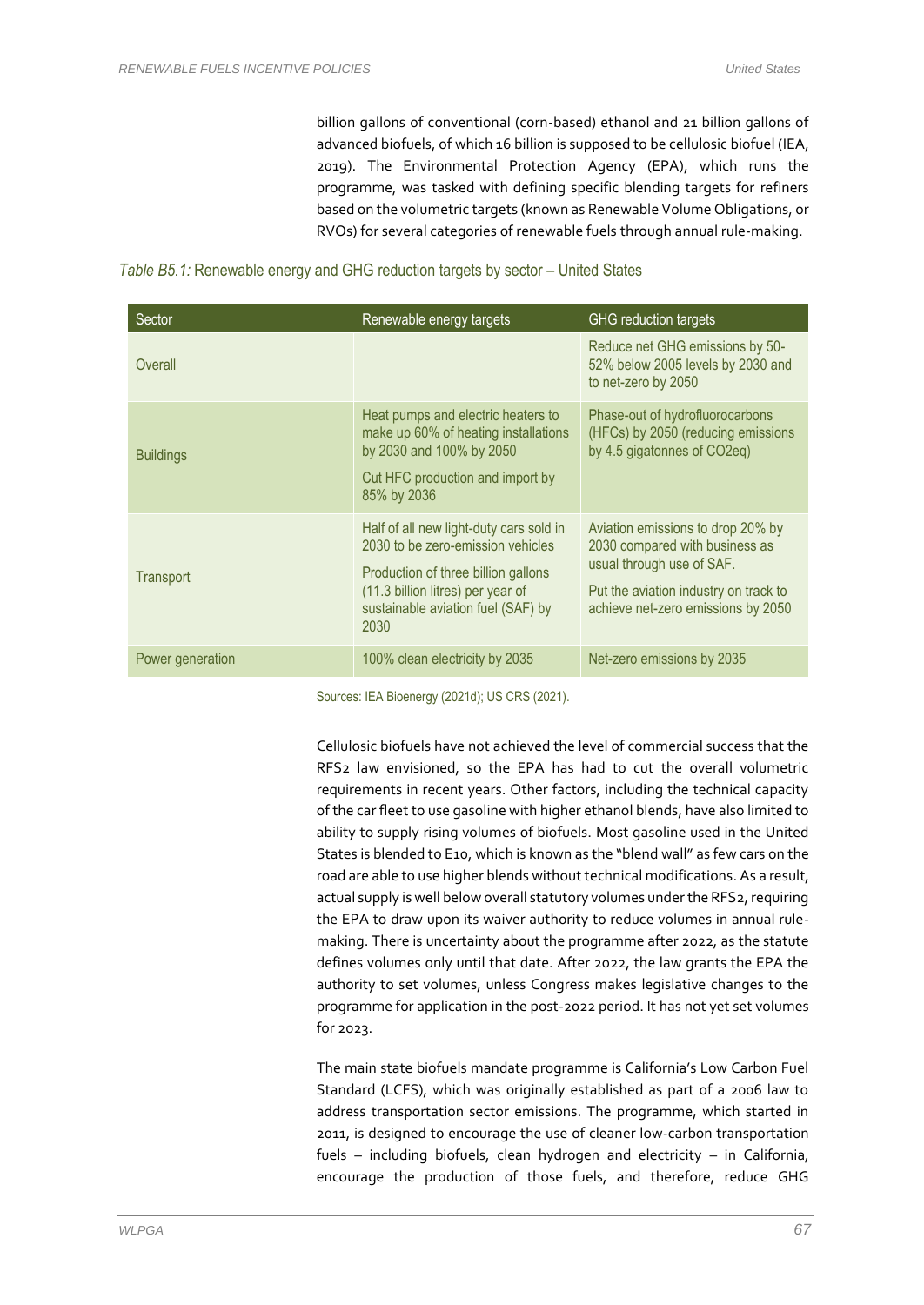emissions and decrease petroleum dependence in the transportation sector.<sup>1</sup> It originally targeted a 10% reduction in the carbon intensity of transportation fuels by 2020, with the target declining annually. In 2018, the California Air Resources Board (CARB) voted to extend the LCFS, to achieve a carbon intensity reduction of 20% by 2030. Alternative or renewable aviation fuels will also be able to qualify for LCFS credits for the first time.

Oregon also has had a Clean Fuels Program in place since 2016, which requires a 10% reduction in the average carbon intensity of transportation fuels from 2015-2025. <sup>2</sup> Several other states are planning similar programmes, including Washington, where fuel suppliers have to gradually reduce the carbon intensity of transportation fuels to 20 percent below 2017 levels by 2038 under a scheme due to start in 2023.<sup>3</sup> In addition, the governors of Massachusetts, Connecticut and Rhode Island, along with the mayor of the District of Columbia announced in December 2021 the Transportation and Climate Initiative Program, which will cut GHG emissions from motor vehicles in the region by an estimated 26% from 2022 to 2032. Delaware, Maryland, New Jersey, New York, North Carolina, Pennsylvania, Vermont and Virginia have the opportunity to join the programme in the future.

There is a vast array of federal and state financial incentives, including tax credits and subsidised loan programmes (IEA Bioenergy, 2021d). The federal Alternative Fuel Excise Tax Credit provides a 50 cents per gallon tax credit for taxpayers who sell or qualifying fuel, including biofuels. There are several tax credits in place to incentivise production and use of biodiesel, including the Alternative Fuel Refuelling Property Credit established by the Energy Policy Act of 2005, which provides consumers and businesses that install refuelling equipment with a 30% tax credit of up to US\$30 000 for properties subject to an allowance for depreciation and \$1 000 for all other properties. Under the Energy Improvement and Extension Act of 2008, producers of diesel/biodiesel or diesel/renewable diesel blends can claim a US\$1 per gallon tax credit through the end of 2022. A Second-Generation Biofuel Producer Credit was established in 2009 under the Food, Conservation and Energy Act, allowing qualifying producers of cellulosic biofuels can claim a tax credit of up to US\$1.01 per gallon.

There are a number of other types of federal programmes that promote the use of biofuels within the transport section, most of which are run by the Department of Agriculture (USDA) and others by the Department of Energy and the Department of Transportation (IEA Bioenergy, 2021d). The USDA has several programmes aimed at supporting the expansion of agricultural production of biofuels feedstocks, R&D on biofuels and bioenergy, and to establish and expand facilities to produce biofuels, bioenergy, and bio products primarily through the Rural Business-Cooperative Service. Other programmes include the following:

<sup>1</sup> https://ww2.arb.ca.gov/our-work/programs/low-carbon-fuel-standard/about

<sup>2</sup> https://www.oregon.gov/deq/ghgp/cfp/Pages/default.aspx

<sup>3</sup> https://ecology.wa.gov/Air-Climate/Climate-change/Reducing-greenhousegases/Clean-Fuel-Standard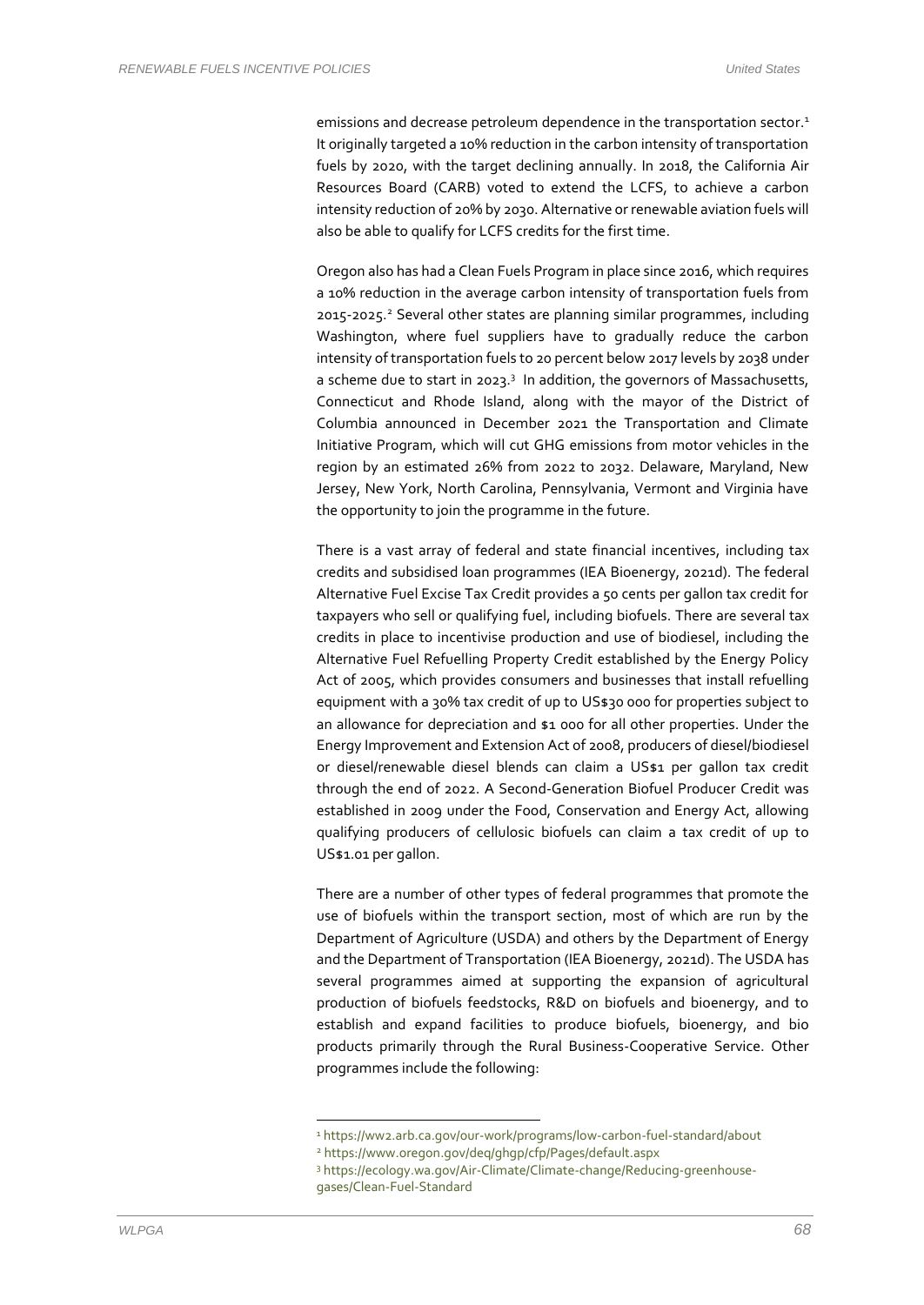- The Biorefinery, Renewable Chemical, and Biobased Product Manufacturing Assistance Program facilitates the development of new and emerging technologies through loan guarantees for development, construction or retrofitting of commercial scale biorefineries for advanced biofuels, renewable chemicals and biobased product manufacturing.
- The Bioenergy Program for Advanced Biofuels (or Advanced Biofuel Payment Program) provides payments to fuel producers to support and expand production of advanced biofuels based on the quantity produced and the amount of production increase.
- The Biodiesel Fuel Education Program allocates grants to non-profit organisations and institutions of higher education that educate people on the benefits of biodiesel. The Biomass Research and Development Program, in cooperation with USDA and US DOE, provides competitive funding through grants, contracts, and financial assistance for research, development, and demonstration of biofuels and biobased products.
- The Higher Blends Infrastructure Incentive Program, which was announced in May 2020, is designed to expand the availability and sale of renewable fuels. The programme applies to vehicle refuelling and fuel distribution facilities converting to support fuel ethanol blends above 10% (US\$86 million) and biodiesel blends above 5% (US\$14 million).

The Sustainable Aviation Grand Challenge, a new federal programme announced in September 2021, sets a goal for the airline industry to produce three billion gallons (11 billion litres) of SAF by 2030, equivalent to about 15% of current jet fuel demand, and 35 billion gallons (132 billion litres), or 100% of jet fuel needs, by 2050. SAFs must achieve a 50% reduction in life-cycle GHG emissions compared with conventional fuel. $1$  To support this goal, the government is working on a SAF tax credit linked to GHG intensity. SAFs qualify for credits under the RFS.

The US federal government spends large sums on renewable fuels R&D with a focus on critical energy technologies to address climate change. The FY 2022 budget, which complements the American Jobs Plan launched in 2021, allocates US\$4.7 billion for the Office of Energy Efficiency and Renewable Energy, including more than US\$1 billion in new funding to deploy clean energy technologies, including US\$400 million for a new Office of Clean Energy Demonstrations to keep bringing innovative technologies to market.<sup>2</sup> In April 2021, the DOE announced US\$61.4 million in funding for technologies to produce low-cost, low-carbon biofuels, particularly for heavy road freight, aviation and shipping. 3 In May 2021, the DOE announced US\$35 million in funding for 15 R&D projects in technologies to decarbonisebiorefining

<sup>1</sup> https://www.energy.gov/eere/bioenergy/sustainable-aviation-fuel-grand-challenge <sup>2</sup> https://www.energy.gov/articles/statement-energy-secretary-granholm-presidentsus-department-energy-fiscal-year-2022

<sup>3</sup> https://www.energy.gov/articles/doe-announces-614-million-biofuels-researchreduce-transportation-emissions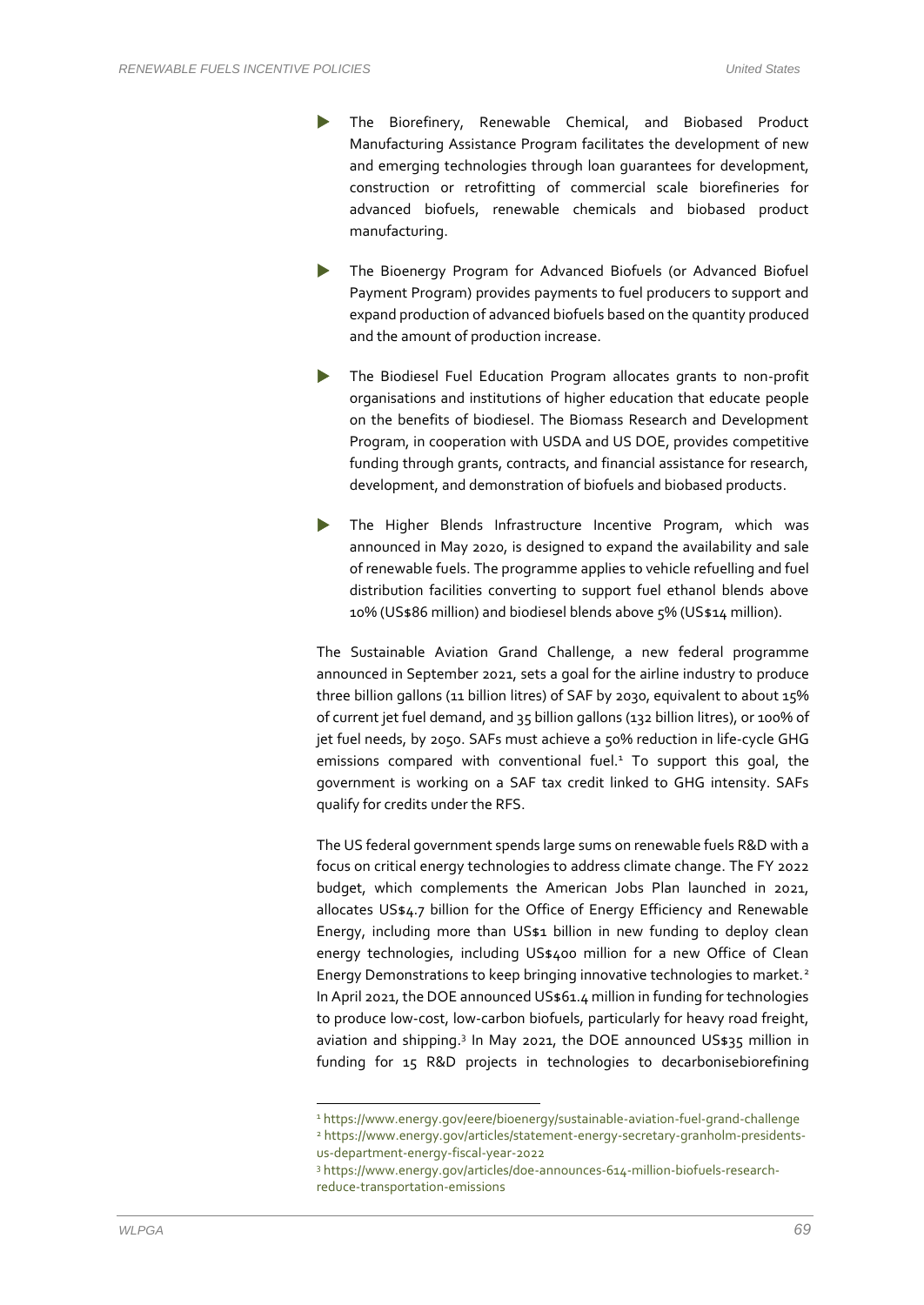processes. The projects will be carried out at colleges, universities and laboratories across nine states, supported by the Advanced Research Projects Agency-Energy (ARPA-E).<sup>1</sup>

#### *5.2.2 Biogas*

The federal government provides tax credits, grants, and loans for qualifying renewable energy technologies and projects, including those based on biogas or biomethane. There are no federal incentives explicitly directed at heating with those fuels. The Renewable Electricity Production Tax Credit (PTC) provides a per kilowatt-hour federal tax credit to the owner or operator of a power plant for the electricity generated by qualified renewable energy resources, amounting to 1.3 cents/kWh for electricity generated from landfill gas, open-loop biomass or MSW. The Energy Investment Tax Credit is also available for certain biogas-based generating plants. In addition, under the Modified Accelerate Cost-Recovery System (MACRS), owners of such plant may be eligible for a special depreciation allowance to recover part of the cost of construction for the first year it is in service, amounting to 50% for qualifying second-generation biofuel plants. Several federal agencies also have grants and loan programmes to support electricity generation from bioenergy sources, including under the Rural Energy for American Program (REAP).<sup>2</sup>

The other main policy instrument for biogas is Renewable Portfolio Standards (RPSs), which require a certain percentage of electric power generated within a state to come from renewable energy sources. The federal government does not have an RPS policy in place, though several proposals have been introduced in Congress at various times. However, a number of US states have adopted RPS policies, which have been very successful in driving investment in biogas- and other renewables-based capacity. At present, 30 states, Washington DC and two territories have active RPS programmes or clean energy requirements, while an additional three states and one territory have set voluntary renewable energy goals.<sup>3</sup>

The specific rules of each RPS plan can vary widely from state to state, including the targets themselves, carve-outs for specific technologies, cost caps and rules governing the trading of renewable energy credits (IEA, 2021d). Most states administer their RPS targets on the basis of a percentage of retail electricity sales, though Iowa and Texas measure them based on explicit quantities of renewable capacity and Kansas as a share of peak demand. Renewable Energy Certificates or Credits (RECs) have played a central role in the success of RPS. RECs increase compliance in states that mandate RPS by allowing utilities that generate more renewable electricity than the RPS requirement to sell or trade RECs to other electricity suppliers who struggle to meet their requirements. Biogas projects have proved less attractive to investors in recent years as the cost of alternative renewables technologies, notably solar PV and wind power, have plunged.

<sup>1</sup> https://www.energy.gov/articles/doe-invests-35-million-dramatically-reducecarbon-footprint-biofuel-production

<sup>2</sup> https://www.ruralhealthinfo.org/funding/3169

<sup>3</sup> https://www.ncsl.org/research/energy/renewable-portfolio-standards.aspx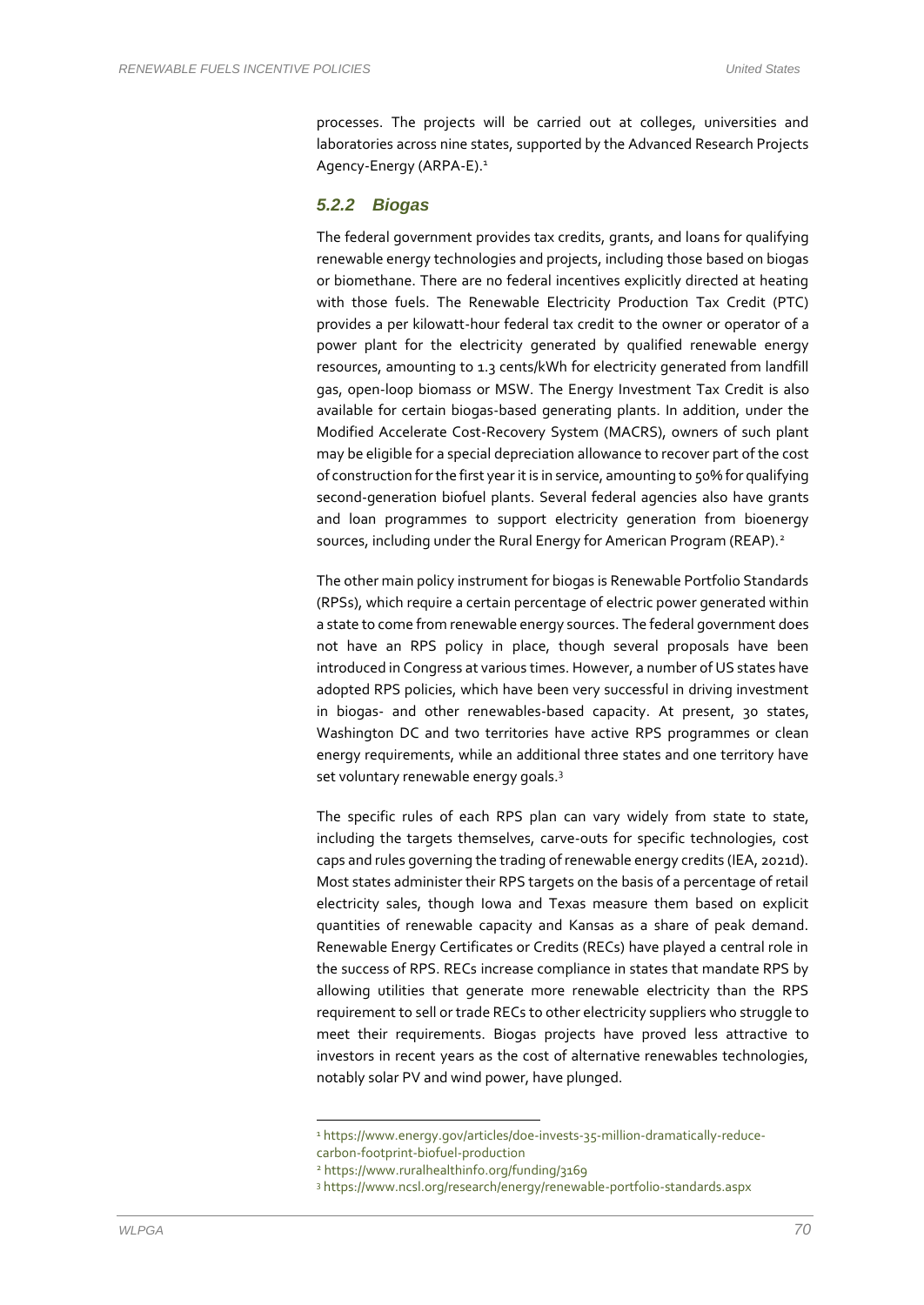Some states have also introduced feed-in tariffs for purchasing electricity from certain types of renewable energy systems to encourage new projects for renewable energy technologies. At present, six states have such tariffs, half of which recognise electricity generated from some form of bio-based source as a qualifying renewable energy system (IEA Bioenergy, 2021d).

### **5.3 Renewable LPG**

Significant volumes of rLPG were produced at the six renewable diesel plants operating across the United States in 2021 (see Section 1). Most of these plants do not separate out the rLPG produced from other flue gases. The Renewable Energy Group (REG), which runs a 280 kt (75 million gallons)/y renewable diesel plant at Geismar in Louisiana, is, to the best of our knowledge, the largest source of rLPG that is commercialized as such.<sup>1</sup> In October 2020, U-Haul, the largest LPG retailer in the United States, announced that it had acquired an initial one million gallons (3.7 kt) of rLPG from REG that it would sell as Autogas at its service stations in Southern California. It claims to have paid a premium to procure the fuel, but would not charge more for it at the pump.<sup>2</sup> In February 2022, AmeriGas Propane, a subsidiary of UGI Corporation, another large LPG retailer, entered into an exclusive agreement to purchase and distribute rLPG from Global Clean Energy Holdings (GCEH), primarily in California. The rLPG will be supplied from GCEH's new Bakersfield biorefinery, which is expected to begin operations in the first half of 2022.

As a byproduct of renewable diesel production, rLPG is indirectly promoted by the range of policies in place to promote renewable diesel, notably the RFS programme, the biodiesel blenders tax credit and state level policies such as the California Low Carbon Fuel Standard and Oregon Clean Fuels Program. In addition, the rLPG produced in this way, in principle, qualifies as an advanced biofuel (D5) under the RFS, on condition it can be proved that lifecycle GHG emissions reductions are at least 50% (based on a 2005 petroleum baseline). 3 One gallon of rLPG generates 1.1 RINs. The EPA is due to rule in July 2022 on whether canola oil qualifies as a feedstock for renewable fuels production.<sup>4</sup>

In California, a bill to adopt the Innovative Renewable Energy Buildings Act was introduced in February 2022. If enacted, it would establish and implement a programme to provide financial incentives to any producer for the production of rLPG, rDME or renewable hydrogen for use in buildings in the state. The incentive amounts to US\$1.50 per gallon for the first 25 million gallons produced and US\$1.25 per gallon for any additional volumes.

<sup>1</sup> https://www.regi.com/products/transportation-fuels/reg-renewable-propane

<sup>2</sup> https://advancedbiofuelsusa.info/u-haul-purchases-first-million-gallons-ofrenewable-propane/

<sup>3</sup> https://www.epa.gov/renewable-fuel-standard-program/overview-renewable-fuelstandard.

<sup>4</sup> https://www.reginfo.gov/public/do/eAgendaViewRule?pubId=202110&RIN=2060- AV55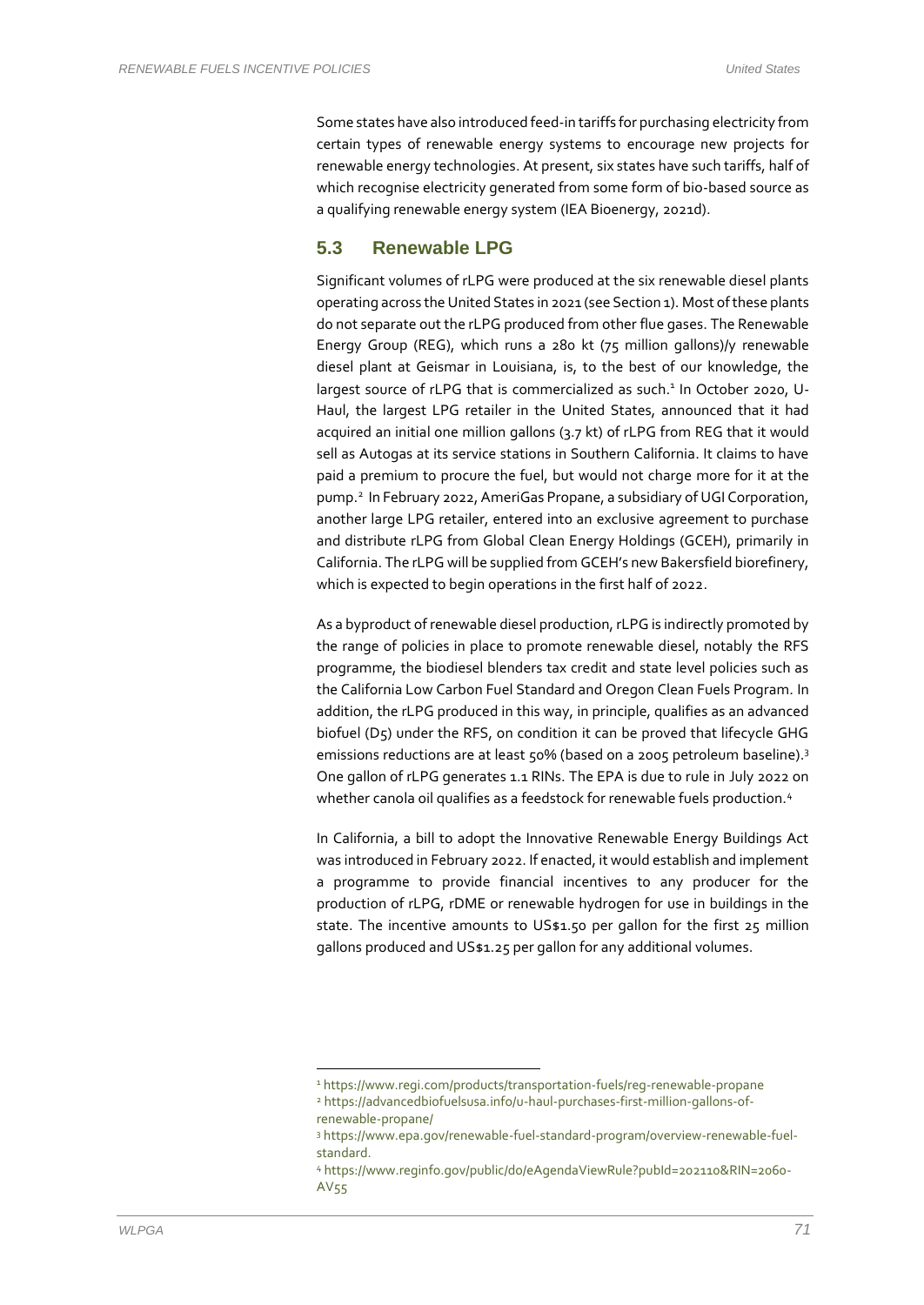# **Annex 1: References**

Atlantic Consulting (2018), *BioLPG: A survey of markets, feedstocks, process technologies, projects and environmental impact*, Zürich.

Atlantic Consulting/LGE (2021), *BioLPG: a renewable pathway towards 2050*, Zürich/Brussels. Available at: https://calpg.cz/wpcontent/uploads/2021/03/BioLPG2050\_pathway\_study.pdf

Cabrera-Jimenez, R., J. H. Mateo-Sanz, J. Gavalda, L. Jimenez and C. Pozo (2022), *Comparing biofuels through the lens of sustainability: a data envelope analysis approach*, in Applied Energy, Vol 307. Available at: https://www.sciencedirect.com/science/article/pii/S0306261921014690

Coady D, Parry I, Le N-P, Shang B (2019), *Global Fossil Fuel Subsidies Remain Large: An Update Based on Country-Level Estimates*, IMF Working Paper, Washington D.C. Available at: https://www.imf.org/- /media/Files/Publications/WP/2019/WPIEA2019089.ashx

EPE (Empresa de Pesquisa Energética) (2021), *Ten-Year Energy Expansion Plan 2030*, Brasilia. Available at: https://www.epe.gov.br/sites-pt/publicacoesdados-abertos/publicacoes/PublicacoesArquivos/publicacao-490/PDE%202030\_RevisaoPosCP\_rv2.pdf

IEA (International Energy Agency) (2021a), *Renewables 2021*, Paris. Available at: https://iea.blob.core.windows.net/assets/5ae32253-7409-4f9a-a91d-1493ffb9777a/Renewables2021-Analysisandforecastto2026.pdf

- (2021b), *France 2021: energy policy review* (2021), Paris. Available at: https://iea.blob.core.windows.net/assets/7b3b4b9d-6db3-4dcfa0a5-a9993d7dd1d6/France2021.pdf
- (2021c), *Germany 2021: energy policy review* (2021), Paris. Available at: https://iea.blob.core.windows.net/assets/60434f12-7891-4469 b3e4-1e82ff898212/Germany\_2020\_Energy\_Policy\_Review.pdf
- (2020a), *Outlook for biogas and prospects for organic growth, World Energy Outlook Special Report*, Paris. Available https://iea.blob.core.windows.net/assets/03aeb10c-c38c-4d10-bcecde92e9ab815f/Outlook\_for\_biogas\_and\_biomethane.pdf
- (2020b), *Energy Technology Perspectives 2020*, Paris. Available at : https://iea.blob.core.windows.net/assets/7f8aed40-89af-4348-be19 c8a67df0b9ea/Energy\_Technology\_Perspectives\_2020\_PDF.pdf

IEA Bioenergy (2021a), *Implementation of bioenergy in Brazil – 2021 update*, October 2021, Paris. Available at: https://www.ieabioenergy.com/wpcontent/uploads/2021/11/CountryReport2021\_Brazil\_final.pdf

— IEA Bioenergy (2021b), *Implementation of bioenergy in France – 2021 update*, October 2021, Paris. Available at: https://www.ieabioenergy.com/wpcontent/uploads/2021/11/CountryReport2021\_France\_final.pdf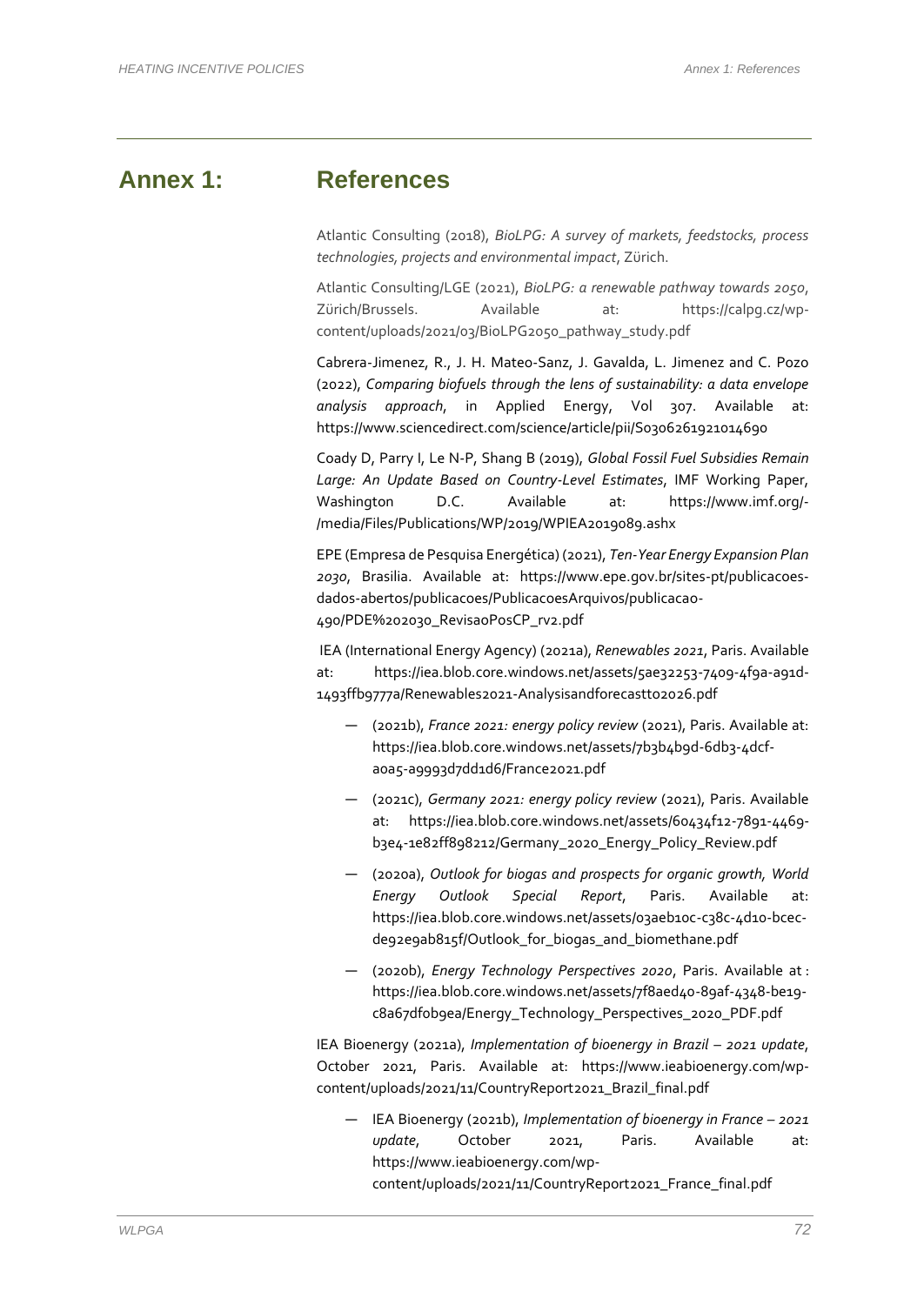- IEA Bioenergy (2021c*), Implementation of bioenergy in Germany – 2021 update*, October 2021, Paris. Available at: https://www.ieabioenergy.com/wpcontent/uploads/2021/11/CountryReport2021\_Germany\_final.pdf
- IEA Bioenergy (2021d), *Implementation of bioenergy in the United States – 2021 update*, October 2021, Paris. Available at: https://www.ieabioenergy.com/wpcontent/uploads/2021/11/CountryReport2021\_USA\_final.pdf

IPCC (Intergovernmental Panel on Climate Change) (2021), *Climate Change 2021: The Physical Science Basis*, Contribution of Working Group I to the Sixth Assessment Report of the Intergovernmental Panel on Climate Change, Geneva. Available at: https://www.ipcc.ch/report/ar6/wg1/

IRENA (International Renewable Energy Agency)/IEA/REN21 (2018), *Renewable Energy Policies in a Time of Transition*. Available at: https://www.irena.org/-

/media/Files/IRENA/Agency/Publication/2018/Apr/IRENA\_IEA\_REN21\_Polici es\_2018.pdf

Jeswani, J. K., A. Chilvers and A. Azapagic (2020), *Environmental sustainability of biofuels: a review*, in Proceedings of the Royal Society, 476/2243. Available at: https://royalsocietypublishing.org/doi/10.1098/rspa.2020.0351

Johnson, E. (2017), *A carbon footprint of HVO biopropane*, in Biofuels, Bioproducts and Biorefining,  $11(5)$ . Available at: https://onlinelibrary.wiley.com/doi/full/10.1002/bbb.1796

LGE (Liquid Gas Europe) (2021), *BioLPG: A Renewable Pathway Towards 2050*, Brussels. Available at: https://calpg.cz/wpcontent/uploads/2021/03/BioLPG2050\_pathway\_study.pdf

Malins, C. and C. Sandford (2022), *Animal, vegetable or mineral (oil)? Exploring the potential impacts of new renewable diesel capacity on oil and fat markets in the United States*, Cerulogy, London. Available at: https://theicct.org/wpcontent/uploads/2022/01/impact-renewable-diesel-us-jan22.pdf

Menecon Consulting and Atlantic Consulting (2014) *RHI Evidence Report: Biopropane for Grid Injection. Assessment of the Market, Renewable Heat Potential, Cost, Performance and Characteristics of Biopropane for Gas Grid Injection*, prepared for the Department of Energy and Climate Change, UK. Available at: and a state at a state at a state at a state at a state at a state at a state at a state at a st https://assets.publishing.service.gov.uk/government/uploads/system/upload s/attachment\_data/file/376487/RHI\_Evidence\_Report\_-

\_Biopropane\_for\_Grid\_Injection\_\_2\_\_\_2\_.pdf

NNFCC (2019),biopropane: *Feedstocks, Feasibility and our Future Pathway*, prepared for Liquid Gas UK, York, UK. Available at: https://www.liquidgasuk.org/uploads/DOC5DA5B52BBA49F.pdf

World LPG Association (2020), *Autogas Incentive Policies*, Paris.

— (2019), *The Role of LPG and Bio-LPG in Europe*, Paris. Available at: https://www.wlpga.org/wp-content/uploads/2020/03/The-Role-of-LPG-Bio-LPG-in-Europe-The-2019-Report.pdf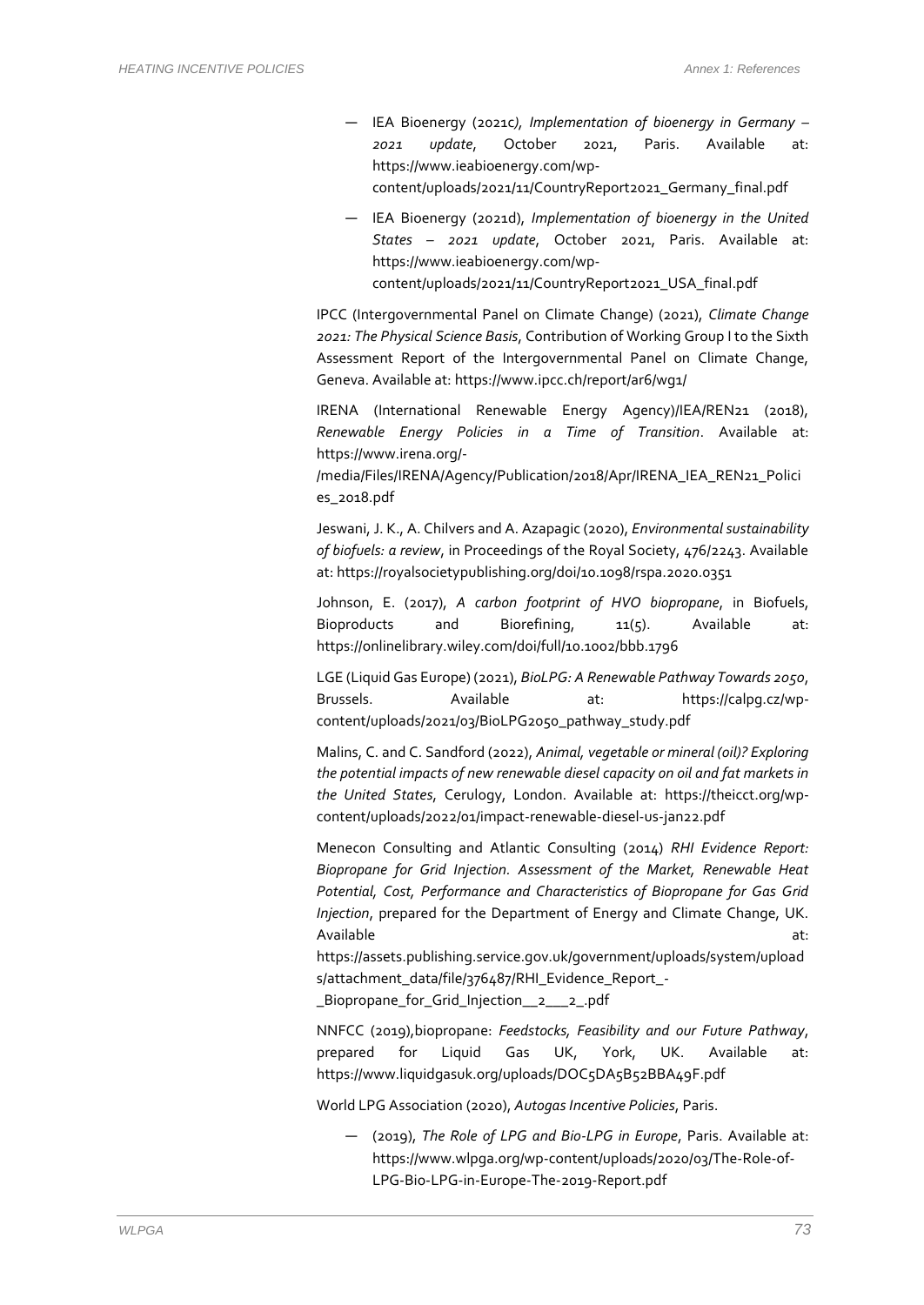US Congressional Research Service (2021), *U.S. Climate Change Policy*, Washington DC. DC. Available at: https://crsreports.congress.gov/product/pdf/R/R46947

USDA (United States Department of Agriculture) (2021), *Biofuels Annual – Thailand*, Washington DC. Available at: https://apps.fas.usda.gov/newgainapi/api/Report/DownloadReportByFileNa me?fileName=Biofuels%20Annual\_Bangkok\_Thailand\_05-31-2021.pdf